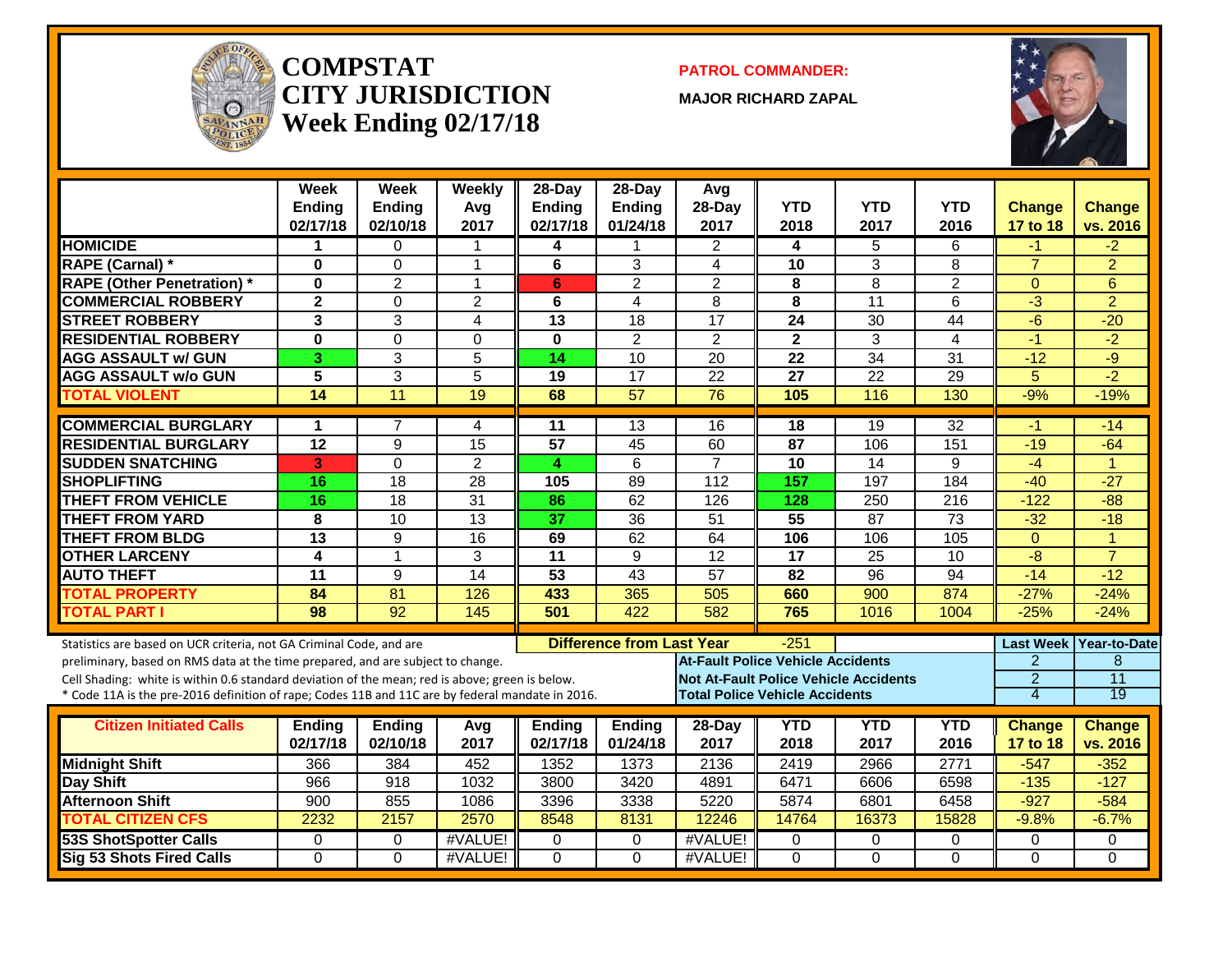

#### **COMPSTATNORTH PRECINCTWeek Ending 02/17/18**

**PRECINCT COMMANDER:**

**CAPT. CARY HILL**



|                                                                                                                                                                                                                                                                                                                                                               | <b>Week</b><br><b>Ending</b><br>02/17/18 | Week<br><b>Ending</b><br>02/10/18 | Weekly<br>Avg<br>2017 | 28-Day<br><b>Ending</b><br>02/17/18 | $28-Dav$<br><b>Ending</b><br>01/24/18 | Avq<br>28-Day<br>2017                                                                                                             | <b>YTD</b><br>2018      | <b>YTD</b><br>2017      | YTD<br>2016        | <b>Change</b><br>17 to 18                          | <b>Change</b><br>vs. 2016                       |
|---------------------------------------------------------------------------------------------------------------------------------------------------------------------------------------------------------------------------------------------------------------------------------------------------------------------------------------------------------------|------------------------------------------|-----------------------------------|-----------------------|-------------------------------------|---------------------------------------|-----------------------------------------------------------------------------------------------------------------------------------|-------------------------|-------------------------|--------------------|----------------------------------------------------|-------------------------------------------------|
| <b>HOMICIDE</b>                                                                                                                                                                                                                                                                                                                                               | 0                                        | $\Omega$                          | $\Omega$              | 1                                   | 1                                     | $\Omega$                                                                                                                          | $\mathbf 1$             | 2                       | 1                  | $-1$                                               | $\Omega$                                        |
| <b>RAPE (Carnal) *</b>                                                                                                                                                                                                                                                                                                                                        | $\bf{0}$                                 | $\Omega$                          | $\Omega$              | $\mathbf{1}$                        | $\Omega$                              | 1                                                                                                                                 | $\mathbf{2}$            | $\Omega$                | $\overline{2}$     | $\overline{2}$                                     | $\Omega$                                        |
| <b>RAPE (Other Penetration) *</b>                                                                                                                                                                                                                                                                                                                             | $\bf{0}$                                 | $\Omega$                          | 0                     | 1                                   | $\Omega$                              | $\mathbf{0}$                                                                                                                      | $\mathbf 1$             | 1                       | 1                  | $\mathbf{0}$                                       | $\Omega$                                        |
| <b>COMMERCIAL ROBBERY</b>                                                                                                                                                                                                                                                                                                                                     | $\bf{0}$                                 | $\Omega$                          | $\Omega$              | $\mathbf{2}$                        | $\Omega$                              | 1                                                                                                                                 | $\mathbf{2}$            | 1                       | $\overline{2}$     | $\mathbf{1}$                                       | $\Omega$                                        |
| <b>STREET ROBBERY</b>                                                                                                                                                                                                                                                                                                                                         | 3                                        | 2                                 | $\mathbf 1$           | 9                                   | 6                                     | 6                                                                                                                                 | $\overline{14}$         | 16                      | 14                 | $-2$                                               | $\Omega$                                        |
| <b>RESIDENTIAL ROBBERY</b>                                                                                                                                                                                                                                                                                                                                    | $\bf{0}$                                 | $\Omega$                          | 0                     | $\bf{0}$                            | $\Omega$                              | $\Omega$                                                                                                                          | 0                       | $\Omega$                | $\Omega$           | $\Omega$                                           | $\Omega$                                        |
| <b>AGG ASSAULT w/ GUN</b>                                                                                                                                                                                                                                                                                                                                     | $\bf{0}$                                 | $\mathbf{1}$                      | $\mathbf{1}$          | $\overline{2}$                      | 1                                     | $\overline{4}$                                                                                                                    | 3                       | 11                      | $\overline{7}$     | -8                                                 | $-4$                                            |
| <b>AGG ASSAULT w/o GUN</b>                                                                                                                                                                                                                                                                                                                                    | 4                                        | $\mathbf 1$                       | $\overline{2}$        | 9                                   | 4                                     | 6                                                                                                                                 | 12                      | 8                       | 12                 | $\overline{4}$                                     | $\overline{0}$                                  |
| <b>TOTAL VIOLENT</b>                                                                                                                                                                                                                                                                                                                                          | $\overline{7}$                           | $\overline{4}$                    | 5                     | $\overline{25}$                     | $\overline{12}$                       | $\overline{20}$                                                                                                                   | 35                      | $\overline{39}$         | 39                 | $-10%$                                             | $-10%$                                          |
| <b>COMMERCIAL BURGLARY</b>                                                                                                                                                                                                                                                                                                                                    | 0                                        |                                   | 1                     |                                     | 3                                     | 5                                                                                                                                 | $\mathbf{2}$            | 6                       | 5                  | -4                                                 | $-3$                                            |
| <b>RESIDENTIAL BURGLARY</b>                                                                                                                                                                                                                                                                                                                                   | 3                                        | $\Omega$                          | $\overline{c}$        | 6                                   | 8                                     | $\overline{7}$                                                                                                                    | 12                      | 10                      | 20                 | $\overline{2}$                                     | -8                                              |
| <b>SUDDEN SNATCHING</b>                                                                                                                                                                                                                                                                                                                                       | $\overline{2}$                           | $\mathbf 0$                       | $\mathbf 1$           | $\overline{2}$                      | $\overline{2}$                        | $\overline{4}$                                                                                                                    | $\overline{\mathbf{4}}$ | 8                       | 6                  | $-4$                                               | $-2$                                            |
| <b>SHOPLIFTING</b>                                                                                                                                                                                                                                                                                                                                            | 3                                        | $\overline{4}$                    | 3                     | 18                                  | $\overline{14}$                       | $\overline{14}$                                                                                                                   | $\overline{26}$         | $\overline{26}$         | $\overline{22}$    | $\overline{0}$                                     | $\overline{4}$                                  |
| <b>THEFT FROM VEHICLE</b>                                                                                                                                                                                                                                                                                                                                     | 4                                        | 4                                 | $\overline{7}$        | 17                                  | 14                                    | $\overline{30}$                                                                                                                   | 24                      | 64                      | 69                 | $-40$                                              | $-45$                                           |
| <b>THEFT FROM YARD</b>                                                                                                                                                                                                                                                                                                                                        | 4                                        | 3                                 | $\overline{4}$        | $\overline{11}$                     | 8                                     | 15                                                                                                                                | 15                      | $\overline{30}$         | $\overline{31}$    | $-15$                                              | $-16$                                           |
| <b>THEFT FROM BLDG</b>                                                                                                                                                                                                                                                                                                                                        | 10                                       | $\overline{2}$                    | 4                     | 28                                  | 18                                    | $\overline{17}$                                                                                                                   | 39                      | 34                      | 28                 | 5                                                  | 11                                              |
| <b>OTHER LARCENY</b>                                                                                                                                                                                                                                                                                                                                          | $\bf{0}$                                 | $\Omega$                          | $\mathbf{1}$          | 1.                                  | 3                                     | 3                                                                                                                                 | $\overline{3}$          | $\overline{\mathbf{4}}$ | 6                  | $-1$                                               | $\overline{3}$                                  |
| <b>AUTO THEFT</b>                                                                                                                                                                                                                                                                                                                                             | $\overline{2}$                           | 2                                 | 3                     | 9                                   | $\overline{7}$                        | $\overline{13}$                                                                                                                   | $\overline{14}$         | 26                      | $\overline{20}$    | $-12$                                              | -6                                              |
| <b>TOTAL PROPERTY</b>                                                                                                                                                                                                                                                                                                                                         | 28                                       | 16                                | $\overline{27}$       | 93                                  | $\overline{77}$                       | 108                                                                                                                               | 139                     | 208                     | 207                | $-33%$                                             | $-33%$                                          |
| <b>TOTAL PART I</b>                                                                                                                                                                                                                                                                                                                                           | 35                                       | $\overline{20}$                   | $\overline{32}$       | $\overline{118}$                    | 89                                    | $\overline{127}$                                                                                                                  | 174                     | $\overline{247}$        | $\overline{246}$   | $-30%$                                             | $-29%$                                          |
| Statistics are based on UCR criteria, not GA Criminal Code, and are<br>preliminary, based on RMS data at the time prepared, and are subject to change.<br>Cell Shading: white is within 0.6 standard deviation of the mean; red is above; green is below.<br>* Code 11A is the pre-2016 definition of rape; Codes 11B and 11C are by federal mandate in 2016. |                                          |                                   |                       |                                     | <b>Difference from Last Year</b>      | <b>At-Fault Police Vehicle Accidents</b><br><b>Not At-Fault Police Vehicle Accidents</b><br><b>Total Police Vehicle Accidents</b> | -73                     |                         |                    | $\Omega$<br>$\overline{1}$<br>$\blacktriangleleft$ | Last Week   Year-to-Date<br>$\overline{3}$<br>4 |
| <b>Citizen Initiated Calls</b>                                                                                                                                                                                                                                                                                                                                | Week<br>Ending<br>02/17/18               | Week<br><b>Ending</b><br>02/10/18 | Weekly<br>Avg<br>2017 | 28-Day<br>Ending<br>02/17/18        | 28-Day<br>Ending<br>01/24/18          | Avg<br>28-Day<br>2017                                                                                                             | <b>YTD</b><br>2018      | <b>YTD</b><br>2017      | <b>YTD</b><br>2016 | <b>Change</b><br>17 to 18                          | <b>Change</b><br>vs. 2016                       |
| <b>Midnight Shift</b>                                                                                                                                                                                                                                                                                                                                         | 127                                      | 108                               | $\overline{121}$      | 399                                 | 365                                   | 484                                                                                                                               | 699                     | 824                     | 767                | $-125$                                             | $-68$                                           |
| <b>Day Shift</b>                                                                                                                                                                                                                                                                                                                                              | 223                                      | 228                               | 233                   | 917                                 | 837                                   | 931                                                                                                                               | 1577                    | 1466                    | 1513               | 111                                                | 64                                              |
| <b>Afternoon Shift</b>                                                                                                                                                                                                                                                                                                                                        | 226                                      | 220                               | 252                   | 835                                 | 748                                   | 1010                                                                                                                              | 1396                    | 1602                    | 1498               | $-206$                                             | $-102$                                          |
| <b>TOTAL CITIZEN CFS</b>                                                                                                                                                                                                                                                                                                                                      | 576                                      | 556                               | 606                   | 2151                                | 1950                                  | 2425                                                                                                                              | 3672                    | 3892                    | 3778               | $-5.7%$                                            | $-2.8%$                                         |
| <b>53S ShotSpotter Calls</b>                                                                                                                                                                                                                                                                                                                                  | $\mathbf 0$                              | $\mathbf 0$                       | #VALUE!               | $\Omega$                            | $\mathbf 0$                           | #VALUE!                                                                                                                           | 0                       | $\mathbf 0$             | 0                  | 0                                                  | 0                                               |
| <b>Sig 53 Shots Fired Calls</b>                                                                                                                                                                                                                                                                                                                               | $\Omega$                                 | $\Omega$                          | #VALUE!               | $\Omega$                            | $\Omega$                              | #VALUE!                                                                                                                           | $\Omega$                | $\Omega$                | $\Omega$           | $\Omega$                                           | $\Omega$                                        |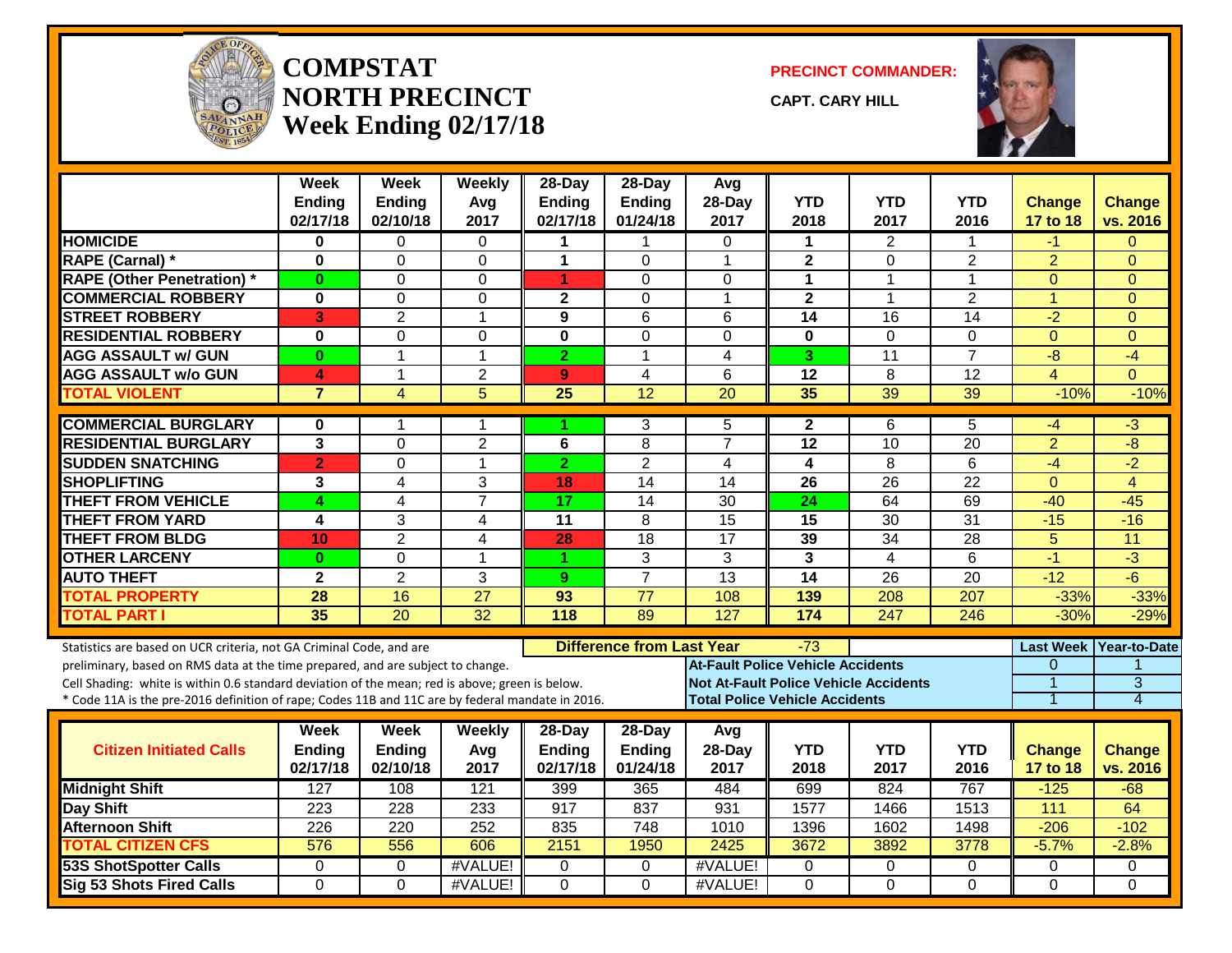# **BEAT 21 North Precinct Week Ending 02/17/18**

|                                   |               |                | <b>Last 4 Weeks</b> |                | 28 Days       | 28 Day  |              |                |                |                |                |
|-----------------------------------|---------------|----------------|---------------------|----------------|---------------|---------|--------------|----------------|----------------|----------------|----------------|
|                                   | <b>Ending</b> | <b>Ending</b>  | <b>Endina</b>       | <b>Ending</b>  | <b>Ending</b> | Average | <b>YTD</b>   | <b>YTD</b>     | <b>YTD</b>     | Change         | <b>Change</b>  |
|                                   | 01/27/18      | 02/03/18       | 02/10/18            | 02/17/18       | 02/17/18      | 2017    | 2018         | 2017           | 2016           | 17 to 18       | vs. 2016       |
| <b>HOMICIDE</b>                   | $\Omega$      | $\Omega$       | $\Omega$            | $\Omega$       | 0             | 0.0     | $\Omega$     | $\Omega$       | 0              | $\Omega$       | $\Omega$       |
| <b>RAPE (Carnal)</b> *            | $\Omega$      | $\Omega$       | $\Omega$            | $\Omega$       | $\Omega$      | 0.1     | $\Omega$     | $\Omega$       | $\Omega$       | $\Omega$       | $\Omega$       |
| <b>RAPE (Other Penetration)</b> * | $\Omega$      | $\Omega$       | $\Omega$            | $\Omega$       | $\Omega$      | 0.0     | $\Omega$     | 0              | $\Omega$       | $\Omega$       | $\Omega$       |
| <b>COMMERCIAL ROBBERY</b>         | $\Omega$      | $\Omega$       | $\Omega$            | $\Omega$       | $\Omega$      | 0.1     | $\Omega$     | 0              | $\Omega$       | $\Omega$       | $\Omega$       |
| <b>ISTREET ROBBERY</b>            | $\Omega$      | $\Omega$       | $\Omega$            | $\Omega$       | $\Omega$      | 0.2     | $\Omega$     | 0              | $\Omega$       | $\Omega$       | $\Omega$       |
| <b>IRESIDENTIAL ROBBERY</b>       | $\Omega$      | $\Omega$       | $\Omega$            | $\mathbf{0}$   | $\Omega$      | 0.0     | $\Omega$     | 0              | 0              | $\Omega$       | $\Omega$       |
| <b>AGG ASSAULT w/ GUN</b>         | $\Omega$      | $\Omega$       | $\Omega$            | $\Omega$       | $\Omega$      | 0.2     | $\mathbf{0}$ | $\mathbf{1}$   | $\Omega$       | $-1$           | $\Omega$       |
| <b>AGG ASSAULT w/o GUN</b>        | $\Omega$      | $\Omega$       | $\Omega$            | $\Omega$       | $\Omega$      | 0.2     | $\mathbf{1}$ | $\mathbf{1}$   | $\overline{2}$ | $\Omega$       | $-1$           |
| <b>TOTAL VIOLENT</b>              | $\mathbf{0}$  | $\Omega$       | $\Omega$            | $\mathbf{0}$   | $\Omega$      | 0.7     | $\mathbf{1}$ | $\overline{2}$ | $\overline{2}$ | $-50%$         | $-50%$         |
| <b>COMMERCIAL BURGLARY</b>        | $\Omega$      | $\Omega$       | $\Omega$            | $\mathbf{0}$   | $\Omega$      | 0.2     | $\Omega$     | 0              | 0              | $\Omega$       | $\Omega$       |
| <b>RESIDENTIAL BURGLARY</b>       | $\Omega$      | $\Omega$       | $\Omega$            | 3              | 3             | 1.1     | 4            | $\overline{2}$ | 2              | $\overline{2}$ | $\overline{2}$ |
| <b>ISUDDEN SNATCHING</b>          | $\Omega$      | $\Omega$       | $\Omega$            | $\mathbf{0}$   | $\Omega$      | 0.1     | $\Omega$     | 0              | 0              | $\Omega$       | $\Omega$       |
| <b>SHOPLIFTING</b>                | $\Omega$      | $\Omega$       | $\Omega$            | $\mathbf{0}$   | 0             | 0.2     | $\mathbf{1}$ | 0              | 0              | $\mathbf{1}$   | $\overline{1}$ |
| <b>THEFT FROM VEHICLE</b>         | 2             | $\overline{2}$ | $\Omega$            | $\mathbf{0}$   | 4             | 2.8     | 4            | 5              | $\overline{2}$ | $-1$           | $\overline{2}$ |
| <b>THEFT FROM YARD</b>            | 1             | $\Omega$       | $\Omega$            | $\mathbf{0}$   | $\mathbf{1}$  | 1.2     | 1            | 0              | 3              | $\mathbf{1}$   | $-2$           |
| <b>THEFT FROM BLDG</b>            | 0             | 4              | $\Omega$            | $\Omega$       | 4             | 3.0     | 5            | 3              | 3              | $\overline{2}$ | 2              |
| <b>OTHER LARCENY</b>              | $\Omega$      | 0              | $\Omega$            | $\Omega$       | 0             | 0.2     | 0            | $\mathbf{1}$   | 0              | $-1$           | $\Omega$       |
| <b>AUTO THEFT</b>                 | $\Omega$      | $\mathbf{1}$   | $\mathbf{1}$        | $\mathbf{1}$   | 3             | 1.1     | 3            | 1              | $\mathbf{1}$   | 2              | $\overline{2}$ |
| <b>TOTAL PROPERTY</b>             | 3             | $\overline{7}$ | $\mathbf{1}$        | $\overline{4}$ | 15            | 9.7     | 18           | 12             | 11             | 50%            | 64%            |
| <b>TOTAL PART I</b>               | 3             | $\overline{7}$ | $\mathbf{1}$        | 4              | 15            | 10.4    | 19           | 14             | 13             | 36%            | 46%            |

 **Difference from Last Year**

5

Statistics are based on UCR criteria, not GA Criminal Code.

|                              | Week          | Week          | Week          | Week                           | 28 Davs       | 28 Day     |            |      |            |               |                     |
|------------------------------|---------------|---------------|---------------|--------------------------------|---------------|------------|------------|------|------------|---------------|---------------------|
| <b>Shots Fired Calls</b>     | <b>Ending</b> | <b>Ending</b> | <b>Ending</b> | Ending                         | <b>Endina</b> | Average II | <b>YTD</b> | YTD  | <b>YTD</b> | <b>Change</b> | <b>Change</b>       |
|                              | 01/24/18      | 02/03/18      |               | 02/10/18   02/17/18   02/17/18 |               | 2017       | 2018       | 2017 | 2016       |               | 17 to 18   vs. 2016 |
| <b>53S ShotSpotter Calls</b> |               |               |               |                                |               | #VALUE!    |            |      |            | $\#$ DIV/0!   | $\#$ DIV/0!         |
| Sig 53 Shots Fired Calls     |               |               |               |                                |               | #VALUE!    |            |      |            | $\#$ DIV/0!   | #DIV/0!             |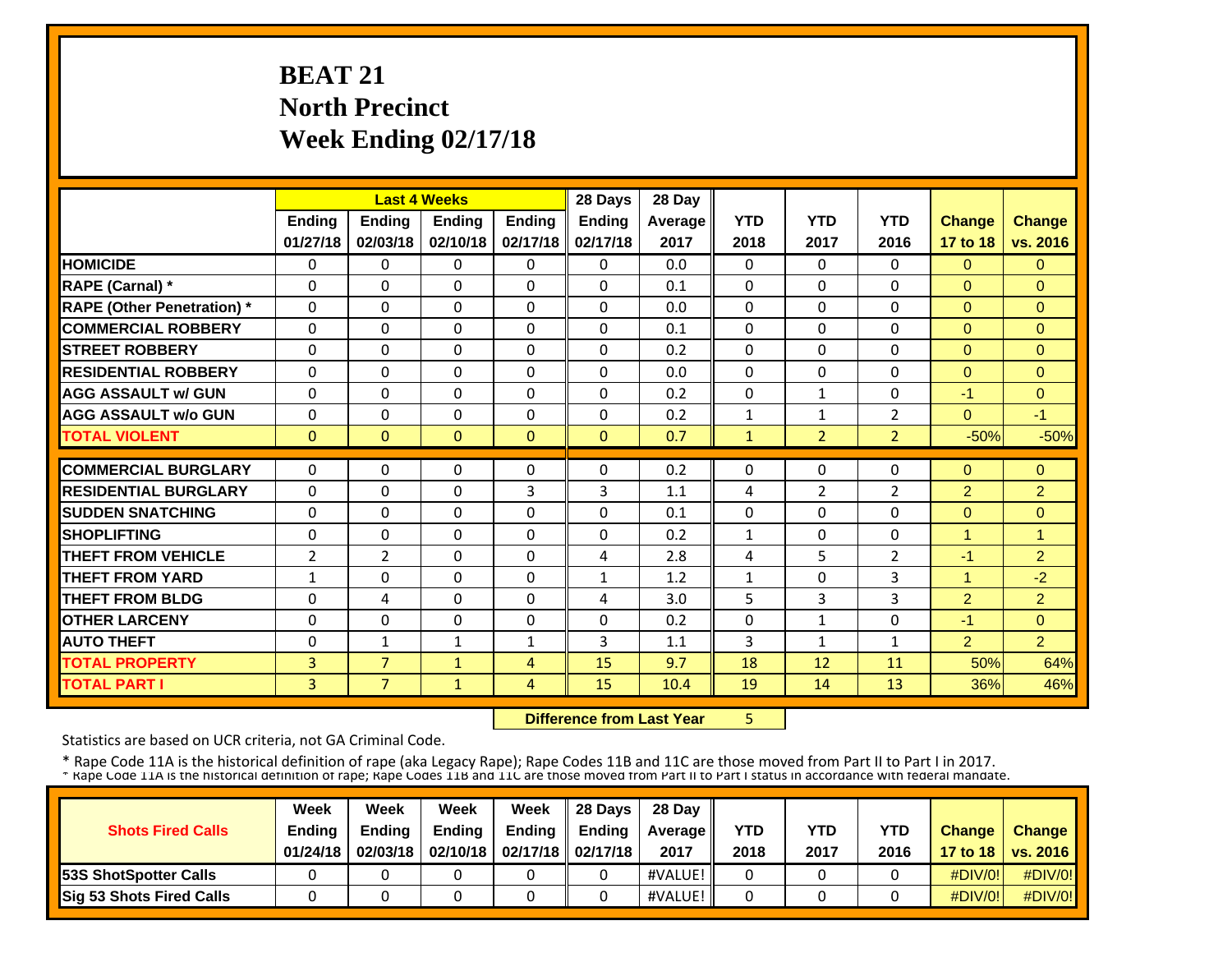# **BEAT 22 North Precinct Week Ending 02/17/18**

|                                   |              |                | <b>Last 4 Weeks</b> |                | 28 Days      | 28 Day         |                |                |                |                      |                |
|-----------------------------------|--------------|----------------|---------------------|----------------|--------------|----------------|----------------|----------------|----------------|----------------------|----------------|
|                                   | Ending       | <b>Ending</b>  | <b>Ending</b>       | Ending         | Ending       | <b>Average</b> | <b>YTD</b>     | <b>YTD</b>     | <b>YTD</b>     | <b>Change</b>        | <b>Change</b>  |
|                                   | 01/27/17     | 02/03/18       | 02/10/18            | 02/17/18       | 02/17/18     | 2017           | 2018           | 2017           | 2016           | 17 to 18             | vs. 2016       |
| <b>HOMICIDE</b>                   | 1            | $\Omega$       | $\Omega$            | $\Omega$       | $\mathbf{1}$ | 0.0            | 1              | $\Omega$       | 1              | $\mathbf{1}$         | $\Omega$       |
| <b>RAPE (Carnal) *</b>            | $\Omega$     | 0              | $\Omega$            | $\Omega$       | $\Omega$     | 0.2            | $\Omega$       | 0              | $\Omega$       | $\Omega$             | $\Omega$       |
| <b>RAPE (Other Penetration)</b> * | $\Omega$     | $\Omega$       | $\Omega$            | $\Omega$       | $\Omega$     | 0.1            | $\Omega$       | $\Omega$       | $\Omega$       | $\overline{0}$       | $\Omega$       |
| <b>COMMERCIAL ROBBERY</b>         | $\Omega$     | $\Omega$       | $\mathbf{0}$        | $\Omega$       | $\Omega$     | 0.2            | $\Omega$       | 0              | 2              | $\Omega$             | $-2$           |
| <b>STREET ROBBERY</b>             | $\Omega$     | $\mathbf{1}$   | $\mathbf{0}$        | $\Omega$       | 1            | 0.8            | $\overline{2}$ | 2              | 1              | $\Omega$             | $\overline{1}$ |
| <b>RESIDENTIAL ROBBERY</b>        | $\Omega$     | $\Omega$       | $\Omega$            | $\Omega$       | $\Omega$     | 0.0            | $\Omega$       | $\Omega$       | $\Omega$       | $\Omega$             | $\Omega$       |
| <b>AGG ASSAULT w/ GUN</b>         | $\Omega$     | $\Omega$       | $\Omega$            | $\Omega$       | $\Omega$     | 2.2            | $\Omega$       | $\overline{7}$ | $\overline{2}$ | $-7$                 | $-2$           |
| <b>AGG ASSAULT w/o GUN</b>        | $\Omega$     | $\overline{2}$ | $\Omega$            | $\overline{2}$ | 4            | 1.8            | 4              | $\Omega$       | 5              | $\overline{4}$       | $-1$           |
| <b>TOTAL VIOLENT</b>              | $\mathbf{1}$ | $\overline{3}$ | $\Omega$            | $\overline{2}$ | 6            | 5.2            | $\overline{7}$ | $\overline{9}$ | 11             | $-22%$               | $-36%$         |
| <b>COMMERCIAL BURGLARY</b>        | $\Omega$     | $\Omega$       | $\mathbf{0}$        | $\Omega$       | $\Omega$     | 1.0            | $\Omega$       | 0              | $\Omega$       | $\Omega$             | $\Omega$       |
| <b>RESIDENTIAL BURGLARY</b>       | $\mathbf{1}$ | $\Omega$       | $\mathbf{0}$        | $\Omega$       | 1            | 2.2            | 4              | 3              | 6              | $\mathbf{1}$         | $-2$           |
| <b>SUDDEN SNATCHING</b>           | 0            | $\Omega$       | $\Omega$            | $\Omega$       | $\Omega$     | 0.1            | $\Omega$       | $\Omega$       | $\Omega$       | $\Omega$             | $\Omega$       |
| <b>SHOPLIFTING</b>                | $\mathbf{1}$ | $\mathbf{1}$   | $\mathbf{1}$        | $\Omega$       | 3            | 2.7            | 3              | $\mathbf{1}$   | $\overline{2}$ | $\overline{2}$       | $\overline{1}$ |
| <b>THEFT FROM VEHICLE</b>         | $\mathbf{1}$ | 0              | $\mathbf{1}$        | $\Omega$       | 2            | 2.8            | 3              | $\overline{2}$ | $\overline{2}$ | $\blacktriangleleft$ | 4              |
| <b>THEFT FROM YARD</b>            | 0            | $\Omega$       | $\mathbf{1}$        | 0              | 1            | 1.2            | 1              | $\overline{2}$ | 3              | $-1$                 | $-2$           |
| <b>THEFT FROM BLDG</b>            | 1            | 1              | $\Omega$            | 2              | 4            | 2.1            | 4              | 4              | 4              | $\Omega$             | $\Omega$       |
| <b>OTHER LARCENY</b>              | $\Omega$     | $\Omega$       | $\Omega$            | $\Omega$       | $\Omega$     | 0.4            | $\Omega$       | $\Omega$       | $\Omega$       | $\Omega$             | $\Omega$       |
| <b>AUTO THEFT</b>                 | $\Omega$     | $\Omega$       | $\Omega$            | $\Omega$       | $\Omega$     | 2.6            | 3              | 5              | 8              | $-2$                 | $-5$           |
| <b>TOTAL PROPERTY</b>             | 4            | $\overline{2}$ | 3                   | $\overline{2}$ | 11           | 15.1           | 18             | 17             | 25             | 6%                   | $-28%$         |
| <b>TOTAL PART I</b>               | 5            | 5              | $\overline{3}$      | 4              | 17           | 20.3           | 25             | 26             | 36             | $-4%$                | $-31%$         |

 **Difference from Last Year**‐1

Statistics are based on UCR criteria, not GA Criminal Code.

|                               | Week     | Week          | Week          | Week                           | 28 Davs       | 28 Day         |            |            |            |               |                     |
|-------------------------------|----------|---------------|---------------|--------------------------------|---------------|----------------|------------|------------|------------|---------------|---------------------|
| <b>Shots Fired Calls</b>      | Ending   | <b>Ending</b> | <b>Ending</b> | <b>Ending</b>                  | <b>Endina</b> | <b>Average</b> | <b>YTD</b> | <b>YTD</b> | <b>YTD</b> | <b>Change</b> | <b>Change</b>       |
|                               | 01/24/18 | 02/03/18      |               | 02/10/18   02/17/18   02/17/18 |               | 2017           | 2018       | 2017       | 2016       |               | 17 to 18   vs. 2016 |
| <b>153S ShotSpotter Calls</b> |          |               |               |                                |               | #VALUE!        |            |            |            | $\#$ DIV/0!   | $\#$ DIV/0!         |
| Sig 53 Shots Fired Calls      |          |               |               |                                |               | #VALUE!        |            |            |            | $\#$ DIV/0!   | #DIV/0!             |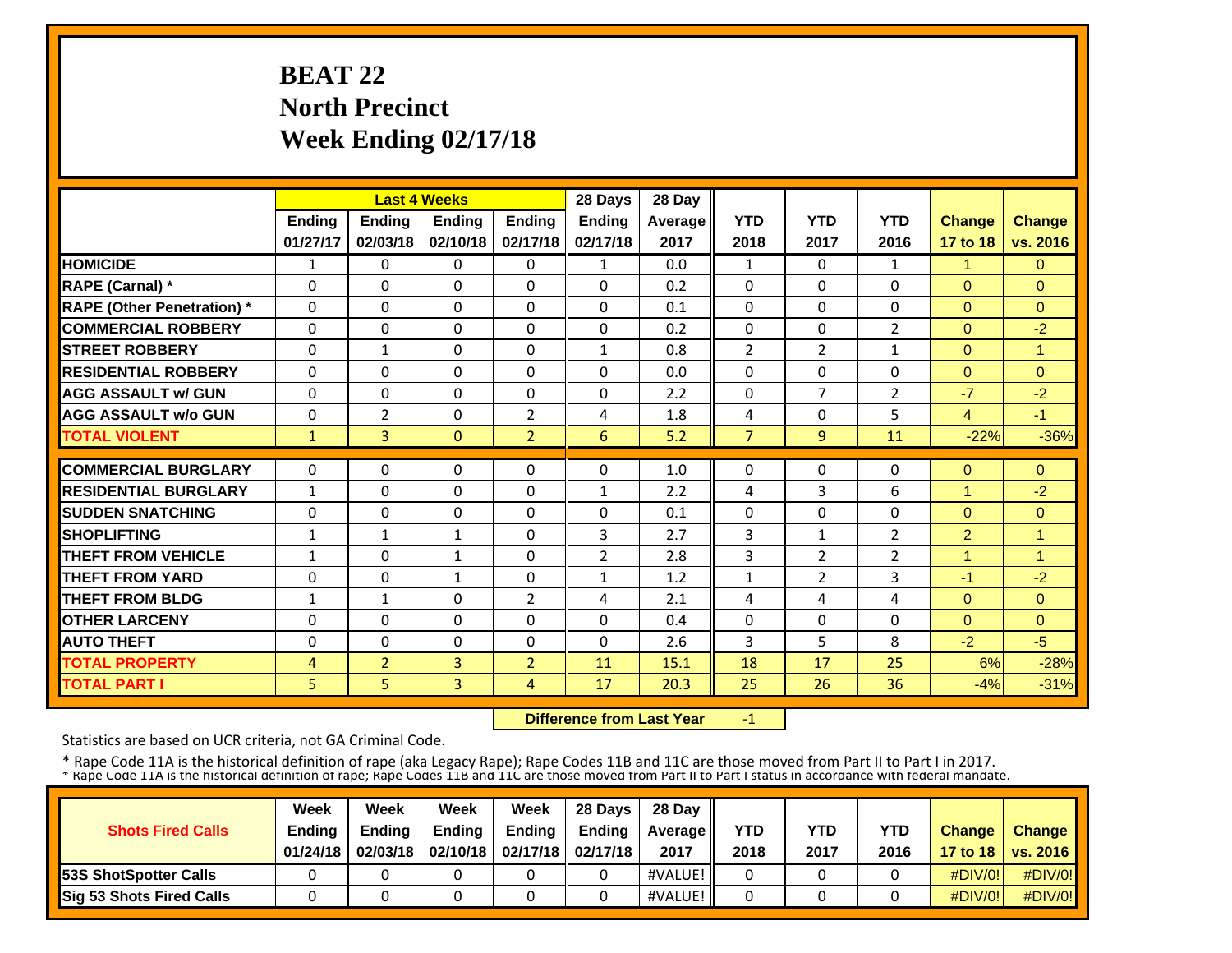# **BEAT 23 North Precinct Week Ending 02/17/18**

|                                   |               |                | <b>Last 4 Weeks</b> |              | 28 Days        | 28 Day  |                |                |                |                |                |
|-----------------------------------|---------------|----------------|---------------------|--------------|----------------|---------|----------------|----------------|----------------|----------------|----------------|
|                                   | <b>Ending</b> | <b>Ending</b>  | Ending              | Ending       | Ending         | Average | <b>YTD</b>     | <b>YTD</b>     | <b>YTD</b>     | <b>Change</b>  | <b>Change</b>  |
|                                   | 01/27/18      | 02/03/18       | 02/10/18            | 02/17/18     | 02/17/18       | 2017    | 2018           | 2017           | 2016           | 17 to 18       | vs. 2016       |
| <b>HOMICIDE</b>                   | $\Omega$      | $\Omega$       | $\Omega$            | $\Omega$     | $\Omega$       | 0.1     | $\Omega$       | $\Omega$       | $\Omega$       | $\Omega$       | $\Omega$       |
| RAPE (Carnal) *                   | $\Omega$      | $\Omega$       | $\Omega$            | $\Omega$     | $\Omega$       | 0.2     | $\mathbf{1}$   | $\Omega$       | $\overline{2}$ | $\mathbf{1}$   | $-1$           |
| <b>RAPE (Other Penetration)</b> * | $\Omega$      | $\Omega$       | $\Omega$            | $\Omega$     | $\Omega$       | 0.0     | $\Omega$       | $\Omega$       | 1              | $\Omega$       | $-1$           |
| <b>COMMERCIAL ROBBERY</b>         | $\Omega$      | $\Omega$       | $\Omega$            | $\Omega$     | $\Omega$       | 0.2     | $\Omega$       | $\mathbf{1}$   | $\Omega$       | $-1$           | $\Omega$       |
| <b>STREET ROBBERY</b>             | $\Omega$      | $\mathbf{1}$   | $\Omega$            | $\Omega$     | $\mathbf{1}$   | 0.5     | $\overline{2}$ | $\Omega$       | 4              | $\overline{2}$ | $-2$           |
| <b>RESIDENTIAL ROBBERY</b>        | $\Omega$      | $\Omega$       | $\Omega$            | $\Omega$     | $\Omega$       | 0.1     | $\Omega$       | 0              | $\Omega$       | $\Omega$       | $\Omega$       |
| <b>AGG ASSAULT w/ GUN</b>         | 0             | $\mathbf{1}$   | $\mathbf{1}$        | 0            | $\overline{2}$ | 0.7     | $\overline{2}$ | 3              | 4              | $-1$           | $-2$           |
| <b>AGG ASSAULT w/o GUN</b>        | 0             | 0              | $\mathbf{1}$        | 1            | $\overline{2}$ | 1.2     | 3              | 5              | 1              | $-2$           | $\overline{2}$ |
| <b>TOTAL VIOLENT</b>              | $\mathbf{0}$  | $\overline{2}$ | $\overline{2}$      | $\mathbf{1}$ | 5              | 2.8     | 8              | $\overline{9}$ | 12             | $-11%$         | $-33%$         |
| <b>COMMERCIAL BURGLARY</b>        | $\Omega$      | $\Omega$       | $\Omega$            | $\Omega$     | $\Omega$       | 1.9     | $\Omega$       | $\overline{2}$ | 1              | $-2$           | $-1$           |
| <b>RESIDENTIAL BURGLARY</b>       | $\Omega$      | $\mathbf{1}$   | $\Omega$            | $\Omega$     | $\mathbf{1}$   | 1.8     | $\mathbf 1$    | $\overline{2}$ | 3              | $-1$           | $-2$           |
| <b>SUDDEN SNATCHING</b>           | $\Omega$      | 0              | $\Omega$            | $\Omega$     | $\Omega$       | 0.3     | $\mathbf{1}$   | 0              | $\Omega$       | $\mathbf{1}$   | 1              |
| <b>SHOPLIFTING</b>                | 0             | 0              | 0                   | $\Omega$     | $\Omega$       | 1.0     | 0              | $\mathbf{1}$   | $\mathbf{1}$   | $-1$           | $-1$           |
| <b>THEFT FROM VEHICLE</b>         | 0             | 0              | $\mathbf{1}$        | 1            | $\overline{2}$ | 3.1     | 3              | 3              | 8              | $\Omega$       | $-5$           |
| <b>THEFT FROM YARD</b>            | 0             | $\mathbf{1}$   | $\Omega$            | $\Omega$     | $\mathbf{1}$   | 1.9     | 1              | $\overline{2}$ | 5              | $-1$           | $-4$           |
| <b>THEFT FROM BLDG</b>            | 0             | $\mathbf{1}$   | $\Omega$            | 2            | 3              | 1.9     | 4              | 4              | 3              | $\Omega$       | $\overline{1}$ |
| <b>OTHER LARCENY</b>              | $\Omega$      | $\Omega$       | $\Omega$            | $\Omega$     | $\Omega$       | 0.3     | $\Omega$       | $\Omega$       | $\Omega$       | $\Omega$       | $\Omega$       |
| <b>AUTO THEFT</b>                 | $\mathbf{1}$  | $\mathbf{1}$   | $\Omega$            | $\Omega$     | $\overline{2}$ | 3.1     | $\overline{2}$ | 6              | 1              | $-4$           | 4              |
| <b>TOTAL PROPERTY</b>             | $\mathbf{1}$  | 4              | $\mathbf{1}$        | 3            | 9              | 15.3    | 12             | 20             | 22             | $-40%$         | $-45%$         |
| <b>TOTAL PART I</b>               | $\mathbf{1}$  | 6              | 3                   | 4            | 14             | 18.1    | 20             | 29             | 34             | $-31%$         | $-41%$         |

 **Difference from Last Year** $-9$ 

Statistics are based on UCR criteria, not GA Criminal Code.

|                               | Week          | Week          | Week          | Week                           | 28 Davs       | 28 Day         |            |            |            |               |                              |
|-------------------------------|---------------|---------------|---------------|--------------------------------|---------------|----------------|------------|------------|------------|---------------|------------------------------|
| <b>Shots Fired Calls</b>      | <b>Ending</b> | <b>Ending</b> | <b>Ending</b> | <b>Ending</b>                  | <b>Ending</b> | <b>Average</b> | <b>YTD</b> | <b>YTD</b> | <b>YTD</b> | <b>Change</b> | <b>Change</b>                |
|                               | 01/24/18      | 01/24/18      |               | 02/10/18   02/17/18   02/17/18 |               | 2017           | 2018       | 2017       | 2016       |               | <b>17 to 18   vs. 2016  </b> |
| <b>153S ShotSpotter Calls</b> |               |               |               |                                |               | #VALUE!        |            |            |            | $\#$ DIV/0!   | $\#$ DIV/0!                  |
| Sig 53 Shots Fired Calls      |               |               |               |                                |               | #VALUE!        |            |            |            | $\#$ DIV/0!   | #DIV/0!                      |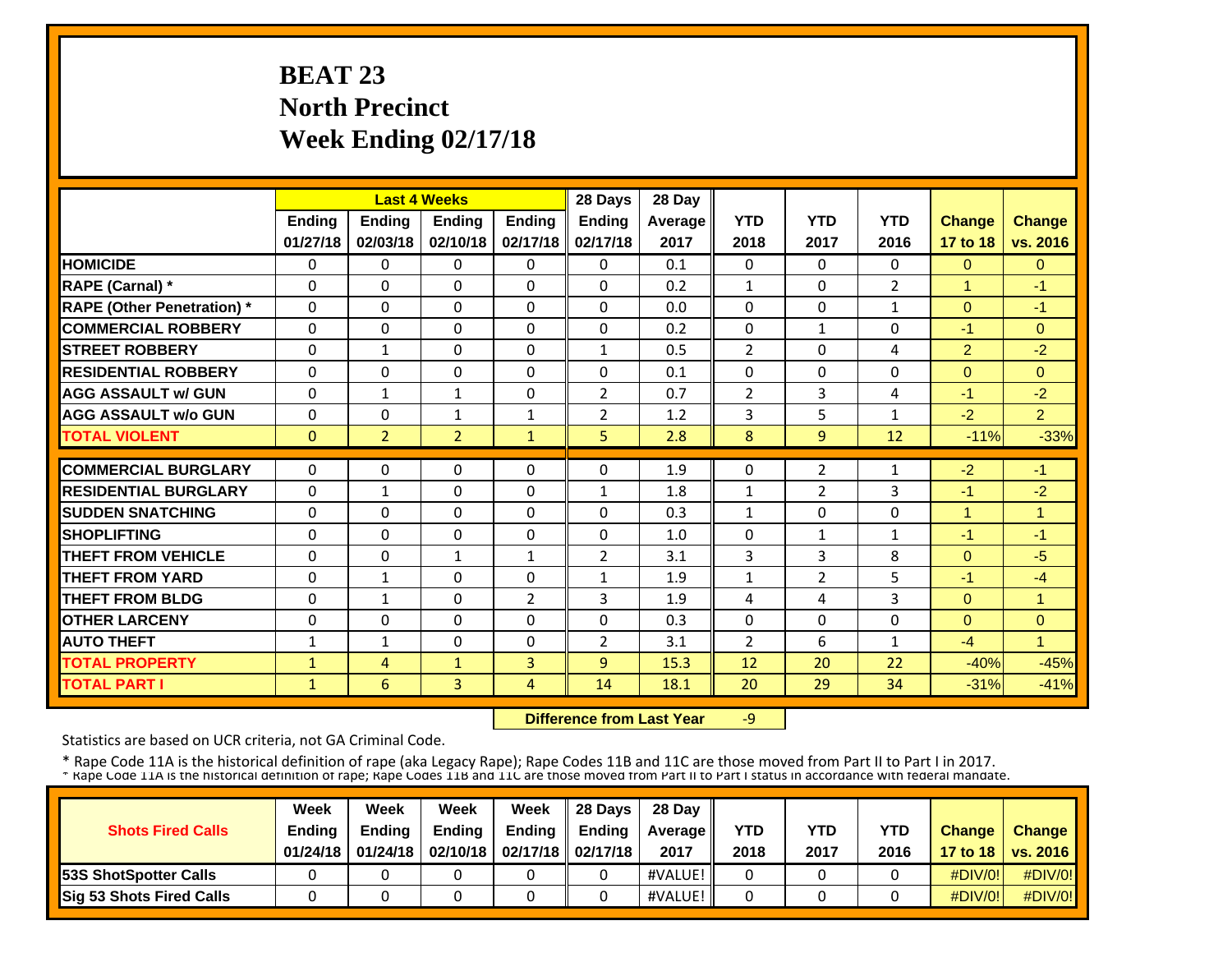# **BEAT 24 North Precinct Week Ending 02/17/18**

|                                   |                |               | <b>Last 4 Weeks</b> |                | 28 Days        | 28 Day         |                |                |                |                |                |
|-----------------------------------|----------------|---------------|---------------------|----------------|----------------|----------------|----------------|----------------|----------------|----------------|----------------|
|                                   | <b>Ending</b>  | <b>Ending</b> | <b>Endina</b>       | <b>Ending</b>  | <b>Ending</b>  | <b>Average</b> | <b>YTD</b>     | <b>YTD</b>     | <b>YTD</b>     | <b>Change</b>  | <b>Change</b>  |
|                                   | 01/27/18       | 02/03/18      | 02/10/18            | 02/17/18       | 02/17/18       | 2017           | 2018           | 2017           | 2016           | 17 to 18       | vs. 2016       |
| <b>HOMICIDE</b>                   | $\Omega$       | $\Omega$      | $\Omega$            | $\Omega$       | $\Omega$       | 0.1            | $\Omega$       | $\Omega$       | $\Omega$       | $\overline{0}$ | $\mathbf{0}$   |
| <b>RAPE (Carnal)</b> *            | $\Omega$       | 0             | $\Omega$            | $\Omega$       | $\Omega$       | 0.1            | $\Omega$       | $\Omega$       | $\Omega$       | $\Omega$       | $\Omega$       |
| <b>RAPE (Other Penetration)</b> * | $\Omega$       | $\Omega$      | $\Omega$            | $\Omega$       | $\Omega$       | 0.0            | $\Omega$       | $\Omega$       | $\Omega$       | $\Omega$       | $\Omega$       |
| <b>COMMERCIAL ROBBERY</b>         | $\Omega$       | $\Omega$      | $\mathbf{0}$        | $\Omega$       | $\Omega$       | 0.4            | $\Omega$       | 0              | $\Omega$       | $\Omega$       | $\Omega$       |
| <b>STREET ROBBERY</b>             | $\Omega$       | $\Omega$      | $\mathbf{0}$        | $\overline{2}$ | $\overline{2}$ | 1.0            | $\overline{2}$ | $\mathbf{1}$   | 4              | $\mathbf{1}$   | $-2$           |
| <b>RESIDENTIAL ROBBERY</b>        | $\Omega$       | $\Omega$      | $\Omega$            | $\Omega$       | $\Omega$       | 0.0            | $\Omega$       | $\Omega$       | $\Omega$       | $\Omega$       | $\Omega$       |
| <b>AGG ASSAULT w/ GUN</b>         | $\Omega$       | $\Omega$      | $\Omega$            | $\Omega$       | $\Omega$       | 0.4            | $\Omega$       | 0              | $\Omega$       | $\overline{0}$ | $\Omega$       |
| <b>AGG ASSAULT w/o GUN</b>        | $\Omega$       | $\mathbf{1}$  | $\Omega$            | $\Omega$       | $\mathbf{1}$   | 0.4            | 1              | 0              | 1              | 1              | $\Omega$       |
| <b>TOTAL VIOLENT</b>              | $\mathbf{0}$   | $\mathbf{1}$  | $\Omega$            | $\overline{2}$ | $\overline{3}$ | 2.3            | 3              | $\mathbf{1}$   | 5              | 200%           | $-40%$         |
| <b>COMMERCIAL BURGLARY</b>        | $\Omega$       | $\Omega$      | $\mathbf{0}$        | $\Omega$       | $\Omega$       | 0.3            | $\Omega$       | 0              | 4              | $\Omega$       | $-4$           |
| <b>RESIDENTIAL BURGLARY</b>       | $\Omega$       | $\mathbf{1}$  | $\Omega$            | $\Omega$       | 1              | 1.2            | $\mathbf{1}$   | $\overline{2}$ | $\overline{2}$ | $-1$           | $-1$           |
| <b>SUDDEN SNATCHING</b>           | $\Omega$       | 0             | $\mathbf{0}$        | $\Omega$       | $\Omega$       | 0.2            | $\Omega$       | 0              | $\mathbf{1}$   | $\Omega$       | $-1$           |
| <b>SHOPLIFTING</b>                | 0              | 6             | 3                   | 1              | 10             | 4.2            | 17             | 8              | 8              | 9              | 9              |
| <b>THEFT FROM VEHICLE</b>         | $\mathbf{1}$   | $\mathbf{1}$  | $\mathbf{1}$        | $\Omega$       | 3              | 7.9            | 5              | 19             | 12             | $-14$          | $-7$           |
| <b>THEFT FROM YARD</b>            | $\Omega$       | $\Omega$      | $\Omega$            | $\Omega$       | $\Omega$       | 2.8            | $\overline{2}$ | 5              | $\overline{7}$ | $-3$           | $-5$           |
| <b>THEFT FROM BLDG</b>            | $\mathbf{1}$   | 3             | $\mathbf{1}$        | $\Omega$       | 5              | 1.2            | $\overline{7}$ | $\overline{2}$ | 5              | 5              | $\overline{2}$ |
| <b>OTHER LARCENY</b>              | $\Omega$       | $\Omega$      | $\Omega$            | $\Omega$       | $\Omega$       | 0.9            | 1              | $\Omega$       | $\mathbf{1}$   | $\mathbf{1}$   | $\Omega$       |
| <b>AUTO THEFT</b>                 | $\Omega$       | 0             | $\Omega$            | $\Omega$       | $\Omega$       | 2.4            | $\Omega$       | 4              | 3              | $-4$           | $-3$           |
| <b>TOTAL PROPERTY</b>             | $\overline{2}$ | 11            | 5                   | $\mathbf{1}$   | 19             | 21.2           | 33             | 40             | 43             | $-18%$         | $-23%$         |
| <b>TOTAL PART I</b>               | $\overline{2}$ | 12            | 5                   | 3              | 22             | 23.5           | 36             | 41             | 48             | $-12%$         | $-25%$         |

 **Difference from Last Year**‐5

Statistics are based on UCR criteria, not GA Criminal Code.

|                               | Week     | Week          | Week          | Week                           | 28 Davs       | 28 Day         |            |            |            |               |                     |
|-------------------------------|----------|---------------|---------------|--------------------------------|---------------|----------------|------------|------------|------------|---------------|---------------------|
| <b>Shots Fired Calls</b>      | Ending   | <b>Ending</b> | <b>Ending</b> | <b>Ending</b>                  | <b>Ending</b> | <b>Average</b> | <b>YTD</b> | <b>YTD</b> | <b>YTD</b> | <b>Change</b> | <b>Change</b>       |
|                               | 01/24/18 | 02/03/18      |               | 02/10/18   02/17/18   02/17/18 |               | 2017           | 2018       | 2017       | 2016       |               | 17 to 18   vs. 2016 |
| <b>153S ShotSpotter Calls</b> |          |               |               |                                |               | #VALUE!        |            |            |            | $\#$ DIV/0!   | $\#$ DIV/0!         |
| Sig 53 Shots Fired Calls      |          |               |               |                                |               | #VALUE!        |            |            |            | $\#$ DIV/0!   | #DIV/0!             |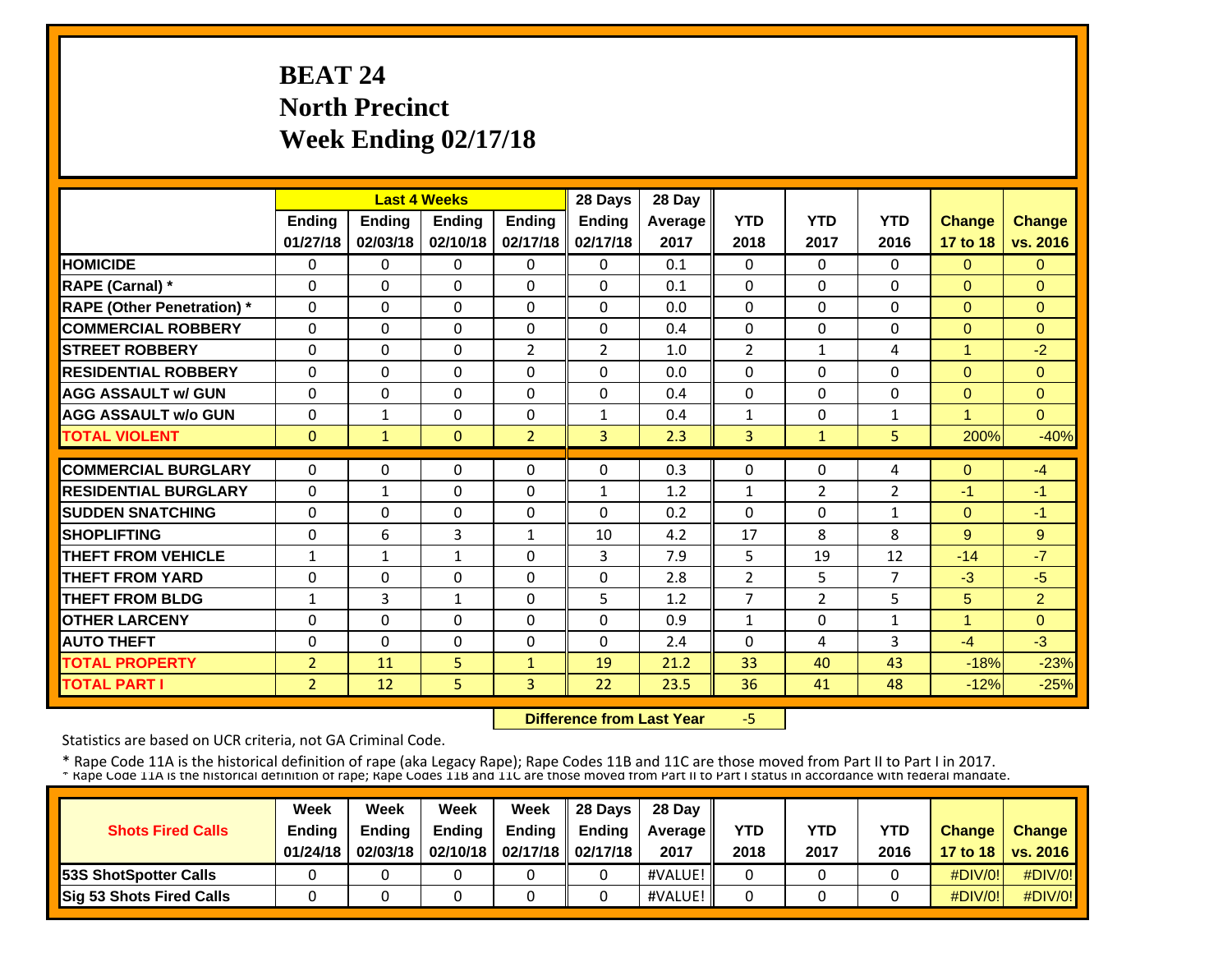# **BEAT 25 North Precinct Week Ending 02/17/18**

|                                   |               |               | <b>Last 4 Weeks</b> |                | 28 Days        | 28 Day  |                |                |                |               |                |
|-----------------------------------|---------------|---------------|---------------------|----------------|----------------|---------|----------------|----------------|----------------|---------------|----------------|
|                                   | <b>Ending</b> | <b>Ending</b> | <b>Endina</b>       | <b>Endina</b>  | <b>Ending</b>  | Average | <b>YTD</b>     | <b>YTD</b>     | <b>YTD</b>     | <b>Change</b> | <b>Change</b>  |
|                                   | 01/27/18      | 02/03/18      | 02/10/18            | 02/17/18       | 02/17/18       | 2017    | 2018           | 2017           | 2016           | 17 to 18      | vs. 2016       |
| <b>HOMICIDE</b>                   | 0             | 0             | $\Omega$            | 0              | 0              | 0.0     | $\Omega$       | $\Omega$       | 0              | $\Omega$      | $\Omega$       |
| <b>RAPE (Carnal)</b> *            | $\Omega$      | $\Omega$      | $\Omega$            | $\Omega$       | $\Omega$       | 0.2     | $\Omega$       | $\Omega$       | $\Omega$       | $\Omega$      | $\Omega$       |
| <b>RAPE (Other Penetration)</b> * | $\Omega$      | $\Omega$      | $\Omega$            | $\Omega$       | $\Omega$       | 0.0     | $\Omega$       | $\Omega$       | $\Omega$       | $\Omega$      | $\Omega$       |
| <b>COMMERCIAL ROBBERY</b>         | $\Omega$      | $\Omega$      | $\Omega$            | $\Omega$       | $\Omega$       | 0.1     | $\Omega$       | $\Omega$       | $\Omega$       | $\Omega$      | $\Omega$       |
| <b>STREET ROBBERY</b>             | $\Omega$      | $\mathbf{1}$  | $\mathbf{1}$        | $\Omega$       | 2              | 1.5     | 5              | 9              | 3              | $-4$          | $\overline{2}$ |
| <b>RESIDENTIAL ROBBERY</b>        | $\Omega$      | $\Omega$      | $\Omega$            | $\Omega$       | $\Omega$       | 0.0     | 0              | $\Omega$       | $\Omega$       | $\Omega$      | $\Omega$       |
| <b>AGG ASSAULT w/ GUN</b>         | $\Omega$      | $\Omega$      | $\Omega$            | $\Omega$       | $\Omega$       | 0.2     | $\mathbf{1}$   | $\Omega$       | $\Omega$       | 1             | 1              |
| <b>AGG ASSAULT w/o GUN</b>        | 0             | 0             | $\Omega$            | $\Omega$       | $\Omega$       | 0.3     | 0              | $\Omega$       | 1              | $\Omega$      | $-1$           |
| <b>TOTAL VIOLENT</b>              | $\Omega$      | $\mathbf{1}$  | $\mathbf{1}$        | $\Omega$       | $\overline{2}$ | 2.4     | 6              | 9              | 4              | $-33%$        | 50%            |
| <b>COMMERCIAL BURGLARY</b>        | $\Omega$      | $\Omega$      | $\mathbf{0}$        | $\Omega$       | $\Omega$       | 0.4     | $\Omega$       | $\mathbf{1}$   | 0              | $-1$          | $\Omega$       |
| <b>RESIDENTIAL BURGLARY</b>       |               |               |                     |                |                |         |                |                |                |               |                |
|                                   | $\Omega$      | $\Omega$      | $\mathbf 0$         | $\Omega$       | $\Omega$       | 0.4     | 0              | $\mathbf{1}$   | 2              | $-1$          | $-2$           |
| <b>SUDDEN SNATCHING</b>           | $\Omega$      | $\Omega$      | $\Omega$            | $\Omega$       | $\Omega$       | 0.2     | $\Omega$       | $\Omega$       | $\Omega$       | $\Omega$      | $\Omega$       |
| <b>SHOPLIFTING</b>                | $\Omega$      | $\Omega$      | $\Omega$            | $\mathbf{1}$   | $\mathbf{1}$   | 2.2     | 1              | $\overline{7}$ | 2              | $-6$          | $-1$           |
| <b>THEFT FROM VEHICLE</b>         | $\mathbf{1}$  | $\mathbf{1}$  | $\Omega$            | 2              | 4              | 5.8     | 6              | 14             | 22             | $-8$          | $-16$          |
| <b>THEFT FROM YARD</b>            | 0             | $\Omega$      | $\Omega$            | $\mathbf{1}$   | $\mathbf{1}$   | 3.9     | 3              | 16             | $\overline{2}$ | $-13$         | 1              |
| <b>THEFT FROM BLDG</b>            | 0             | $\mathbf{1}$  | $\mathbf{1}$        | 2              | 4              | 2.5     | 5              | 5              | 3              | $\Omega$      | 2              |
| <b>OTHER LARCENY</b>              | $\Omega$      | 1             | $\Omega$            | $\Omega$       | $\mathbf{1}$   | 0.9     | $\overline{2}$ | $\mathbf{1}$   | 4              | $\mathbf{1}$  | $-2$           |
| <b>AUTO THEFT</b>                 | $\Omega$      | 1             | $\Omega$            | 1              | $\overline{2}$ | 1.8     | $\overline{2}$ | 4              | $\mathbf{1}$   | $-2$          | 1              |
| <b>TOTAL PROPERTY</b>             | 1             | 4             | $\mathbf{1}$        | $\overline{7}$ | 13             | 18.1    | 19             | 49             | 36             | $-61%$        | $-47%$         |
| <b>TOTAL PART I</b>               | $\mathbf{1}$  | 5             | $\overline{2}$      | $\overline{7}$ | 15             | 20.5    | 25             | 58             | 40             | $-57%$        | $-38%$         |

 **Difference from Last Year**‐33

Statistics are based on UCR criteria, not GA Criminal Code.

|                               | Week     | Week          | Week          | Week                           | 28 Davs       | 28 Day         |            |            |            |               |                     |
|-------------------------------|----------|---------------|---------------|--------------------------------|---------------|----------------|------------|------------|------------|---------------|---------------------|
| <b>Shots Fired Calls</b>      | Ending   | <b>Ending</b> | <b>Ending</b> | <b>Ending</b>                  | <b>Ending</b> | <b>Average</b> | <b>YTD</b> | <b>YTD</b> | <b>YTD</b> | <b>Change</b> | <b>Change</b>       |
|                               | 01/24/18 | 02/03/18      |               | 02/10/18   02/17/18   02/17/18 |               | 2017           | 2018       | 2017       | 2016       |               | 17 to 18   vs. 2016 |
| <b>153S ShotSpotter Calls</b> |          |               |               |                                |               | #VALUE!        |            |            |            | $\#$ DIV/0!   | $\#$ DIV/0!         |
| Sig 53 Shots Fired Calls      |          |               |               |                                |               | #VALUE!        |            |            |            | $\#$ DIV/0!   | #DIV/0!             |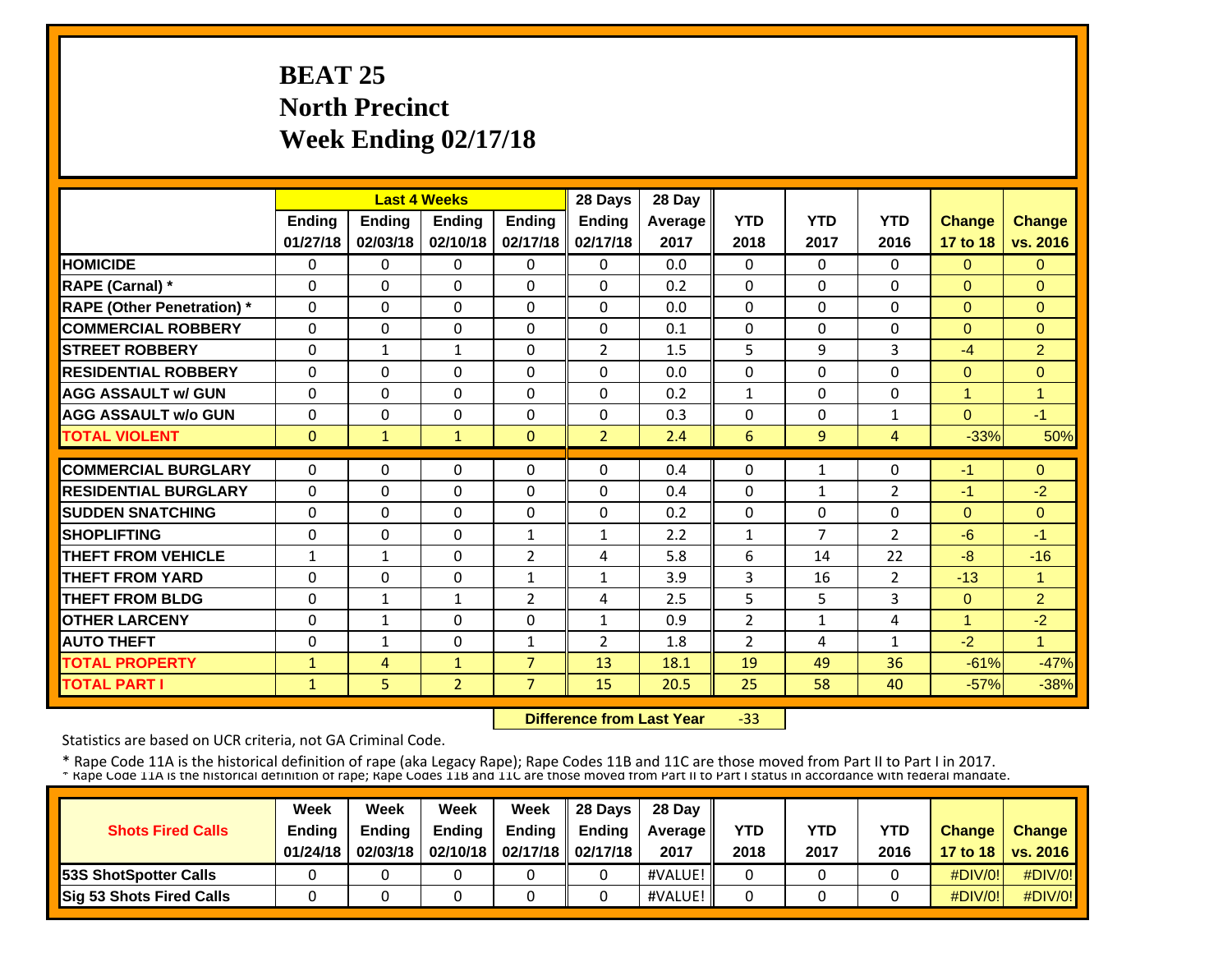# **BEAT 26 North Precinct Week Ending 02/17/18**

|                                   |                |               | <b>Last 4 Weeks</b> |                | 28 Days        | 28 Day  |                |                |              |                      |                |
|-----------------------------------|----------------|---------------|---------------------|----------------|----------------|---------|----------------|----------------|--------------|----------------------|----------------|
|                                   | <b>Ending</b>  | <b>Ending</b> | <b>Ending</b>       | <b>Ending</b>  | <b>Ending</b>  | Average | <b>YTD</b>     | <b>YTD</b>     | <b>YTD</b>   | Change               | <b>Change</b>  |
|                                   | 01/27/18       | 02/03/18      | 02/10/18            | 02/17/18       | 02/17/18       | 2017    | 2018           | 2017           | 2016         | 17 to 18             | vs. 2016       |
| <b>HOMICIDE</b>                   | $\Omega$       | 0             | $\Omega$            | $\Omega$       | $\Omega$       | 0.0     | $\Omega$       | $\Omega$       | 0            | $\Omega$             | $\Omega$       |
| <b>RAPE (Carnal)</b> *            | $\Omega$       | $\mathbf{1}$  | $\Omega$            | $\mathbf{0}$   | $\mathbf{1}$   | 0.1     | $\mathbf{1}$   | $\Omega$       | 0            | $\mathbf{1}$         | $\overline{1}$ |
| <b>RAPE (Other Penetration)</b> * | $\Omega$       | $\Omega$      | $\Omega$            | $\Omega$       | $\Omega$       | 0.1     | $\Omega$       | 0              | $\Omega$     | $\Omega$             | $\Omega$       |
| <b>COMMERCIAL ROBBERY</b>         | $\Omega$       | 0             | $\Omega$            | $\Omega$       | $\Omega$       | 0.2     | $\Omega$       | 0              | 0            | $\Omega$             | $\Omega$       |
| <b>ISTREET ROBBERY</b>            | $\Omega$       | $\mathbf{1}$  | $\Omega$            | $\mathbf{1}$   | $\overline{2}$ | 0.6     | $\overline{2}$ | $\overline{2}$ | 1            | $\Omega$             | 1              |
| <b>IRESIDENTIAL ROBBERY</b>       | $\Omega$       | $\Omega$      | $\Omega$            | $\mathbf{0}$   | $\Omega$       | 0.0     | $\Omega$       | 0              | 0            | $\Omega$             | $\Omega$       |
| <b>AGG ASSAULT w/ GUN</b>         | $\Omega$       | $\Omega$      | $\Omega$            | $\Omega$       | 0              | 0.2     | $\Omega$       | 0              | $\mathbf{1}$ | $\Omega$             | $-1$           |
| <b>AGG ASSAULT w/o GUN</b>        | $\Omega$       | $\mathbf{1}$  | $\Omega$            | $\mathbf{1}$   | $\overline{2}$ | 0.5     | 3              | 0              | $\mathbf{1}$ | 3                    | $\overline{2}$ |
| <b>TOTAL VIOLENT</b>              | $\mathbf{0}$   | 3             | $\mathbf{0}$        | 2              | 5              | 1.6     | 6              | $\overline{2}$ | 3            | 200%                 | 100%           |
| <b>COMMERCIAL BURGLARY</b>        | $\Omega$       | $\Omega$      | 0                   | $\mathbf{0}$   | $\Omega$       | 0.7     | $\mathbf{1}$   | 3              | 0            | $-2$                 | $\overline{1}$ |
| <b>RESIDENTIAL BURGLARY</b>       | $\Omega$       | 0             |                     | $\mathbf{0}$   | $\Omega$       | 0.0     |                | 0              |              |                      | $-3$           |
| <b>SUDDEN SNATCHING</b>           |                | $\Omega$      | 0<br>$\Omega$       | $\overline{2}$ | $\overline{2}$ | 0.5     | 0              | 5              | 3<br>3       | $\mathbf{0}$<br>$-3$ | $-1$           |
| <b>SHOPLIFTING</b>                | 0              | $\Omega$      |                     |                |                |         | $\overline{2}$ |                |              |                      |                |
|                                   | $\overline{2}$ |               | $\Omega$            | $\mathbf{0}$   | $\overline{2}$ | 2.0     | $\overline{2}$ | 5              | 4            | $-3$                 | $-2$           |
| <b>THEFT FROM VEHICLE</b>         | $\Omega$       | $\Omega$      | $\Omega$            | $\mathbf{0}$   | $\Omega$       | 3.3     | 1              | 9              | 11           | $-8$                 | $-10$          |
| <b>THEFT FROM YARD</b>            | 0              | $\mathbf{1}$  | $\mathbf{1}$        | 3              | 5              | 2.2     | 5              | 3              | 9            | $\overline{2}$       | $-4$           |
| <b>THEFT FROM BLDG</b>            | $\mathbf{1}$   | $\Omega$      | $\Omega$            | 3              | 4              | 2.5     | 8              | 12             | 5            | $-4$                 | 3              |
| <b>OTHER LARCENY</b>              | $\Omega$       | $\Omega$      | $\Omega$            | $\Omega$       | 0              | 0.3     | $\Omega$       | 1              | 1            | $-1$                 | $-1$           |
| <b>AUTO THEFT</b>                 | $\Omega$       | $\Omega$      | $\mathbf{1}$        | $\Omega$       | $\mathbf{1}$   | 1.3     | 3              | 4              | 3            | $-1$                 | $\Omega$       |
| <b>TOTAL PROPERTY</b>             | 3              | $\mathbf{1}$  | $\overline{2}$      | 8              | 14             | 12.7    | 22             | 42             | 39           | $-48%$               | $-44%$         |
| <b>TOTAL PART I</b>               | 3              | 4             | $\overline{2}$      | 10             | 19             | 14.3    | 28             | 44             | 42           | $-36%$               | $-33%$         |

 **Difference from Last Year** $-16$ 

Statistics are based on UCR criteria, not GA Criminal Code.

|                               | Week     | Week          | Week          | Week                           | 28 Davs       | 28 Day         |            |            |            |               |                     |
|-------------------------------|----------|---------------|---------------|--------------------------------|---------------|----------------|------------|------------|------------|---------------|---------------------|
| <b>Shots Fired Calls</b>      | Ending   | <b>Ending</b> | <b>Ending</b> | <b>Ending</b>                  | <b>Ending</b> | <b>Average</b> | <b>YTD</b> | <b>YTD</b> | <b>YTD</b> | <b>Change</b> | <b>Change</b>       |
|                               | 01/24/18 | 02/03/18      |               | 02/10/18   02/17/18   02/17/18 |               | 2017           | 2018       | 2017       | 2016       |               | 17 to 18   vs. 2016 |
| <b>153S ShotSpotter Calls</b> |          |               |               |                                |               | #VALUE!        |            |            |            | $\#$ DIV/0!   | $\#$ DIV/0!         |
| Sig 53 Shots Fired Calls      |          |               |               |                                |               | #VALUE!        |            |            |            | $\#$ DIV/0!   | #DIV/0!             |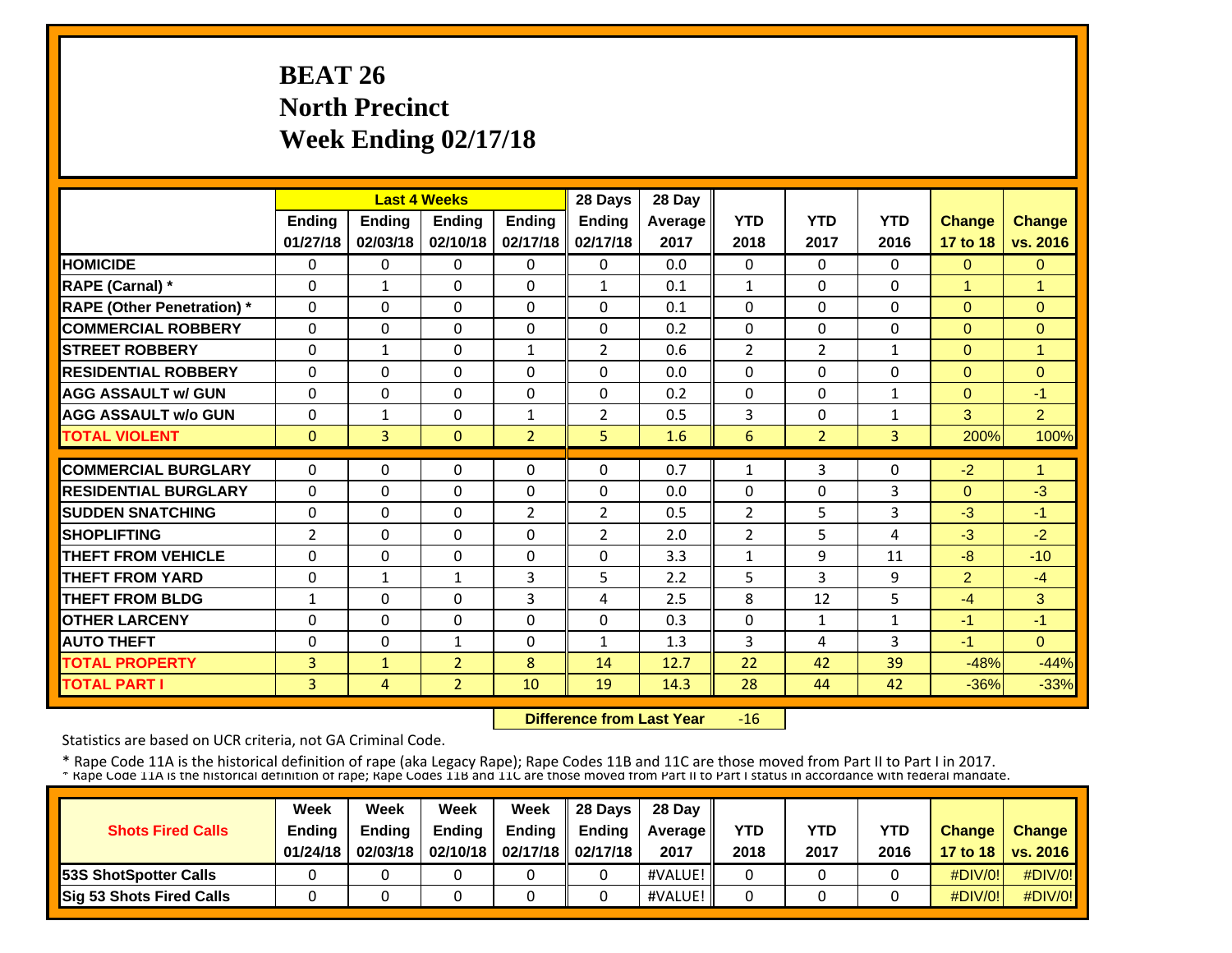# **BEAT 27 North Precinct Week Ending 02/17/18**

|                                   |                |              | <b>Last 4 Weeks</b> |                | 28 Days        | 28 Day         |                |                |                |                      |                      |
|-----------------------------------|----------------|--------------|---------------------|----------------|----------------|----------------|----------------|----------------|----------------|----------------------|----------------------|
|                                   | Ending         | Ending       | <b>Ending</b>       | Ending         | Ending         | <b>Average</b> | <b>YTD</b>     | <b>YTD</b>     | <b>YTD</b>     | <b>Change</b>        | <b>Change</b>        |
|                                   | 01/27/18       | 02/03/18     | 02/10/18            | 02/17/18       | 02/17/18       | 2017           | 2018           | 2017           | 2016           | 17 to 18             | vs. 2016             |
| <b>HOMICIDE</b>                   | $\Omega$       | $\Omega$     | $\Omega$            | $\Omega$       | $\Omega$       | 0.2            | $\Omega$       | $\overline{2}$ | $\Omega$       | $-2$                 | $\Omega$             |
| <b>RAPE (Carnal) *</b>            | $\Omega$       | 0            | $\Omega$            | $\Omega$       | $\Omega$       | 0.6            | $\Omega$       | 0              | $\Omega$       | $\Omega$             | $\Omega$             |
| <b>RAPE (Other Penetration)</b> * | $\Omega$       | $\mathbf{1}$ | $\mathbf{0}$        | $\Omega$       | $\mathbf{1}$   | 0.2            | $\mathbf{1}$   | $\mathbf{1}$   | $\Omega$       | $\overline{0}$       | $\blacktriangleleft$ |
| <b>COMMERCIAL ROBBERY</b>         | $\Omega$       | $\Omega$     | $\mathbf{0}$        | $\overline{2}$ | $\overline{2}$ | 0.0            | $\overline{2}$ | 0              | $\Omega$       | $\overline{2}$       | $\overline{2}$       |
| <b>STREET ROBBERY</b>             | $\Omega$       | $\Omega$     | 1                   | $\Omega$       | 1              | 1.0            | 1              | $\overline{2}$ | 1              | $-1$                 | $\Omega$             |
| <b>RESIDENTIAL ROBBERY</b>        | $\Omega$       | $\Omega$     | $\Omega$            | $\Omega$       | $\Omega$       | 0.0            | $\Omega$       | $\Omega$       | $\Omega$       | $\Omega$             | $\Omega$             |
| <b>AGG ASSAULT w/ GUN</b>         | $\Omega$       | $\Omega$     | $\Omega$            | $\Omega$       | $\Omega$       | 0.5            | $\Omega$       | $\Omega$       | $\Omega$       | $\Omega$             | $\Omega$             |
| <b>AGG ASSAULT w/o GUN</b>        | $\Omega$       | 0            | $\Omega$            | $\Omega$       | $\Omega$       | 2.1            | $\Omega$       | $\overline{2}$ | 1              | $-2$                 | $-1$                 |
| <b>TOTAL VIOLENT</b>              | $\mathbf{0}$   | $\mathbf{1}$ | $\mathbf{1}$        | $\overline{2}$ | 4              | 4.5            | 4              | $\overline{7}$ | $\overline{2}$ | $-43%$               | 100%                 |
| <b>COMMERCIAL BURGLARY</b>        | $\Omega$       | $\Omega$     | $\mathbf{1}$        | $\Omega$       | 1              | 0.3            | 1              | 0              | $\Omega$       | $\blacktriangleleft$ | -1                   |
| <b>RESIDENTIAL BURGLARY</b>       | $\Omega$       | $\Omega$     | $\Omega$            | $\Omega$       | $\Omega$       | 0.5            | 2              | 0              | 2              | $\overline{2}$       | $\Omega$             |
| <b>SUDDEN SNATCHING</b>           | 0              | $\Omega$     | $\Omega$            | $\Omega$       | $\Omega$       | 2.2            | $\mathbf{1}$   | 3              | $\overline{2}$ | $-2$                 | $-1$                 |
| <b>SHOPLIFTING</b>                | $\mathbf{1}$   | $\mathbf{1}$ | $\Omega$            | $\Omega$       | $\overline{2}$ | 1.6            | $\overline{2}$ | 4              | 5              | $-2$                 | $-3$                 |
| <b>THEFT FROM VEHICLE</b>         | $\mathbf{1}$   | 0            | $\mathbf{1}$        | $\Omega$       | 2              | 3.9            | $\overline{2}$ | 12             | 12             | $-10$                | $-10$                |
| <b>THEFT FROM YARD</b>            | 0              | $\mathbf{1}$ | $\mathbf{1}$        | 0              | $\overline{2}$ | 1.5            | $\overline{2}$ | $\overline{2}$ | $\overline{2}$ | $\overline{0}$       | $\mathbf{0}$         |
| <b>THEFT FROM BLDG</b>            | $\overline{2}$ | $\mathbf{1}$ | $\Omega$            | 1              | 4              | 4.3            | 6              | 4              | 5              | $\overline{2}$       |                      |
| <b>OTHER LARCENY</b>              | $\Omega$       | $\Omega$     | $\Omega$            | $\Omega$       | $\Omega$       | 0.2            | $\Omega$       | $\mathbf{1}$   | $\Omega$       | $-1$                 | $\Omega$             |
| <b>AUTO THEFT</b>                 | $\Omega$       | $\mathbf{1}$ | $\Omega$            | $\Omega$       | $\mathbf{1}$   | 1.1            | $\mathbf{1}$   | 2              | 3              | $-1$                 | $-2$                 |
| <b>TOTAL PROPERTY</b>             | 4              | 4            | 3                   | $\mathbf{1}$   | 12             | 15.7           | 17             | 28             | 31             | $-39%$               | $-45%$               |
| <b>TOTAL PART I</b>               | 4              | 5            | 4                   | 3              | 16             | 20.3           | 21             | 35             | 33             | $-40%$               | $-36%$               |

 **Difference from Last Year** $-14$ 

Statistics are based on UCR criteria, not GA Criminal Code.

| <b>Shots Fired Calls</b>        | Week<br><b>Ending</b><br>01/24/18 | Week<br><b>Endina</b><br>02/03/18 | Week<br><b>Ending</b> | Week<br>Endina<br>02/10/18   02/17/18   02/17/18 | 28 Davs<br><b>Endina</b> | 28 Day<br><b>Average II</b><br>2017 | YTD<br>2018 | YTD<br>2017 | <b>YTD</b><br>2016 | <b>Change</b> | <b>Change</b><br>17 to 18   vs. 2016 |
|---------------------------------|-----------------------------------|-----------------------------------|-----------------------|--------------------------------------------------|--------------------------|-------------------------------------|-------------|-------------|--------------------|---------------|--------------------------------------|
| <b>153S ShotSpotter Calls</b>   |                                   |                                   |                       |                                                  |                          | #VALUE!                             |             |             |                    | 0%            | $0\%$                                |
| <b>Sig 53 Shots Fired Calls</b> |                                   |                                   |                       |                                                  |                          | #VALUE!                             |             |             |                    | $\#$ DIV/0!   | $\#$ DIV/0!                          |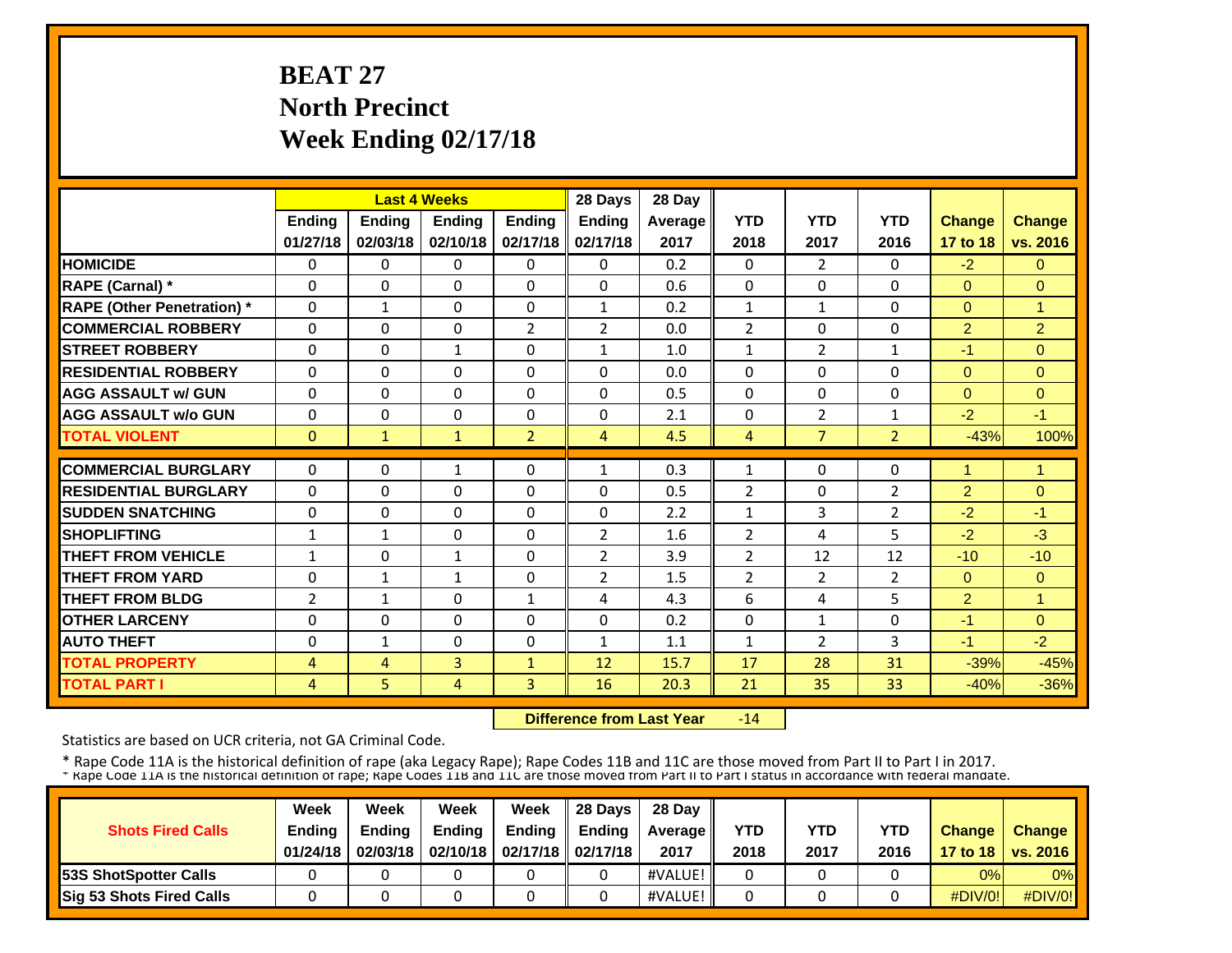

#### **COMPSTATCENTRAL PRECINCTWeek Ending 02/17/18**

**PRECINCT COMMANDER:**

**CAPT. BEN HERRON**



|                                                                                                  | Week                      | <b>Week</b>               | Weekly          | 28-Day                    | $28-Day$                         | Avg                                          |                         |                    |                  |                           |                          |
|--------------------------------------------------------------------------------------------------|---------------------------|---------------------------|-----------------|---------------------------|----------------------------------|----------------------------------------------|-------------------------|--------------------|------------------|---------------------------|--------------------------|
|                                                                                                  | <b>Ending</b><br>02/17/18 | <b>Ending</b><br>02/10/18 | Avg<br>2017     | <b>Ending</b><br>02/17/18 | Ending<br>01/24/18               | 28-Day<br>2017                               | <b>YTD</b><br>2018      | <b>YTD</b><br>2017 | YTD<br>2016      | <b>Change</b><br>17 to 18 | Change<br>vs. 2016       |
| <b>HOMICIDE</b>                                                                                  | 0                         | 0                         | $\Omega$        | 0                         | $\Omega$                         | -1                                           | 0                       | $\Omega$           | 3                | 0                         | -3                       |
| <b>RAPE (Carnal) *</b>                                                                           | $\bf{0}$                  | 0                         | $\mathbf 0$     | 1                         | $\overline{2}$                   | $\mathbf 1$                                  | 3                       | 2                  | $\overline{2}$   | $\mathbf{1}$              | 1                        |
| <b>RAPE (Other Penetration) *</b>                                                                | $\mathbf{0}$              | 1                         | $\Omega$        | $\mathbf{2}$              | 1                                | $\mathbf 1$                                  | $\mathbf{3}$            | 4                  | $\Omega$         | $-1$                      | 3                        |
| <b>COMMERCIAL ROBBERY</b>                                                                        | $\mathbf 0$               | $\Omega$                  | $\overline{0}$  | $\bf{0}$                  | $\mathbf{1}$                     | $\overline{2}$                               | $\mathbf 0$             | $\Omega$           | 0                | $\Omega$                  | $\Omega$                 |
| <b>STREET ROBBERY</b>                                                                            | $\bf{0}$                  | 1                         | $\mathbf{1}$    | 3                         | 8                                | 5                                            | $\overline{\mathbf{r}}$ | 5                  | 8                | $\overline{2}$            | $-1$                     |
| <b>RESIDENTIAL ROBBERY</b>                                                                       | $\bf{0}$                  | $\mathbf{0}$              | $\mathbf 0$     | $\overline{\mathbf{0}}$   | $\mathbf{1}$                     | $\overline{1}$                               | $\mathbf{1}$            | 1                  | $\overline{4}$   | $\overline{0}$            | $\overline{3}$           |
| <b>AGG ASSAULT w/ GUN</b>                                                                        | 1                         | $\overline{2}$            | $\overline{2}$  | 5.                        | $\overline{2}$                   | $\overline{7}$                               | $\overline{7}$          | $\overline{7}$     | 11               | $\Omega$                  | $-4$                     |
| <b>AGG ASSAULT w/o GUN</b>                                                                       | $\bf{0}$                  | $\mathbf{0}$              | $\overline{2}$  | 4                         | $\overline{5}$                   | 6                                            | $\overline{6}$          | 6                  | 6                | $\Omega$                  | $\Omega$                 |
| <b>TOTAL VIOLENT</b>                                                                             | $\blacktriangleleft$      | $\overline{4}$            | 6               | 15                        | 20                               | $\overline{23}$                              | 27                      | $\overline{25}$    | 34               | 8%                        | $-21%$                   |
| <b>COMMERCIAL BURGLARY</b>                                                                       | $\bf{0}$                  | 3                         | 1               | 5                         | 2                                | 4                                            | 6                       | 5                  | 15               | -1                        | -9                       |
| <b>RESIDENTIAL BURGLARY</b>                                                                      | $\overline{\mathbf{4}}$   | $\overline{2}$            | $\overline{4}$  | 14                        | 10                               | $\overline{17}$                              | 18                      | $\overline{32}$    | 39               | $-14$                     | $-21$                    |
| <b>SUDDEN SNATCHING</b>                                                                          | $\bf{0}$                  | $\mathbf{0}$              | $\overline{0}$  | $\mathbf{0}$              | $\overline{1}$                   | $\overline{2}$                               | $\mathbf{1}$            | 4                  | $\overline{2}$   | $\overline{3}$            | $-1$                     |
| <b>SHOPLIFTING</b>                                                                               | $\overline{2}$            | $\Omega$                  | 5               | 9                         | 10                               | $\overline{18}$                              | 17                      | 34                 | $\overline{24}$  | $-17$                     | $-7$                     |
| <b>THEFT FROM VEHICLE</b>                                                                        | 5                         | $\overline{4}$            | $\overline{8}$  | 21                        | $\overline{17}$                  | 32                                           | $\overline{34}$         | 68                 | $\overline{71}$  | $-34$                     | $-37$                    |
| <b>THEFT FROM YARD</b>                                                                           | $\mathbf{2}$              | 4                         | 4               | 14                        | 13                               | 16                                           | 20                      | 29                 | 18               | $-9$                      | $\overline{2}$           |
| <b>THEFT FROM BLDG</b>                                                                           | 1                         | 1                         | $\overline{4}$  | 15                        | 15                               | 16                                           | 26                      | $\overline{18}$    | 36               | 8                         | $-10$                    |
| <b>OTHER LARCENY</b>                                                                             | $\bf{0}$                  | $\Omega$                  | $\mathbf{1}$    | $\overline{2}$            | $\overline{2}$                   | 3                                            | 3                       | 6                  | $\overline{2}$   | $\overline{3}$            | $\overline{1}$           |
| <b>AUTO THEFT</b>                                                                                | $\overline{\mathbf{4}}$   | 3                         | $\overline{4}$  | $\overline{17}$           | 8                                | $\overline{16}$                              | $\overline{25}$         | $\overline{21}$    | $\overline{32}$  | $\overline{\mathbf{4}}$   | $-7$                     |
| <b>TOTAL PROPERTY</b>                                                                            | 18                        | 17                        | 31              | 97                        | 78                               | 124                                          | 150                     | 217                | 239              | $-31%$                    | $-37%$                   |
| <b>TOTAL PART I</b>                                                                              | $\overline{19}$           | $\overline{21}$           | $\overline{37}$ | 112                       | 98                               | 147                                          | 177                     | 242                | $\overline{273}$ | $-27%$                    | $-35%$                   |
| Statistics are based on UCR criteria, not GA Criminal Code, and are                              |                           |                           |                 |                           | <b>Difference from Last Year</b> |                                              | $-65$                   |                    |                  |                           | Last Week   Year-to-Date |
| preliminary, based on RMS data at the time prepared, and are subject to change.                  |                           |                           |                 |                           |                                  | <b>At-Fault Police Vehicle Accidents</b>     |                         |                    |                  |                           | 3                        |
| Cell Shading: white is within 0.6 standard deviation of the mean; red is above; green is below.  |                           |                           |                 |                           |                                  | <b>Not At-Fault Police Vehicle Accidents</b> |                         |                    |                  | $\Omega$                  | $\overline{2}$           |
| * Code 11A is the pre-2016 definition of rape; Codes 11B and 11C are by federal mandate in 2016. |                           |                           |                 |                           |                                  | <b>Total Police Vehicle Accidents</b>        |                         |                    |                  | 1                         | $\overline{5}$           |
|                                                                                                  | <b>Week</b>               | <b>Week</b>               | Weekly          | 28-Day                    | 28-Day                           | Avg                                          |                         |                    |                  |                           |                          |
| <b>Citizen Initiated Calls</b>                                                                   | Ending                    | Ending                    | Avg             | <b>Ending</b>             | Ending                           | 28-Day                                       | <b>YTD</b>              | <b>YTD</b>         | <b>YTD</b>       | <b>Change</b>             | <b>Change</b>            |
|                                                                                                  | 02/17/18                  | 02/10/18                  | 2017            | 02/17/18                  | 01/24/18                         | 2017                                         | 2018                    | 2017               | 2016             | 17 to 18                  | vs. 2016                 |
| <b>Midnight Shift</b>                                                                            | 85                        | 123                       | 126             | 369                       | 338                              | 503                                          | 635                     | 720                | $\overline{719}$ | $-85$                     | $-84$                    |
| Day Shift                                                                                        | 247                       | 232                       | 271             | 963                       | 825                              | 1085                                         | 1623                    | 1650               | 1732             | $-27$                     | $-109$                   |
| <b>Afternoon Shift</b>                                                                           | $\overline{215}$          | 189                       | 294             | 797                       | 819                              | 1176                                         | 1424                    | 1696               | 1639             | $-272$                    | $-215$                   |
| <b>TOTAL CITIZEN CFS</b>                                                                         | 547                       | 544                       | 691             | 2129                      | 1982                             | 2764                                         | 3682                    | 4066               | 4090             | $-9.4%$                   | $-10.0%$                 |
| <b>53S ShotSpotter Calls</b>                                                                     | $\mathbf 0$               | $\mathbf 0$               | #VALUE!         | 0                         | $\mathbf{0}$                     | #VALUE!                                      | 0                       | 0                  | 0                | 0                         | 0                        |
| <b>Sig 53 Shots Fired Calls</b>                                                                  | $\Omega$                  | $\Omega$                  | #VALUE!         | $\Omega$                  | $\Omega$                         | #VALUE!                                      | $\Omega$                | $\Omega$           | $\Omega$         | $\Omega$                  | $\Omega$                 |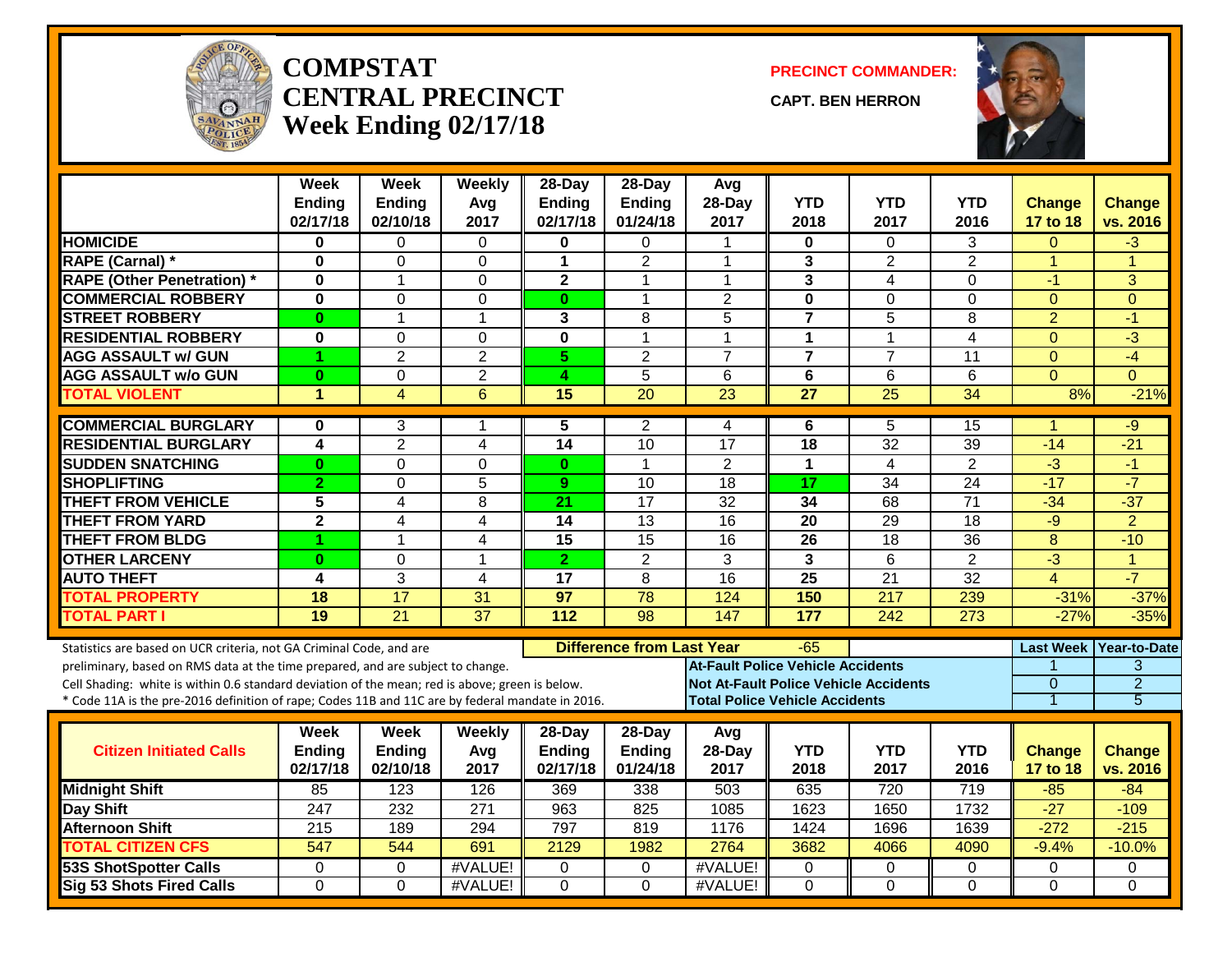# **BEAT 31 Central Precinct Week Ending 02/17/18**

|               |                                                                                   |                                                                                                                                     |                                                                                                                                                            | 28 Days                                                                                                               | 28 Day                                                                                                             |                                                                     |                                                                                |                                                                                                  |                                                                      |                                                                                   |
|---------------|-----------------------------------------------------------------------------------|-------------------------------------------------------------------------------------------------------------------------------------|------------------------------------------------------------------------------------------------------------------------------------------------------------|-----------------------------------------------------------------------------------------------------------------------|--------------------------------------------------------------------------------------------------------------------|---------------------------------------------------------------------|--------------------------------------------------------------------------------|--------------------------------------------------------------------------------------------------|----------------------------------------------------------------------|-----------------------------------------------------------------------------------|
| <b>Ending</b> | Ending                                                                            | <b>Ending</b>                                                                                                                       | Ending                                                                                                                                                     | Ending                                                                                                                | Average                                                                                                            | <b>YTD</b>                                                          | <b>YTD</b>                                                                     | <b>YTD</b>                                                                                       | <b>Change</b>                                                        | Change                                                                            |
| 01/27/18      | 02/03/18                                                                          | 02/10/18                                                                                                                            | 02/17/18                                                                                                                                                   | 02/17/18                                                                                                              | 2017                                                                                                               | 2018                                                                | 2017                                                                           | 2016                                                                                             | 17 to 18                                                             | vs. 2016                                                                          |
| 0             | 0                                                                                 | $\Omega$                                                                                                                            | $\Omega$                                                                                                                                                   | $\Omega$                                                                                                              | 0.1                                                                                                                | $\Omega$                                                            | $\Omega$                                                                       | $\mathbf{1}$                                                                                     | $\Omega$                                                             | $-1$                                                                              |
| $\Omega$      | $\Omega$                                                                          | $\Omega$                                                                                                                            | $\Omega$                                                                                                                                                   | $\Omega$                                                                                                              | 0.2                                                                                                                | $\Omega$                                                            | $\mathbf{1}$                                                                   | $\mathbf{1}$                                                                                     | -1                                                                   | $-1$                                                                              |
| $\Omega$      | $\Omega$                                                                          | $\Omega$                                                                                                                            | $\Omega$                                                                                                                                                   | $\Omega$                                                                                                              | 0.3                                                                                                                | $\mathbf{1}$                                                        | 3                                                                              | $\Omega$                                                                                         | $-2$                                                                 | $\mathbf{1}$                                                                      |
| $\Omega$      | $\Omega$                                                                          | $\mathbf{0}$                                                                                                                        | $\Omega$                                                                                                                                                   | $\Omega$                                                                                                              | 0.0                                                                                                                | $\Omega$                                                            | $\Omega$                                                                       | $\Omega$                                                                                         | $\Omega$                                                             | $\Omega$                                                                          |
| $\Omega$      | $\Omega$                                                                          | $\mathbf{1}$                                                                                                                        | $\Omega$                                                                                                                                                   | $\mathbf{1}$                                                                                                          | 1.1                                                                                                                | 4                                                                   | $\Omega$                                                                       | $\mathbf{1}$                                                                                     | $\overline{4}$                                                       | 3                                                                                 |
| 0             | $\Omega$                                                                          | 0                                                                                                                                   | $\Omega$                                                                                                                                                   | $\Omega$                                                                                                              | 0.2                                                                                                                | 0                                                                   | $\mathbf{1}$                                                                   | $\Omega$                                                                                         | $-1$                                                                 | $\Omega$                                                                          |
| $\Omega$      | 1                                                                                 | 1                                                                                                                                   | $\Omega$                                                                                                                                                   | 2                                                                                                                     | 1.0                                                                                                                | $\overline{2}$                                                      | 0                                                                              | 0                                                                                                | $\overline{2}$                                                       | $\overline{2}$                                                                    |
| 0             | 1                                                                                 | $\Omega$                                                                                                                            | $\Omega$                                                                                                                                                   | $\mathbf{1}$                                                                                                          | 1.1                                                                                                                | 3                                                                   | $\mathbf{1}$                                                                   | 0                                                                                                | $\overline{2}$                                                       | 3                                                                                 |
| $\mathbf{0}$  | $\overline{2}$                                                                    | $\overline{2}$                                                                                                                      | $\Omega$                                                                                                                                                   | 4                                                                                                                     | 3.8                                                                                                                | 10                                                                  | 6                                                                              | 3                                                                                                | 67%                                                                  | 233%                                                                              |
|               |                                                                                   |                                                                                                                                     |                                                                                                                                                            |                                                                                                                       |                                                                                                                    |                                                                     |                                                                                |                                                                                                  |                                                                      | 1                                                                                 |
|               |                                                                                   |                                                                                                                                     |                                                                                                                                                            |                                                                                                                       |                                                                                                                    |                                                                     |                                                                                |                                                                                                  |                                                                      | $-6$                                                                              |
|               |                                                                                   |                                                                                                                                     |                                                                                                                                                            |                                                                                                                       |                                                                                                                    |                                                                     |                                                                                |                                                                                                  |                                                                      | $\Omega$                                                                          |
|               |                                                                                   |                                                                                                                                     |                                                                                                                                                            |                                                                                                                       |                                                                                                                    |                                                                     |                                                                                |                                                                                                  |                                                                      | $-3$                                                                              |
|               |                                                                                   |                                                                                                                                     |                                                                                                                                                            |                                                                                                                       |                                                                                                                    |                                                                     |                                                                                |                                                                                                  |                                                                      | $-7$                                                                              |
|               |                                                                                   |                                                                                                                                     |                                                                                                                                                            |                                                                                                                       |                                                                                                                    |                                                                     |                                                                                |                                                                                                  |                                                                      | $\overline{2}$                                                                    |
|               |                                                                                   |                                                                                                                                     |                                                                                                                                                            |                                                                                                                       |                                                                                                                    |                                                                     |                                                                                |                                                                                                  |                                                                      | $\Omega$                                                                          |
|               |                                                                                   |                                                                                                                                     |                                                                                                                                                            |                                                                                                                       |                                                                                                                    |                                                                     |                                                                                |                                                                                                  |                                                                      | $\Omega$                                                                          |
|               |                                                                                   |                                                                                                                                     |                                                                                                                                                            |                                                                                                                       |                                                                                                                    |                                                                     |                                                                                |                                                                                                  |                                                                      | $-5$                                                                              |
|               |                                                                                   |                                                                                                                                     |                                                                                                                                                            |                                                                                                                       |                                                                                                                    |                                                                     |                                                                                |                                                                                                  |                                                                      | $-46%$                                                                            |
| 3             | 8                                                                                 | 5                                                                                                                                   | 1                                                                                                                                                          | 17                                                                                                                    | 26.8                                                                                                               | 31                                                                  | 55                                                                             | 42                                                                                               | $-44%$                                                               | $-26%$                                                                            |
|               | $\Omega$<br>$\Omega$<br>$\Omega$<br>$\Omega$<br>0<br>0<br>3<br>0<br>$\Omega$<br>3 | $\Omega$<br>$\mathbf{1}$<br>$\Omega$<br>$\Omega$<br>$\mathbf{1}$<br>$\overline{2}$<br>$\mathbf{1}$<br>$\Omega$<br>$\mathbf{1}$<br>6 | <b>Last 4 Weeks</b><br>$\overline{2}$<br>$\Omega$<br>$\mathbf{0}$<br>$\mathbf{0}$<br>$\mathbf{0}$<br>$\mathbf{1}$<br>$\Omega$<br>$\Omega$<br>$\Omega$<br>3 | 0<br>$\Omega$<br>$\Omega$<br>$\Omega$<br>$\Omega$<br>$\Omega$<br>$\mathbf{1}$<br>$\Omega$<br>$\Omega$<br>$\mathbf{1}$ | $\overline{2}$<br>$\mathbf{1}$<br>$\Omega$<br>$\Omega$<br>$\mathbf{1}$<br>3<br>5<br>$\Omega$<br>$\mathbf{1}$<br>13 | 0.5<br>2.3<br>0.4<br>1.5<br>7.0<br>4.9<br>2.8<br>0.7<br>3.0<br>22.9 | 3<br>$\overline{2}$<br>$\Omega$<br>0<br>5<br>5<br>5<br>0<br>$\mathbf{1}$<br>21 | $\Omega$<br>$\overline{2}$<br>$\Omega$<br>3<br>23<br>11<br>$\Omega$<br>3<br>$\overline{7}$<br>49 | $\overline{2}$<br>8<br>0<br>3<br>12<br>3<br>5<br>$\Omega$<br>6<br>39 | 3<br>$\Omega$<br>$\Omega$<br>$-3$<br>$-18$<br>$-6$<br>5<br>$-3$<br>$-6$<br>$-57%$ |

 **Difference from Last Year** $-24$ 

Statistics are based on UCR criteria, not GA Criminal Code.

|                               | Week     | Week          | Week          | Week                           | 28 Davs       | 28 Day         |            |            |            |               |                     |
|-------------------------------|----------|---------------|---------------|--------------------------------|---------------|----------------|------------|------------|------------|---------------|---------------------|
| <b>Shots Fired Calls</b>      | Ending   | <b>Ending</b> | <b>Ending</b> | <b>Ending</b>                  | <b>Ending</b> | <b>Average</b> | <b>YTD</b> | <b>YTD</b> | <b>YTD</b> | <b>Change</b> | <b>Change</b>       |
|                               | 01/24/18 | 02/03/18      |               | 02/10/18   02/17/18   02/17/18 |               | 2017           | 2018       | 2017       | 2016       |               | 17 to 18   vs. 2016 |
| <b>153S ShotSpotter Calls</b> |          |               |               |                                |               | #VALUE!        |            |            |            | $\#$ DIV/0!   | $\#$ DIV/0!         |
| Sig 53 Shots Fired Calls      |          |               |               |                                |               | #VALUE!        |            |            |            | $\#$ DIV/0!   | #DIV/0!             |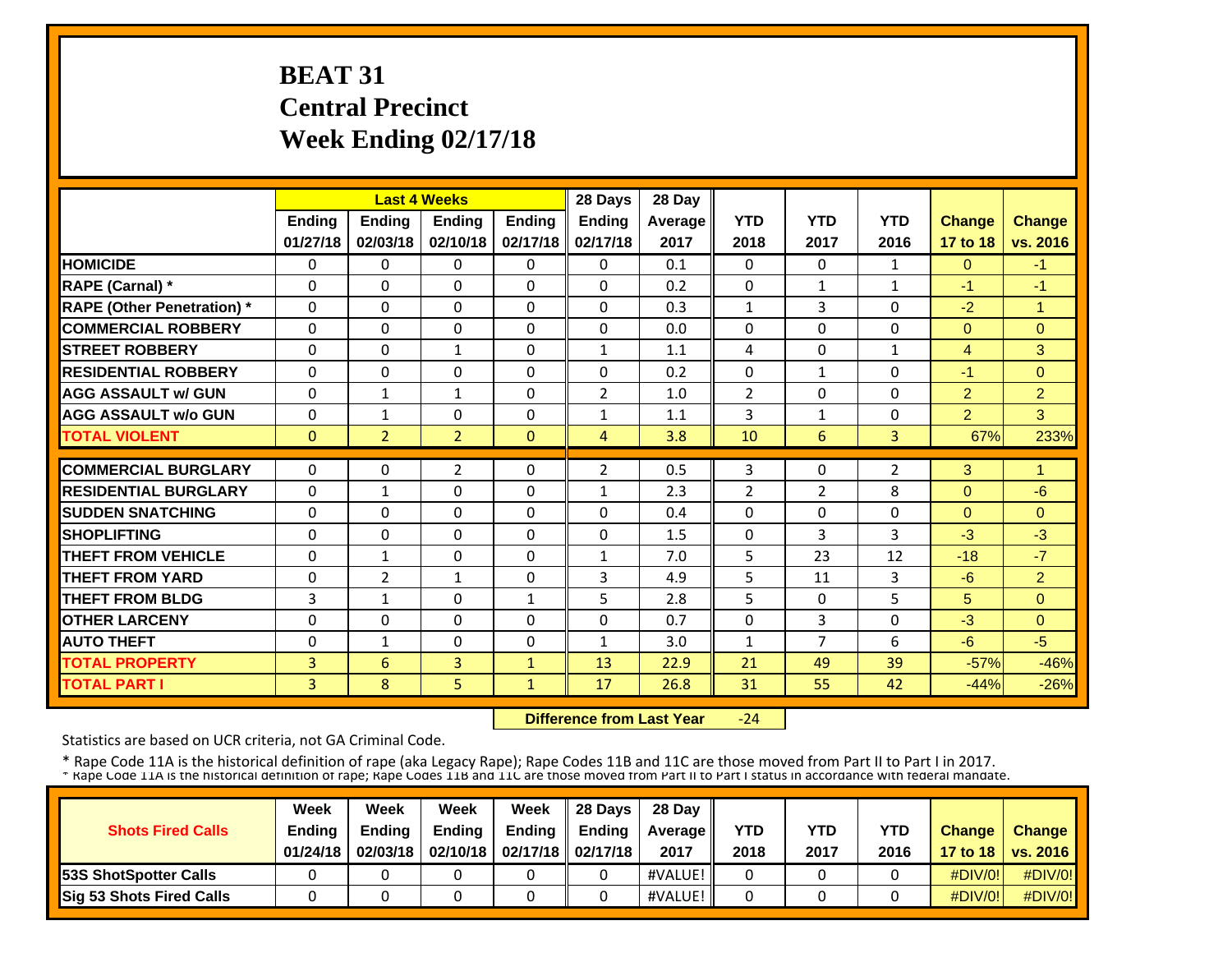# **BEAT 32 Central Precinct Week Ending 02/17/18**

|                                   |              |                | <b>Last 4 Weeks</b> |                | 28 Days        | 28 Day  |              |                |                |                |               |
|-----------------------------------|--------------|----------------|---------------------|----------------|----------------|---------|--------------|----------------|----------------|----------------|---------------|
|                                   | Ending       | Ending         | <b>Ending</b>       | Ending         | Ending         | Average | <b>YTD</b>   | <b>YTD</b>     | <b>YTD</b>     | <b>Change</b>  | <b>Change</b> |
|                                   | 01/27/18     | 02/03/18       | 02/10/18            | 02/17/18       | 02/17/18       | 2017    | 2018         | 2017           | 2016           | 17 to 18       | vs. 2016      |
| <b>HOMICIDE</b>                   | 0            | 0              | $\mathbf{0}$        | 0              | $\Omega$       | 0.0     | $\Omega$     | $\Omega$       | $\mathbf{0}$   | $\Omega$       | $\Omega$      |
| <b>RAPE (Carnal)</b> *            | $\Omega$     | $\Omega$       | $\Omega$            | $\Omega$       | $\Omega$       | 0.4     | $\Omega$     | $\Omega$       | $\Omega$       | $\Omega$       | $\Omega$      |
| <b>RAPE (Other Penetration)</b> * | $\Omega$     | $\Omega$       | $\mathbf{0}$        | $\Omega$       | $\Omega$       | 0.2     | $\Omega$     | $\mathbf{1}$   | $\Omega$       | $-1$           | $\Omega$      |
| <b>COMMERCIAL ROBBERY</b>         | 0            | $\Omega$       | $\mathbf{0}$        | $\Omega$       | $\Omega$       | 0.5     | $\Omega$     | 0              | $\Omega$       | $\Omega$       | $\Omega$      |
| <b>STREET ROBBERY</b>             | 0            | $\mathbf{1}$   | $\mathbf{0}$        | $\Omega$       | 1              | 0.5     | $\mathbf{1}$ | 0              | $\Omega$       | $\mathbf{1}$   | 1             |
| <b>RESIDENTIAL ROBBERY</b>        | $\Omega$     | $\Omega$       | $\Omega$            | $\Omega$       | $\Omega$       | 0.0     | $\Omega$     | $\Omega$       | $\Omega$       | $\Omega$       | $\Omega$      |
| <b>AGG ASSAULT w/ GUN</b>         | $\Omega$     | $\Omega$       | $\Omega$            | $\Omega$       | $\Omega$       | 0.4     | $\Omega$     | $\Omega$       | $\Omega$       | $\Omega$       | $\Omega$      |
| <b>AGG ASSAULT w/o GUN</b>        | $\Omega$     | $\Omega$       | $\Omega$            | $\Omega$       | $\Omega$       | 0.5     | $\Omega$     | $\Omega$       | $\overline{2}$ | $\Omega$       | $-2$          |
| <b>TOTAL VIOLENT</b>              | $\mathbf{0}$ | 1              | $\mathbf{0}$        | $\mathbf{0}$   | $\mathbf{1}$   | 2.5     | 1            | $\mathbf{1}$   | $\overline{2}$ | 0%             | $-50%$        |
| <b>COMMERCIAL BURGLARY</b>        | $\Omega$     | $\Omega$       | $\mathbf{0}$        | $\Omega$       | $\Omega$       | 0.3     | $\Omega$     | 0              | 2              | $\Omega$       | $-2$          |
| <b>RESIDENTIAL BURGLARY</b>       | $\Omega$     | 1              | $\mathbf{1}$        | 1              | 3              | 2.1     | 4            | 0              | 4              | $\overline{4}$ | $\Omega$      |
| <b>SUDDEN SNATCHING</b>           | $\Omega$     | $\Omega$       | $\Omega$            | $\Omega$       | $\Omega$       | 0.2     | $\Omega$     | $\mathbf{1}$   | $\Omega$       | $-1$           | $\Omega$      |
| <b>SHOPLIFTING</b>                | $\Omega$     | 3              | $\mathbf{0}$        | $\overline{2}$ | 5              | 3.8     | 8            | 8              | 3              | $\Omega$       | 5             |
| <b>THEFT FROM VEHICLE</b>         | $\mathbf{1}$ | $\overline{2}$ | $\overline{2}$      | $\mathbf{1}$   | 6              | 8.7     | 10           | 11             | 15             | $-1$           | $-5$          |
| <b>THEFT FROM YARD</b>            | 2            | $\mathbf{1}$   | $\mathbf{1}$        | $\Omega$       | 4              | 2.8     | 6            | 4              | $\overline{2}$ | $\overline{2}$ | 4             |
| <b>THEFT FROM BLDG</b>            | 2            | $\Omega$       | $\Omega$            | 0              | $\overline{2}$ | 4.1     | 6            | 5              | 10             | 1              | $-4$          |
| <b>OTHER LARCENY</b>              | 0            | $\mathbf{1}$   | $\Omega$            | $\Omega$       | $\mathbf{1}$   | 1.0     | $\mathbf{1}$ | $\Omega$       | $\Omega$       | 1              | 1             |
| <b>AUTO THEFT</b>                 | $\Omega$     | $\mathbf{1}$   | $\Omega$            | $\mathbf{1}$   | $\overline{2}$ | 2.3     | 4            | $\overline{2}$ | 5              | $\overline{2}$ | $-1$          |
| <b>TOTAL PROPERTY</b>             | 5            | $\overline{9}$ | $\overline{4}$      | 5              | 23             | 25.4    | 39           | 31             | 41             | 26%            | $-5%$         |
| <b>TOTAL PART I</b>               | 5            | 10             | 4                   | 5              | 24             | 27.8    | 40           | 32             | 43             | 25%            | $-7%$         |

 **Difference from Last Year**

8

Statistics are based on UCR criteria, not GA Criminal Code.

|                              | Week          | Week          | Week          | Week                           | 28 Davs       | 28 Day     |            |      |            |               |                     |
|------------------------------|---------------|---------------|---------------|--------------------------------|---------------|------------|------------|------|------------|---------------|---------------------|
| <b>Shots Fired Calls</b>     | <b>Ending</b> | <b>Ending</b> | <b>Ending</b> | Ending                         | <b>Endina</b> | Average II | <b>YTD</b> | YTD  | <b>YTD</b> | <b>Change</b> | <b>Change</b>       |
|                              | 01/24/18      | 02/03/18      |               | 02/10/18   02/17/18   02/17/18 |               | 2017       | 2018       | 2017 | 2016       |               | 17 to 18   vs. 2016 |
| <b>53S ShotSpotter Calls</b> |               |               |               |                                |               | #VALUE!    |            |      |            | $\#$ DIV/0!   | $\#$ DIV/0!         |
| Sig 53 Shots Fired Calls     |               |               |               |                                |               | #VALUE!    |            |      |            | $\#$ DIV/0!   | #DIV/0!             |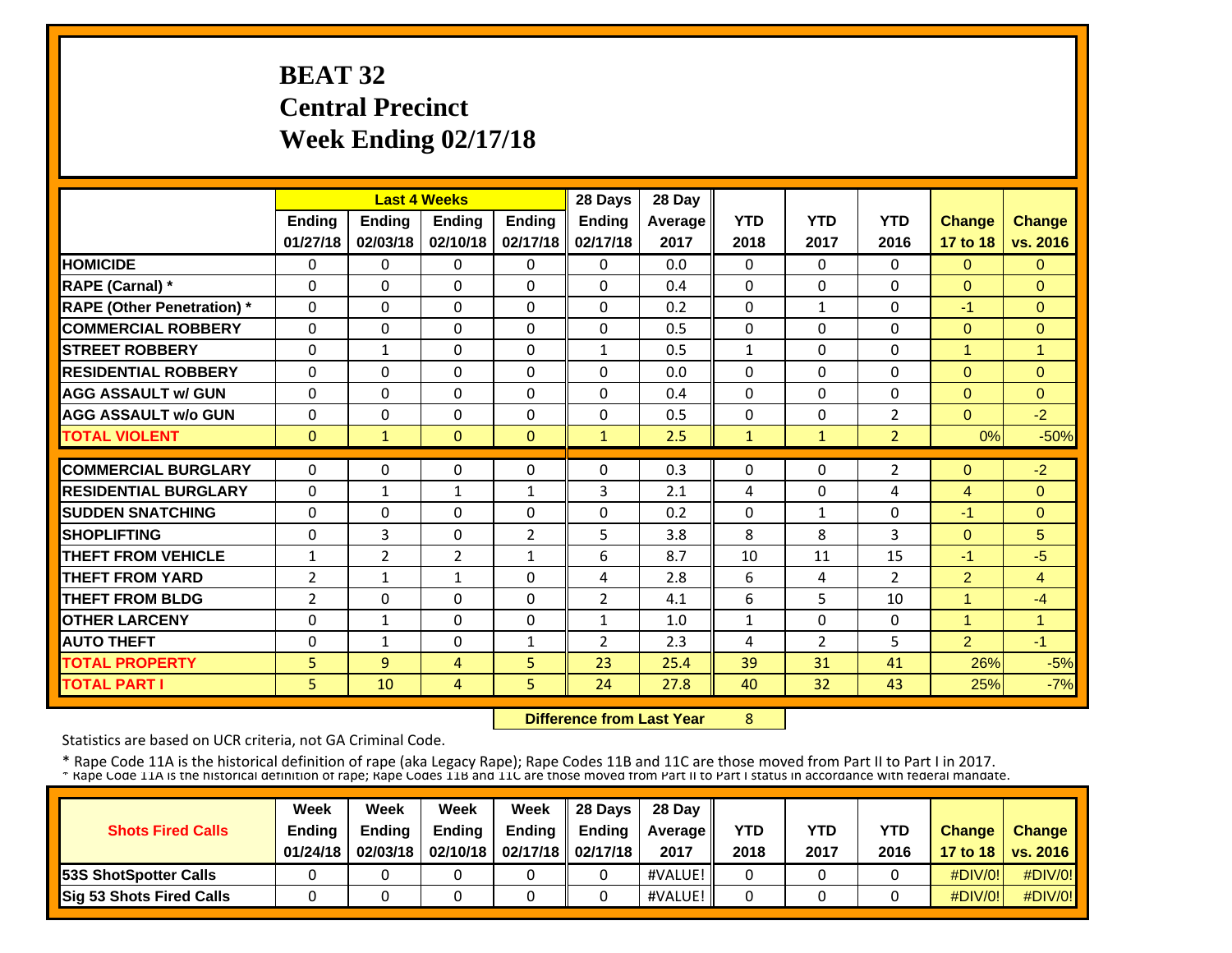# **BEAT 33 Central Precinct Week Ending 02/17/18**

|                                   |              |                | <b>Last 4 Weeks</b> |                | 28 Days        | 28 Day  |                |                |              |               |                |
|-----------------------------------|--------------|----------------|---------------------|----------------|----------------|---------|----------------|----------------|--------------|---------------|----------------|
|                                   | Ending       | Ending         | <b>Ending</b>       | Ending         | Ending         | Average | <b>YTD</b>     | <b>YTD</b>     | <b>YTD</b>   | <b>Change</b> | <b>Change</b>  |
|                                   | 01/27/18     | 02/03/18       | 02/10/18            | 02/17/18       | 02/17/18       | 2017    | 2018           | 2017           | 2016         | 17 to 18      | vs. 2016       |
| <b>HOMICIDE</b>                   | 0            | 0              | $\mathbf{0}$        | 0              | $\Omega$       | 0.2     | $\Omega$       | $\Omega$       | $\mathbf{1}$ | $\Omega$      | $-1$           |
| <b>RAPE (Carnal)</b> *            | $\Omega$     | $\Omega$       | $\mathbf{0}$        | $\Omega$       | $\Omega$       | 0.2     | $\Omega$       | $\mathbf{0}$   | $\Omega$     | $\Omega$      | $\Omega$       |
| <b>RAPE (Other Penetration)</b> * | $\Omega$     | $\mathbf{1}$   | $\mathbf{0}$        | $\Omega$       | $\mathbf{1}$   | 0.1     | $\mathbf{1}$   | $\Omega$       | $\Omega$     | $\mathbf{1}$  | 1              |
| <b>COMMERCIAL ROBBERY</b>         | 0            | $\Omega$       | $\mathbf{0}$        | $\Omega$       | $\Omega$       | 0.5     | $\Omega$       | $\mathbf{0}$   | $\Omega$     | $\Omega$      | $\Omega$       |
| <b>STREET ROBBERY</b>             | $\mathbf{1}$ | $\Omega$       | $\mathbf{0}$        | $\Omega$       | 1              | 1.5     | $\overline{2}$ | 3              | 5            | -1            | $-3$           |
| <b>RESIDENTIAL ROBBERY</b>        | $\Omega$     | $\Omega$       | $\Omega$            | $\Omega$       | $\Omega$       | 0.1     | $\Omega$       | $\Omega$       | $\Omega$     | $\Omega$      | $\Omega$       |
| <b>AGG ASSAULT w/ GUN</b>         | $\Omega$     | $\Omega$       | $\Omega$            | $\Omega$       | $\Omega$       | 1.4     | $\mathbf{1}$   | $\mathbf{1}$   | $\mathbf{1}$ | $\Omega$      | $\Omega$       |
| <b>AGG ASSAULT w/o GUN</b>        | $\Omega$     | $\mathbf{1}$   | $\Omega$            | $\Omega$       | $\mathbf{1}$   | 1.1     | 1              | 3              | $\mathbf{1}$ | $-2$          | $\Omega$       |
| <b>TOTAL VIOLENT</b>              | 1            | $\overline{2}$ | $\mathbf{0}$        | $\mathbf{0}$   | $\overline{3}$ | 4.9     | 5              | $\overline{7}$ | 8            | $-29%$        | $-38%$         |
| <b>COMMERCIAL BURGLARY</b>        | $\Omega$     | 1              | $\mathbf{0}$        | $\Omega$       | 1              | 0.6     | 1              | $\mathbf{1}$   | 7            | $\Omega$      | $-6$           |
| <b>RESIDENTIAL BURGLARY</b>       | $\Omega$     | $\Omega$       | $\mathbf{0}$        | $\Omega$       | $\Omega$       | 1.7     | $\Omega$       | 5              | 4            | $-5$          | $-4$           |
| <b>SUDDEN SNATCHING</b>           | $\Omega$     | $\Omega$       | $\Omega$            | $\Omega$       | $\Omega$       | 0.3     | $\Omega$       | $\mathbf{1}$   | $\mathbf{1}$ | $-1$          | $-1$           |
| <b>SHOPLIFTING</b>                | $\Omega$     | $\mathbf{1}$   | $\mathbf{0}$        | $\Omega$       | $\mathbf{1}$   | 5.4     | $\mathbf{1}$   | 12             | 9            | $-11$         | $-8$           |
| <b>THEFT FROM VEHICLE</b>         | $\mathbf{1}$ | $\mathbf{1}$   | $\mathbf 0$         | $\overline{2}$ | 4              | 5.6     | 6              | 15             | 16           | $-9$          | $-10$          |
| <b>THEFT FROM YARD</b>            | 0            | 0              | $\mathbf{1}$        | $\Omega$       | $\mathbf{1}$   | 3.2     | $\overline{2}$ | 5              | 5            | $-3$          | $-3$           |
| <b>THEFT FROM BLDG</b>            | 2            | 1              | $\mathbf{1}$        | 0              | 4              | 2.5     | 7              | 3              | 5            | 4             | $\overline{2}$ |
| <b>OTHER LARCENY</b>              | 0            | $\Omega$       | $\Omega$            | $\Omega$       | $\Omega$       | 0.8     | 0              | $\overline{2}$ | $\Omega$     | $-2$          | $\Omega$       |
| <b>AUTO THEFT</b>                 | $\Omega$     | $\Omega$       | $\mathbf{1}$        | $\mathbf{1}$   | $\overline{2}$ | 3.0     | 4              | 3              | 10           | 1             | $-6$           |
| <b>TOTAL PROPERTY</b>             | 3            | 4              | 3                   | 3              | 13             | 23.1    | 21             | 47             | 57           | $-55%$        | $-63%$         |
| <b>TOTAL PART I</b>               | 4            | 6              | 3                   | 3              | 16             | 28.0    | 26             | 54             | 65           | $-52%$        | $-60%$         |
|                                   |              |                |                     |                |                |         |                |                |              |               |                |

 **Difference from Last Year**‐28

Statistics are based on UCR criteria, not GA Criminal Code.

| <b>Shots Fired Calls</b>        | Week<br><b>Ending</b><br>01/24/18 | Week<br><b>Endina</b><br>02/03/18 | Week<br><b>Ending</b> | Week<br>Endina<br>02/10/18   02/17/18   02/17/18 | 28 Davs<br><b>Endina</b> | 28 Day<br><b>Average II</b><br>2017 | YTD<br>2018 | YTD<br>2017 | <b>YTD</b><br>2016 | <b>Change</b> | <b>Change</b><br>17 to 18   vs. 2016 |
|---------------------------------|-----------------------------------|-----------------------------------|-----------------------|--------------------------------------------------|--------------------------|-------------------------------------|-------------|-------------|--------------------|---------------|--------------------------------------|
| <b>153S ShotSpotter Calls</b>   |                                   |                                   |                       |                                                  |                          | #VALUE!                             |             |             |                    | $\#$ DIV/0!   | #DIV/0!                              |
| <b>Sig 53 Shots Fired Calls</b> |                                   |                                   |                       |                                                  |                          | #VALUE!                             |             |             |                    | $\#$ DIV/0!   | #DIV/0!                              |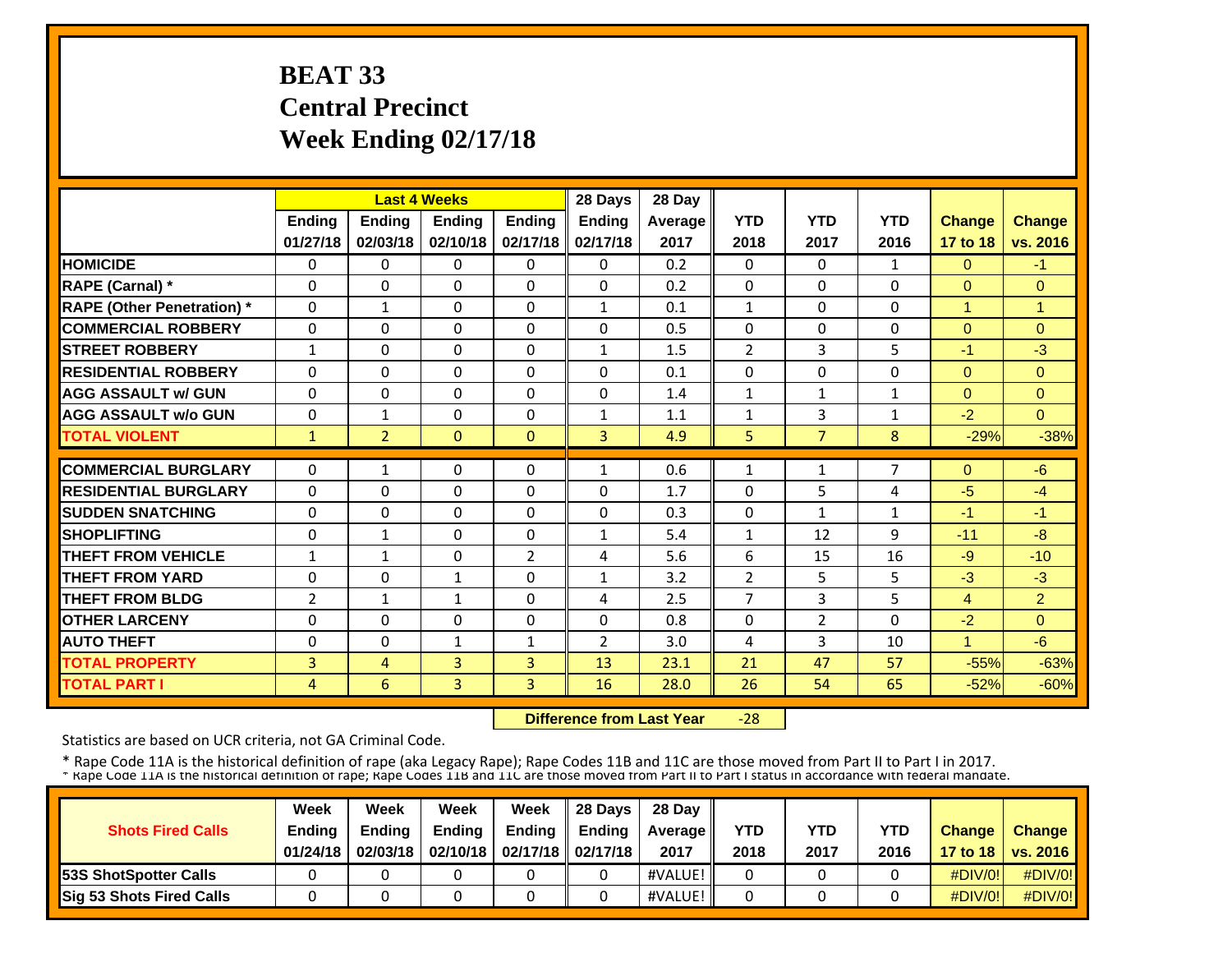# **BEAT 34 Central Precinct Week Ending 02/17/18**

|                                   |              |                | <b>Last 4 Weeks</b> |                | 28 Days        | 28 Day  |                |                |              |                |                |
|-----------------------------------|--------------|----------------|---------------------|----------------|----------------|---------|----------------|----------------|--------------|----------------|----------------|
|                                   | Ending       | Ending         | <b>Ending</b>       | Ending         | Ending         | Average | <b>YTD</b>     | <b>YTD</b>     | <b>YTD</b>   | <b>Change</b>  | <b>Change</b>  |
|                                   | 01/27/18     | 02/03/18       | 02/10/18            | 02/17/18       | 02/17/18       | 2017    | 2018           | 2017           | 2016         | 17 to 18       | vs. 2016       |
| <b>HOMICIDE</b>                   | 0            | 0              | $\mathbf{0}$        | 0              | $\Omega$       | 0.3     | $\Omega$       | $\Omega$       | $\mathbf{0}$ | $\Omega$       | $\Omega$       |
| <b>RAPE (Carnal)</b> *            | $\Omega$     | $\Omega$       | $\mathbf{0}$        | $\Omega$       | $\Omega$       | 0.5     | $\overline{2}$ | $\mathbf{0}$   | $\Omega$     | $\overline{2}$ | $\overline{2}$ |
| <b>RAPE (Other Penetration)</b> * | $\Omega$     | $\Omega$       | $\mathbf{0}$        | $\Omega$       | $\Omega$       | 0.0     | 0              | $\Omega$       | $\Omega$     | $\Omega$       | $\Omega$       |
| <b>COMMERCIAL ROBBERY</b>         | 0            | $\Omega$       | $\mathbf{0}$        | $\Omega$       | $\Omega$       | 0.1     | $\Omega$       | $\Omega$       | $\Omega$     | $\Omega$       | $\Omega$       |
| <b>STREET ROBBERY</b>             | 0            | $\Omega$       | $\mathbf{0}$        | $\Omega$       | $\Omega$       | 0.7     | 0              | $\mathbf{1}$   | $\mathbf{1}$ | -1             | $-1$           |
| <b>RESIDENTIAL ROBBERY</b>        | $\Omega$     | $\Omega$       | $\Omega$            | $\Omega$       | $\Omega$       | 0.3     | $\mathbf{1}$   | $\Omega$       | $\mathbf{1}$ | 1              | $\Omega$       |
| <b>AGG ASSAULT w/ GUN</b>         | $\Omega$     | $\Omega$       | $\mathbf{1}$        | $\Omega$       | $\mathbf{1}$   | 2.4     | $\mathbf{1}$   | 5              | 5            | $-4$           | $-4$           |
| <b>AGG ASSAULT w/o GUN</b>        | $\mathbf{1}$ | $\mathbf{1}$   | $\Omega$            | $\Omega$       | $\overline{2}$ | 1.8     | $\overline{2}$ | $\overline{2}$ | $\mathbf{1}$ | $\Omega$       | $\mathbf{1}$   |
| <b>TOTAL VIOLENT</b>              | 1            | 1              | $\mathbf{1}$        | $\mathbf{0}$   | 3              | 6.1     | 6              | 8              | 8            | $-25%$         | $-25%$         |
| <b>COMMERCIAL BURGLARY</b>        | $\Omega$     | $\Omega$       | $\mathbf{0}$        | $\Omega$       | $\Omega$       | 0.4     | $\Omega$       | $\Omega$       | $\Omega$     | $\Omega$       | $\Omega$       |
| <b>RESIDENTIAL BURGLARY</b>       | $\Omega$     | 3              | $\mathbf{0}$        | 1              | 4              | 5.4     | 5              | 11             | 5            | $-6$           | $\Omega$       |
| <b>SUDDEN SNATCHING</b>           | $\Omega$     | $\Omega$       | $\Omega$            | $\Omega$       | $\Omega$       | 0.5     | $\Omega$       | $\mathbf{1}$   | $\Omega$     | -1             | $\Omega$       |
| <b>SHOPLIFTING</b>                | $\Omega$     | $\mathbf{1}$   | $\mathbf{0}$        | $\Omega$       | $\mathbf{1}$   | 2.8     | $\overline{2}$ | 0              | $\mathbf{1}$ | $\overline{2}$ | 1              |
| <b>THEFT FROM VEHICLE</b>         | $\mathbf{1}$ | $\Omega$       | $\mathbf 0$         | $\Omega$       | $\mathbf{1}$   | 3.3     | 3              | 9              | 5            | $-6$           | $-2$           |
| <b>THEFT FROM YARD</b>            | 0            | $\mathbf{1}$   | $\mathbf{1}$        | $\Omega$       | $\overline{2}$ | 1.6     | $\overline{2}$ | $\mathbf{1}$   | 2            | 1              | $\mathbf{0}$   |
| <b>THEFT FROM BLDG</b>            | 1            | 1              | $\Omega$            | 0              | $\overline{2}$ | 2.3     | 4              | $\mathbf{1}$   | 3            | 3              | 1              |
| <b>OTHER LARCENY</b>              | 0            | $\Omega$       | $\Omega$            | $\Omega$       | $\Omega$       | 0.2     | 0              | $\Omega$       | $\Omega$     | $\Omega$       | $\Omega$       |
| <b>AUTO THEFT</b>                 | 1            | $\overline{2}$ | $\Omega$            | $\overline{2}$ | 5              | 3.2     | 6              | 3              | 4            | 3              | $\overline{2}$ |
| <b>TOTAL PROPERTY</b>             | 3            | 8              | $\mathbf{1}$        | 3              | 15             | 19.7    | 22             | 26             | 20           | $-15%$         | 10%            |
| <b>TOTAL PART I</b>               | 4            | 9              | $\overline{2}$      | 3              | 18             | 25.8    | 28             | 34             | 28           | $-18%$         | 0%             |

 **Difference from Last Year**‐6

Statistics are based on UCR criteria, not GA Criminal Code.

| <b>Shots Fired Calls</b>        | Week<br><b>Ending</b><br>01/24/18 | Week<br><b>Endina</b><br>02/03/18 | Week<br><b>Ending</b> | Week<br>Ending<br>02/10/18   02/17/18   02/17/18 | 28 Davs<br><b>Endina</b> | 28 Day<br><b>Average</b> II<br>2017 | YTD<br>2018 | YTD<br>2017 | <b>YTD</b><br>2016 | <b>Change</b> | <b>Change</b><br>17 to 18   vs. 2016 |
|---------------------------------|-----------------------------------|-----------------------------------|-----------------------|--------------------------------------------------|--------------------------|-------------------------------------|-------------|-------------|--------------------|---------------|--------------------------------------|
| <b>153S ShotSpotter Calls</b>   |                                   |                                   |                       |                                                  |                          | #VALUE!                             |             |             |                    | $\#$ DIV/0!   | $\#$ DIV/0!                          |
| <b>Sig 53 Shots Fired Calls</b> |                                   |                                   |                       |                                                  |                          | #VALUE!                             |             |             |                    | $\#$ DIV/0!   | $\#$ DIV/0!                          |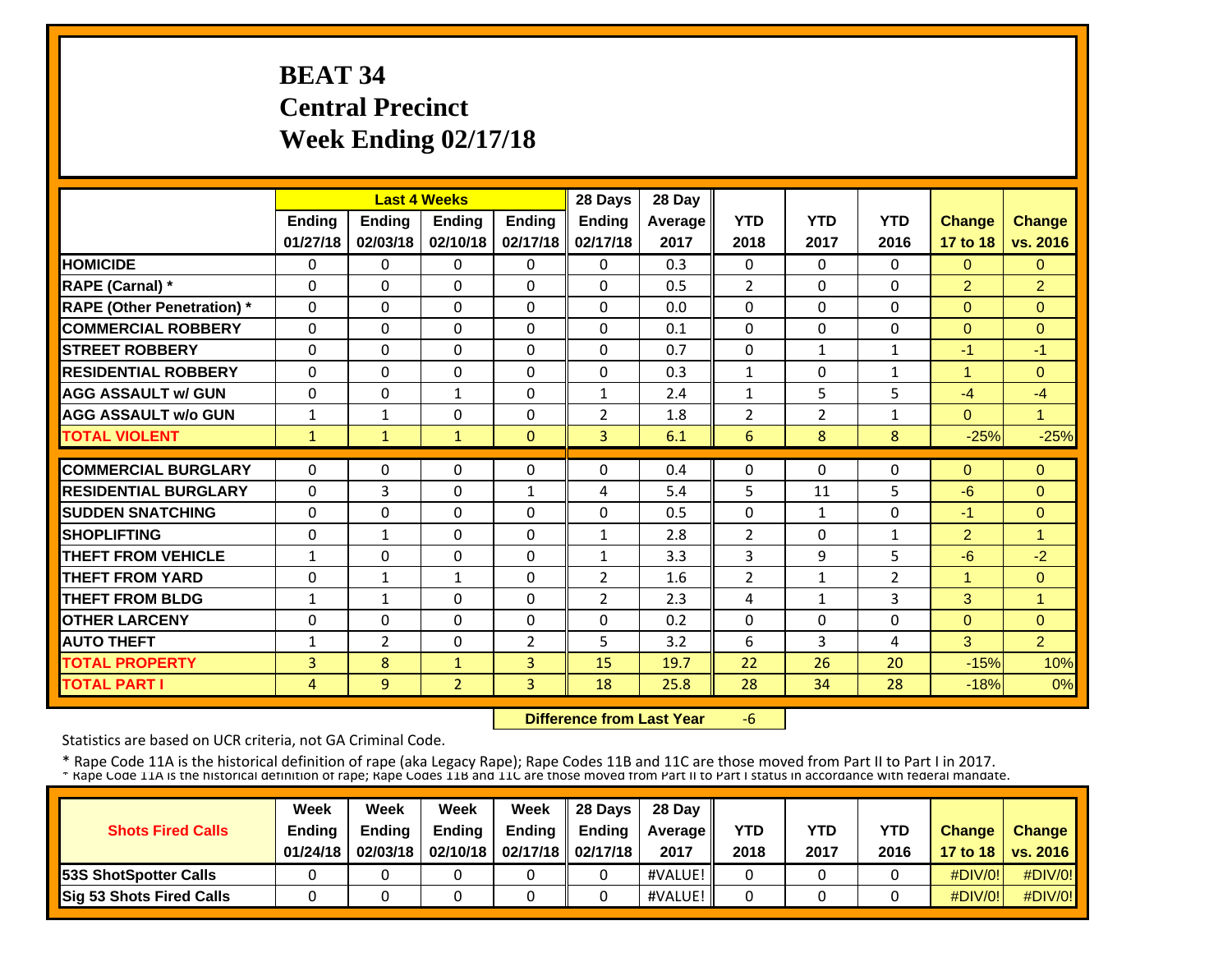# **BEAT 35 Central Precinct Week Ending 02/17/18**

|                                  |               |                | <b>Last 4 Weeks</b> |                | 28 Days        | 28 Day  |                |                     |                |                |                |
|----------------------------------|---------------|----------------|---------------------|----------------|----------------|---------|----------------|---------------------|----------------|----------------|----------------|
|                                  | <b>Ending</b> | <b>Ending</b>  | <b>Endina</b>       | <b>Ending</b>  | <b>Ending</b>  | Average | <b>YTD</b>     | <b>YTD</b>          | <b>YTD</b>     | <b>Change</b>  | <b>Change</b>  |
|                                  | 01/27/18      | 02/03/18       | 02/10/18            | 02/17/18       | 02/17/18       | 2017    | 2018           | 2017                | 2016           | 17 to 18       | vs. 2016       |
| <b>HOMICIDE</b>                  | 0             | 0              | 0                   | $\Omega$       | $\Omega$       | 0.1     | $\Omega$       | $\mathbf{0}$        | $\mathbf{1}$   | $\Omega$       | $-1$           |
| <b>RAPE (Carnal)</b> *           | $\Omega$      | 0              | $\mathbf{0}$        | $\Omega$       | $\Omega$       | 0.0     | $\Omega$       | $\Omega$            | 1              | $\Omega$       | $-1$           |
| <b>RAPE (Other Penetration)*</b> | $\Omega$      | $\Omega$       | $\mathbf{1}$        | $\Omega$       | 1              | 0.0     | $\mathbf{1}$   | $\Omega$            | $\Omega$       | $\mathbf{1}$   | $\mathbf{1}$   |
| <b>COMMERCIAL ROBBERY</b>        | $\Omega$      | $\Omega$       | $\mathbf{0}$        | $\Omega$       | $\Omega$       | 0.4     | $\Omega$       | $\Omega$            | $\Omega$       | $\Omega$       | $\Omega$       |
| <b>ISTREET ROBBERY</b>           | $\Omega$      | $\Omega$       | $\Omega$            | $\Omega$       | $\Omega$       | 0.6     | $\Omega$       | $\mathbf{1}$        | $\mathbf{1}$   | -1             | $-1$           |
| <b>IRESIDENTIAL ROBBERY</b>      | $\Omega$      | $\Omega$       | $\mathbf{0}$        | $\Omega$       | $\Omega$       | 0.1     | $\Omega$       | 0                   | $\overline{2}$ | $\Omega$       | $-2$           |
| <b>AGG ASSAULT w/ GUN</b>        | 0             | $\mathbf{1}$   | $\mathbf{0}$        | $\mathbf{1}$   | $\overline{2}$ | 1.3     | 3              | $\mathbf{1}$        | 3              | $\overline{2}$ | $\overline{0}$ |
| <b>AGG ASSAULT w/o GUN</b>       | 0             | $\Omega$       | $\mathbf{0}$        | 0              | $\Omega$       | 1.2     | 0              | 0                   | $\mathbf{1}$   | $\Omega$       | $-1$           |
| <b>TOTAL VIOLENT</b>             | $\mathbf{0}$  | $\mathbf{1}$   | $\mathbf{1}$        | $\mathbf{1}$   | $\overline{3}$ | 3.6     | $\overline{4}$ | $\overline{2}$      | 9              | 100%           | $-56%$         |
| <b>COMMERCIAL BURGLARY</b>       | $\mathbf{1}$  | $\Omega$       | $\mathbf{0}$        | $\Omega$       | 1              | 1.0     |                | $\mathbf{1}$        | 3              | $\Omega$       | $-2$           |
| <b>RESIDENTIAL BURGLARY</b>      |               | $\Omega$       |                     |                | 3              | 3.7     | 1              | 6                   | 12             | $-3$           | $-9$           |
|                                  | $\mathbf{1}$  |                | $\mathbf{1}$        | $\mathbf{1}$   |                |         | 3              |                     |                | $\mathbf{1}$   |                |
| <b>ISUDDEN SNATCHING</b>         | 0             | $\Omega$       | $\mathbf{0}$        | $\Omega$       | $\Omega$       | 0.2     | $\mathbf{1}$   | 0<br>$\overline{7}$ | $\mathbf{1}$   |                | $\Omega$       |
| <b>SHOPLIFTING</b>               | 0             | $\Omega$       | $\Omega$            | $\Omega$       | $\Omega$       | 2.2     | $\mathbf{1}$   |                     | 6              | $-6$           | $-5$           |
| <b>THEFT FROM VEHICLE</b>        | 1             | $\overline{2}$ | $\mathbf{1}$        | $\overline{2}$ | 6              | 3.6     | 6              | 6                   | 11             | $\Omega$       | $-5$           |
| <b>THEFT FROM YARD</b>           | $\mathbf{1}$  | $\Omega$       | $\Omega$            | $\mathbf{1}$   | $\overline{2}$ | 2.2     | 3              | 5                   | 4              | $-2$           | $-1$           |
| <b>THEFT FROM BLDG</b>           | 1             | $\Omega$       | $\Omega$            | $\Omega$       | $\mathbf{1}$   | 2.6     | 3              | 5                   | 8              | $-2$           | $-5$           |
| <b>OTHER LARCENY</b>             | 0             | $\mathbf{1}$   | $\mathbf{0}$        | $\Omega$       | $\mathbf{1}$   | 0.5     | $\overline{2}$ | $\mathbf{1}$        | $\mathbf{1}$   | 1              | 1              |
| <b>AUTO THEFT</b>                | 0             | 3              | $\overline{2}$      | 0              | 5.             | 2.5     | 7              | 4                   | 5              | 3              | $\overline{2}$ |
| <b>TOTAL PROPERTY</b>            | 5             | 6              | $\overline{4}$      | $\overline{4}$ | 19             | 18.6    | 27             | 35                  | 51             | $-23%$         | $-47%$         |
| <b>TOTAL PART I</b>              | 5             | $\overline{7}$ | 5                   | 5              | 22             | 22.2    | 31             | 37                  | 60             | $-16%$         | $-48%$         |

 **Difference from Last Year**‐6

Statistics are based on UCR criteria, not GA Criminal Code.

|                               | Week     | Week          | Week          | Week                           | 28 Davs       | 28 Day         |            |            |            |               |                     |
|-------------------------------|----------|---------------|---------------|--------------------------------|---------------|----------------|------------|------------|------------|---------------|---------------------|
| <b>Shots Fired Calls</b>      | Ending   | <b>Ending</b> | <b>Ending</b> | <b>Ending</b>                  | <b>Ending</b> | <b>Average</b> | <b>YTD</b> | <b>YTD</b> | <b>YTD</b> | <b>Change</b> | <b>Change</b>       |
|                               | 01/24/18 | 02/03/18      |               | 02/10/18   02/17/18   02/17/18 |               | 2017           | 2018       | 2017       | 2016       |               | 17 to 18   vs. 2016 |
| <b>153S ShotSpotter Calls</b> |          |               |               |                                |               | #VALUE!        |            |            |            | $\#$ DIV/0!   | $\#$ DIV/0!         |
| Sig 53 Shots Fired Calls      |          |               |               |                                |               | #VALUE!        |            |            |            | $\#$ DIV/0!   | #DIV/0!             |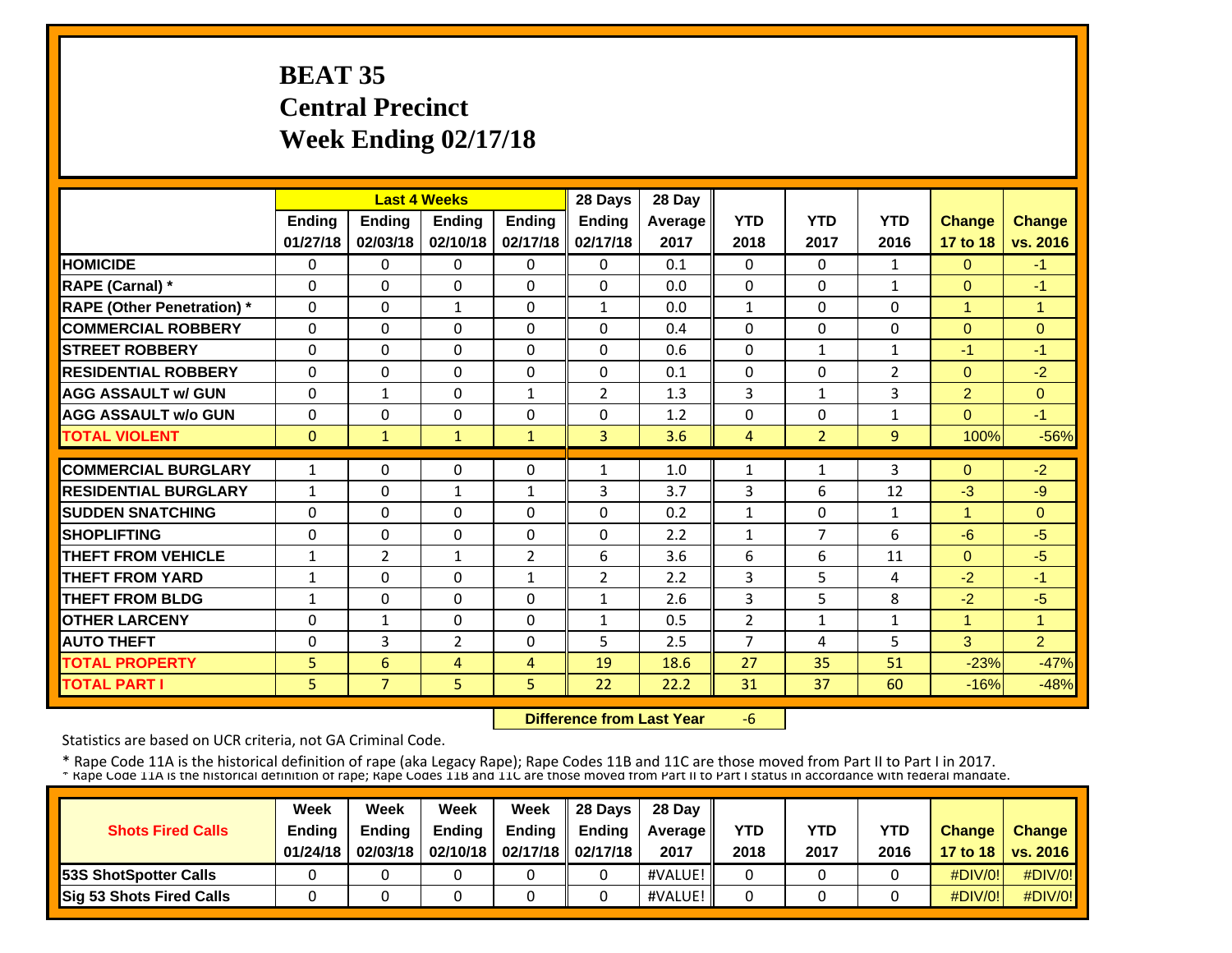# **BEAT 36 Central Precinct Week Ending 02/17/18**

|                                   |              |                | <b>Last 4 Weeks</b> |                | 28 Days        | 28 Day  |                |                |                |                |               |
|-----------------------------------|--------------|----------------|---------------------|----------------|----------------|---------|----------------|----------------|----------------|----------------|---------------|
|                                   | Ending       | Ending         | <b>Ending</b>       | Ending         | Ending         | Average | <b>YTD</b>     | <b>YTD</b>     | <b>YTD</b>     | <b>Change</b>  | <b>Change</b> |
|                                   | 01/27/18     | 02/03/18       | 02/10/18            | 02/17/18       | 02/17/18       | 2017    | 2018           | 2017           | 2016           | 17 to 18       | vs. 2016      |
| <b>HOMICIDE</b>                   | 0            | 0              | $\mathbf{0}$        | 0              | $\Omega$       | 0.0     | $\Omega$       | $\Omega$       | $\mathbf{0}$   | $\Omega$       | $\Omega$      |
| <b>RAPE (Carnal)</b> *            | $\mathbf{1}$ | $\Omega$       | $\mathbf{0}$        | $\Omega$       | $\mathbf{1}$   | 0.2     | $\mathbf{1}$   | $\mathbf{1}$   | $\Omega$       | $\Omega$       | 1             |
| <b>RAPE (Other Penetration)</b> * | $\Omega$     | $\Omega$       | $\mathbf{0}$        | $\Omega$       | $\Omega$       | 0.0     | $\Omega$       | $\Omega$       | $\Omega$       | $\overline{0}$ | $\Omega$      |
| <b>COMMERCIAL ROBBERY</b>         | 0            | $\Omega$       | $\mathbf{0}$        | $\Omega$       | $\Omega$       | 0.2     | $\Omega$       | $\mathbf{0}$   | $\Omega$       | $\Omega$       | $\Omega$      |
| <b>STREET ROBBERY</b>             | 0            | $\Omega$       | $\mathbf{0}$        | $\Omega$       | $\Omega$       | 0.4     | $\Omega$       | 0              | $\Omega$       | $\Omega$       | $\Omega$      |
| <b>RESIDENTIAL ROBBERY</b>        | $\Omega$     | $\Omega$       | $\Omega$            | $\Omega$       | $\Omega$       | 0.1     | $\Omega$       | $\Omega$       | $\mathbf{1}$   | $\Omega$       | $-1$          |
| <b>AGG ASSAULT w/ GUN</b>         | $\Omega$     | $\Omega$       | $\Omega$            | $\Omega$       | $\Omega$       | 0.6     | $\Omega$       | $\Omega$       | 2              | $\Omega$       | $-2$          |
| <b>AGG ASSAULT w/o GUN</b>        | $\Omega$     | $\Omega$       | $\Omega$            | $\Omega$       | $\Omega$       | 0.7     | $\Omega$       | $\Omega$       | $\mathbf{1}$   | $\Omega$       | $-1$          |
| <b>TOTAL VIOLENT</b>              | 1            | $\mathbf{0}$   | $\mathbf{0}$        | $\mathbf{0}$   | $\mathbf{1}$   | 2.1     | 1              | $\mathbf{1}$   | 4              | 0%             | $-75%$        |
| <b>COMMERCIAL BURGLARY</b>        | 0            | $\Omega$       | 1                   | $\Omega$       | 1              | 0.8     | 1              | 3              | 1              | $-2$           | $\Omega$      |
| <b>RESIDENTIAL BURGLARY</b>       | 1            | 1              | $\mathbf{0}$        | 1              | 3              | 1.7     | 4              | 8              | 6              | $-4$           | $-2$          |
| <b>SUDDEN SNATCHING</b>           | $\Omega$     | $\Omega$       | $\Omega$            | $\Omega$       | $\Omega$       | 0.2     | $\Omega$       | $\mathbf{1}$   | $\Omega$       | $-1$           | $\Omega$      |
| <b>SHOPLIFTING</b>                | $\Omega$     | $\overline{2}$ | $\mathbf{0}$        | $\Omega$       | $\overline{2}$ | 2.6     | 5              | 4              | $\overline{2}$ | $\mathbf{1}$   | 3             |
| <b>THEFT FROM VEHICLE</b>         | 0            | $\overline{2}$ | $\mathbf{1}$        | $\Omega$       | 3              | 3.3     | 4              | 4              | 12             | $\Omega$       | $-8$          |
| <b>THEFT FROM YARD</b>            | $\mathbf{1}$ | 0              | $\mathbf{0}$        | 1              | $\overline{2}$ | 1.5     | $\overline{2}$ | 3              | $\overline{2}$ | -1             | $\Omega$      |
| <b>THEFT FROM BLDG</b>            | 0            | 1              | $\Omega$            | 0              | 1              | 1.5     | $\mathbf{1}$   | 4              | 5              | $-3$           | $-4$          |
| <b>OTHER LARCENY</b>              | $\Omega$     | $\Omega$       | $\Omega$            | $\Omega$       | $\Omega$       | 0.3     | $\Omega$       | $\Omega$       | $\mathbf{1}$   | $\Omega$       | $-1$          |
| <b>AUTO THEFT</b>                 | 1            | $\mathbf{1}$   | $\Omega$            | $\Omega$       | $\overline{2}$ | 2.0     | 3              | $\overline{2}$ | $\overline{2}$ | 1              | 1             |
| <b>TOTAL PROPERTY</b>             | 3            | $\overline{7}$ | $\overline{2}$      | $\overline{2}$ | 14             | 13.8    | 20             | 29             | 31             | $-31%$         | $-35%$        |
| <b>TOTAL PART I</b>               | 4            | 7 <sup>1</sup> | $\overline{2}$      | $\overline{2}$ | 15             | 16.0    | 21             | 30             | 35             | $-30%$         | $-40%$        |
|                                   |              |                |                     |                |                |         |                |                |                |                |               |

 **Difference from Last Year**‐9

Statistics are based on UCR criteria, not GA Criminal Code.

| <b>Shots Fired Calls</b>        | Week<br><b>Ending</b><br>01/24/18 | Week<br><b>Endina</b><br>02/03/18 | Week<br><b>Ending</b> | Week<br>Endina<br>02/10/18   02/17/18   02/17/18 | 28 Days<br><b>Endina</b> | 28 Dav<br><b>Average II</b><br>2017 | YTD<br>2018 | YTD<br>2017 | YTD<br>2016 | <b>Change</b> | <b>Change</b><br>17 to 18   vs. 2016 |
|---------------------------------|-----------------------------------|-----------------------------------|-----------------------|--------------------------------------------------|--------------------------|-------------------------------------|-------------|-------------|-------------|---------------|--------------------------------------|
| <b>153S ShotSpotter Calls</b>   |                                   |                                   |                       |                                                  |                          | #VALUE!                             |             |             |             | $\#$ DIV/0!   | $\#$ DIV/0!                          |
| <b>Sig 53 Shots Fired Calls</b> |                                   |                                   |                       |                                                  |                          | #VALUE!                             |             |             |             | $\#$ DIV/0!   | #DIV/0!                              |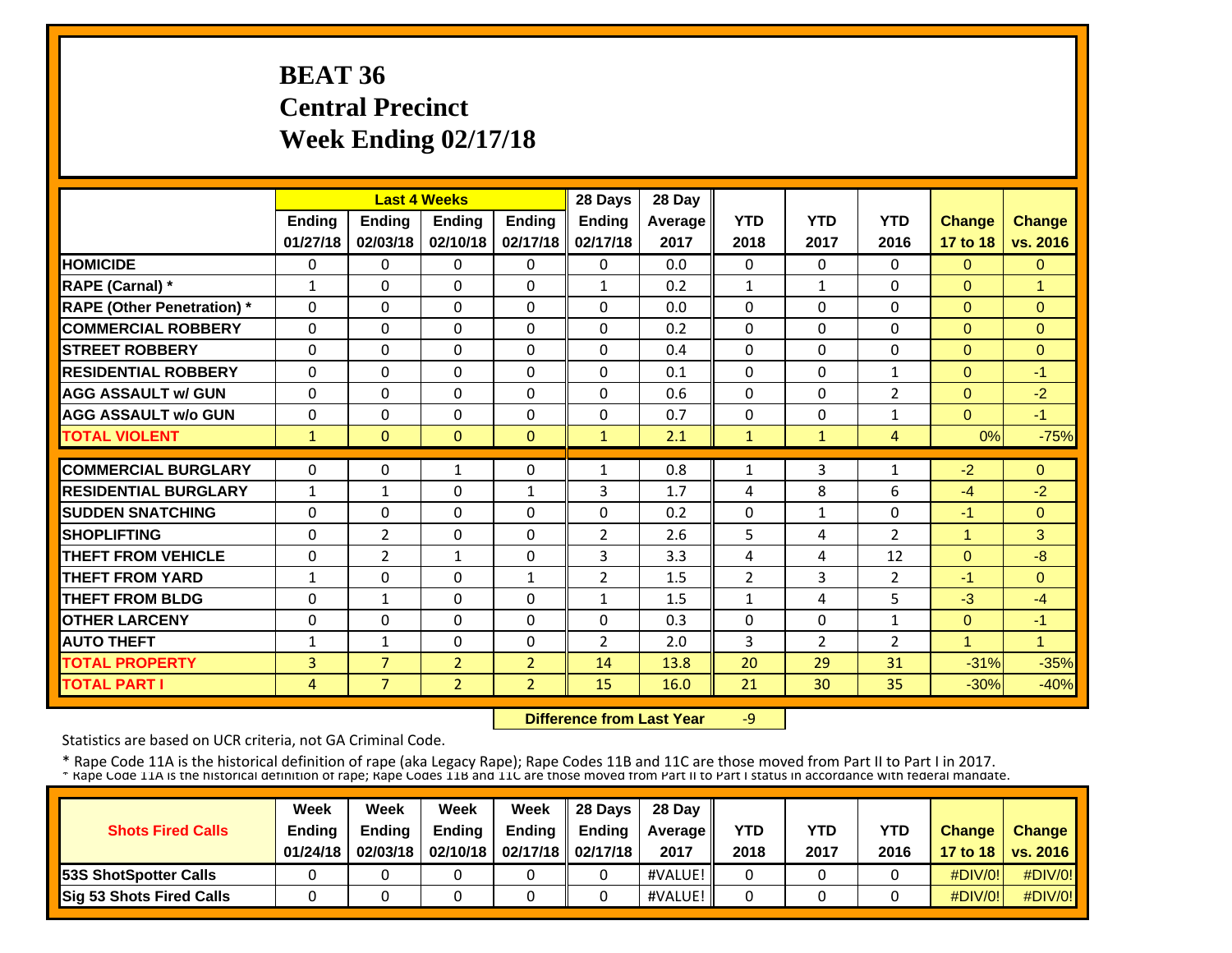

#### **COMPSTATSOUTH PRECINCT CAPT. JOY GELLATLYWeek Ending 02/17/18**

**PRECINCT COMMANDER:**

CAPT. JOY GELLATLY



|                                                                                                  | Week<br><b>Ending</b><br>02/17/18 | Week<br><b>Ending</b><br>02/10/18 | Weekly<br>Avg<br>2017   | 28-Day<br><b>Ending</b><br>02/17/18 | 28-Day<br>Ending<br>01/24/18     | Avg<br>28-Day<br>2017                    | <b>YTD</b><br>2018      | <b>YTD</b><br>2017                           | <b>YTD</b><br>2016 | <b>Change</b><br>17 to 18 | <b>Change</b><br>vs. 2016 |
|--------------------------------------------------------------------------------------------------|-----------------------------------|-----------------------------------|-------------------------|-------------------------------------|----------------------------------|------------------------------------------|-------------------------|----------------------------------------------|--------------------|---------------------------|---------------------------|
| <b>HOMICIDE</b>                                                                                  | 0                                 | $\Omega$                          | $\mathbf 0$             | 0                                   | 0                                | 0                                        | 0                       | $\mathbf{1}$                                 | 1                  | $-1$                      | -1                        |
| <b>RAPE (Carnal) *</b>                                                                           | $\mathbf{0}$                      | $\mathbf 0$                       | $\mathbf{0}$            | 4                                   | $\Omega$                         | $\overline{1}$                           | $\overline{\mathbf{4}}$ | 1                                            | 3                  | 3                         | $\overline{ }$            |
| <b>RAPE (Other Penetration) *</b>                                                                | $\bf{0}$                          | $\mathbf 1$                       | $\mathbf 0$             | 3                                   | $\Omega$                         | $\Omega$                                 | 3                       | $\overline{0}$                               | $\mathbf{1}$       | $\overline{3}$            | $\overline{2}$            |
| <b>COMMERCIAL ROBBERY</b>                                                                        | $\mathbf 1$                       | 0                                 | $\mathbf{1}$            | 2                                   | 2                                | 3                                        | 4                       | 5                                            | 4                  | $-1$                      | $\mathbf{0}$              |
| <b>STREET ROBBERY</b>                                                                            | $\bf{0}$                          | $\Omega$                          | $\mathbf{1}$            | 1                                   | 3                                | 3                                        | $\overline{2}$          | $\overline{4}$                               | 9                  | $-2$                      | $-7$                      |
| <b>RESIDENTIAL ROBBERY</b>                                                                       | $\bf{0}$                          | $\Omega$                          | 0                       | 0                                   | $\mathbf{1}$                     | $\Omega$                                 | 1                       | $\Omega$                                     | 0                  | $\mathbf{1}$              | 1                         |
| <b>AGG ASSAULT w/ GUN</b>                                                                        | $\bf{0}$                          | $\Omega$                          | $\mathbf{1}$            | 3                                   | $\overline{2}$                   | 3                                        | 3                       | 4                                            | 1                  | $-1$                      | $\overline{2}$            |
| <b>AGG ASSAULT w/o GUN</b>                                                                       | $\bf{0}$                          | $\mathbf 0$                       | $\mathbf{1}$            | 1                                   | $\overline{2}$                   | 3                                        | $\overline{2}$          | $\mathbf{1}$                                 | 4                  | $\blacktriangleleft$      | $-2$                      |
| <b>TOTAL VIOLENT</b>                                                                             | $\blacktriangleleft$              | $\mathbf{1}$                      | 3                       | 14                                  | 10                               | 14                                       | 19                      | 16                                           | 23                 | 19%                       | $-17%$                    |
| <b>COMMERCIAL BURGLARY</b>                                                                       | 0                                 |                                   | 1                       | $\mathbf{2}$                        | 7                                | 5                                        | 6                       | 7                                            | $\overline{2}$     | -1                        | 4                         |
| <b>RESIDENTIAL BURGLARY</b>                                                                      | 4                                 | 3                                 | $\overline{4}$          | 19                                  | 10                               | $\overline{15}$                          | 24                      | 21                                           | 32                 | 3                         | $-8$                      |
| <b>SUDDEN SNATCHING</b>                                                                          | 1                                 | $\Omega$                          | 0                       | $\overline{2}$                      | $\mathbf{1}$                     | $\mathbf 1$                              | 3                       | $\Omega$                                     | $\mathbf 1$        | $\overline{3}$            | $\overline{2}$            |
| <b>SHOPLIFTING</b>                                                                               | 6                                 | 10                                | 14                      | 45                                  | 51                               | 55                                       | 72                      | $\overline{95}$                              | 97                 | $-23$                     | $-25$                     |
| <b>THEFT FROM VEHICLE</b>                                                                        | 5                                 | 6                                 | 9                       | 25                                  | 20                               | $\overline{35}$                          | 38                      | $\overline{57}$                              | 32                 | $-19$                     | 6                         |
| <b>THEFT FROM YARD</b>                                                                           | $\bf{0}$                          | $\mathbf 1$                       | $\overline{2}$          | 5                                   | $\overline{4}$                   | 9                                        | $\overline{7}$          | $\overline{16}$                              | 12                 | $-9$                      | $\overline{-5}$           |
| <b>THEFT FROM BLDG</b>                                                                           | $\bf{0}$                          | $\overline{2}$                    | $\overline{\mathbf{4}}$ | 10                                  | $\overline{15}$                  | 16                                       | 18                      | $\overline{36}$                              | 15                 | $-18$                     | 3                         |
| <b>OTHER LARCENY</b>                                                                             | $\mathbf{1}$                      | $\mathbf{0}$                      | $\mathbf{1}$            | 1                                   | 3                                | 3                                        | 3                       | $\overline{10}$                              | $\mathbf{1}$       | $-7$                      | $\overline{2}$            |
| <b>AUTO THEFT</b>                                                                                | 1                                 | $\overline{2}$                    | 4                       | 9                                   | $\overline{16}$                  | 14                                       | 19                      | $\overline{21}$                              | 23                 | $-2$                      | $-4$                      |
| <b>TOTAL PROPERTY</b>                                                                            | 18                                | 25                                | 38                      | 118                                 | 127                              | 153                                      | 190                     | 263                                          | 215                | $-28%$                    | $-12%$                    |
| <b>TOTAL PART I</b>                                                                              | $\overline{19}$                   | $\overline{26}$                   | $\overline{42}$         | 132                                 | 137                              | 167                                      | 209                     | 279                                          | 238                | $-25%$                    | $-12%$                    |
| Statistics are based on UCR criteria, not GA Criminal Code, and are                              |                                   |                                   |                         |                                     | <b>Difference from Last Year</b> |                                          | $-70$                   |                                              |                    |                           | Last Week Year-to-Date    |
| preliminary, based on RMS data at the time prepared, and are subject to change.                  |                                   |                                   |                         |                                     |                                  | <b>At-Fault Police Vehicle Accidents</b> |                         |                                              |                    | $\Omega$                  | $\overline{2}$            |
| Cell Shading: white is within 0.6 standard deviation of the mean; red is above; green is below.  |                                   |                                   |                         |                                     |                                  |                                          |                         | <b>Not At-Fault Police Vehicle Accidents</b> |                    | $\overline{0}$            | $\overline{3}$            |
| * Code 11A is the pre-2016 definition of rape; Codes 11B and 11C are by federal mandate in 2016. |                                   |                                   |                         |                                     |                                  | <b>Total Police Vehicle Accidents</b>    |                         |                                              |                    | $\overline{0}$            | $\overline{5}$            |
|                                                                                                  | Week                              | <b>Week</b>                       | <b>Weekly</b>           | $28-Day$                            | 28-Day                           | Avg                                      |                         |                                              |                    |                           |                           |
| <b>Citizen Initiated Calls</b>                                                                   | Ending                            | Ending                            | Avg                     | <b>Ending</b>                       | Ending                           | 28-Day                                   | <b>YTD</b>              | <b>YTD</b>                                   | <b>YTD</b>         | <b>Change</b>             | <b>Change</b>             |
|                                                                                                  | 02/17/18                          | 02/10/18                          | 2017                    | 02/17/18                            | 01/24/18                         | 2017                                     | 2018                    | 2017                                         | 2016               | 17 to 18                  | vs. 2016                  |
| <b>Midnight Shift</b>                                                                            | 63                                | 75                                | 91                      | 265                                 | 324                              | 364                                      | 500                     | 662                                          | 596                | $-162$                    | $-96$                     |
| <b>Day Shift</b>                                                                                 | $\overline{222}$                  | 233                               | $\overline{247}$        | 930                                 | 965                              | 986                                      | 1648                    | 1773                                         | 1732               | $-125$                    | $-84$                     |
| <b>Afternoon Shift</b>                                                                           | 227                               | 210                               | 246                     | 853                                 | 871                              | 982                                      | 1459                    | 1731                                         | 1607               | $-272$                    | $-148$                    |
| <b>TOTAL CITIZEN CFS</b>                                                                         | $\overline{512}$                  | 518                               | 583                     | 2048                                | 2160                             | 2332                                     | 3607                    | 4166                                         | 3935               | $-13.4%$                  | $-8.3%$                   |
| <b>53S ShotSpotter Calls</b>                                                                     | $\Omega$                          | $\Omega$                          | #VALUE!                 | $\Omega$                            | $\Omega$                         | #VALUE!                                  | 0                       | $\Omega$                                     | 0                  | 0                         | $\Omega$                  |
| <b>Sig 53 Shots Fired Calls</b>                                                                  | $\Omega$                          | $\Omega$                          | #VALUE!                 | $\Omega$                            | $\Omega$                         | #VALUE!                                  | $\Omega$                | $\Omega$                                     | 0                  | $\Omega$                  | $\Omega$                  |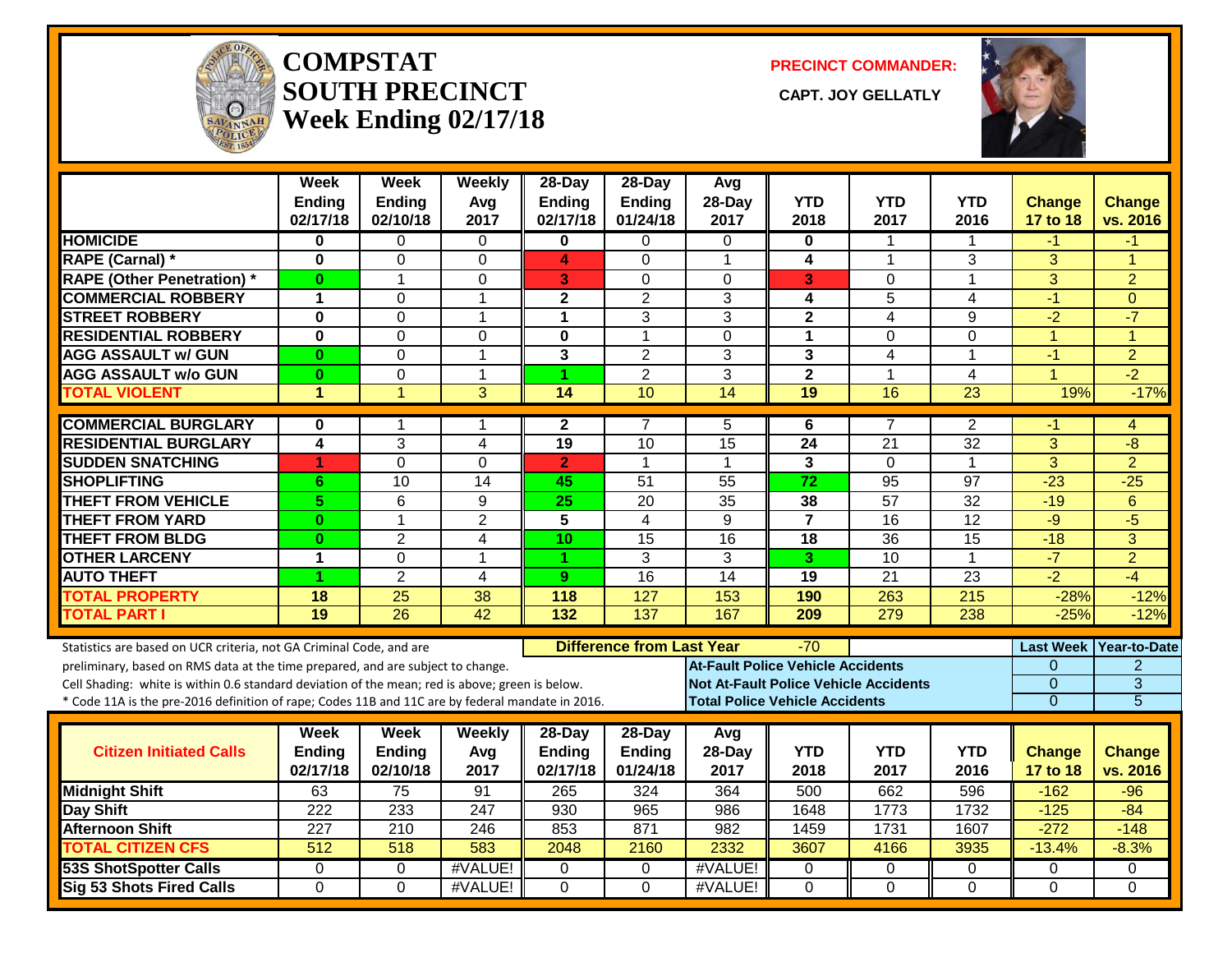# **BEAT 41 South Precinct Week Ending 02/17/18**

|                                   |              |              | <b>Last 4 Weeks</b> |                | 28 Days        | 28 Day         |                |                |                |                |                |
|-----------------------------------|--------------|--------------|---------------------|----------------|----------------|----------------|----------------|----------------|----------------|----------------|----------------|
|                                   | Ending       | Ending       | <b>Ending</b>       | Ending         | Ending         | <b>Average</b> | <b>YTD</b>     | <b>YTD</b>     | <b>YTD</b>     | Change         | <b>Change</b>  |
|                                   | 01/27/18     | 02/03/18     | 02/10/18            | 02/17/18       | 02/17/18       | 2017           | 2018           | 2017           | 2016           | 17 to 18       | vs. 2016       |
| <b>HOMICIDE</b>                   | $\Omega$     | $\Omega$     | $\Omega$            | $\Omega$       | $\Omega$       | 0.0            | $\Omega$       | $\Omega$       | $\Omega$       | $\Omega$       | $\Omega$       |
| <b>RAPE (Carnal) *</b>            | $\Omega$     | 0            | $\Omega$            | $\Omega$       | $\Omega$       | 0.1            | $\Omega$       | 0              | $\overline{2}$ | $\Omega$       | $-2$           |
| <b>RAPE (Other Penetration)</b> * | $\Omega$     | $\Omega$     | $\Omega$            | $\Omega$       | $\Omega$       | 0.0            | 0              | $\Omega$       | $\Omega$       | $\overline{0}$ | $\Omega$       |
| <b>COMMERCIAL ROBBERY</b>         | $\Omega$     | $\Omega$     | $\mathbf{0}$        | $\Omega$       | $\Omega$       | 1.2            | $\Omega$       | $\mathbf{1}$   | 2              | $-1$           | $-2$           |
| <b>STREET ROBBERY</b>             | $\Omega$     | $\Omega$     | $\mathbf{0}$        | $\Omega$       | $\Omega$       | 0.3            | $\mathbf{1}$   | 0              | 2              | $\mathbf{1}$   | $-1$           |
| <b>RESIDENTIAL ROBBERY</b>        | $\Omega$     | $\Omega$     | $\Omega$            | $\Omega$       | $\Omega$       | 0.1            | $\Omega$       | $\Omega$       | $\Omega$       | $\Omega$       | $\Omega$       |
| <b>AGG ASSAULT w/ GUN</b>         | $\Omega$     | $\Omega$     | $\Omega$            | $\Omega$       | $\Omega$       | 0.2            | $\Omega$       | $\Omega$       | $\Omega$       | $\Omega$       | $\Omega$       |
| <b>AGG ASSAULT w/o GUN</b>        | $\Omega$     | 0            | $\Omega$            | $\Omega$       | $\Omega$       | 0.3            | 1              | $\Omega$       | $\Omega$       | $\overline{1}$ | 4              |
| <b>TOTAL VIOLENT</b>              | $\mathbf{0}$ | $\Omega$     | $\Omega$            | $\Omega$       | $\Omega$       | 2.1            | $\overline{2}$ | $\mathbf{1}$   | 6              | 100%           | $-67%$         |
| <b>COMMERCIAL BURGLARY</b>        | $\Omega$     | $\Omega$     | $\mathbf{0}$        | $\Omega$       | $\Omega$       | 1.4            | 1              | $\overline{2}$ | $\overline{2}$ | $-1$           | $-1$           |
| <b>RESIDENTIAL BURGLARY</b>       | $\mathbf{1}$ | 2            | $\mathbf{0}$        | $\Omega$       | 3              | 2.1            | 3              | $\overline{2}$ | 6              | 1              | $-3$           |
| <b>SUDDEN SNATCHING</b>           | $\Omega$     | $\Omega$     | $\Omega$            | $\mathbf{1}$   | $\mathbf{1}$   | 0.2            | $\overline{2}$ | $\Omega$       | $\mathbf{1}$   | $\overline{2}$ | $\overline{1}$ |
| <b>SHOPLIFTING</b>                | $\Omega$     | $\mathbf{1}$ | $\mathbf{0}$        | $\Omega$       | $\mathbf{1}$   | 4.4            | 3              | 13             | 3              | $-10$          | $\Omega$       |
| <b>THEFT FROM VEHICLE</b>         | 0            | 0            | 0                   | $\overline{2}$ | 2              | 3.5            | 5              | 4              | 8              | $\mathbf{1}$   | $-3$           |
| <b>THEFT FROM YARD</b>            | 0            | 0            | $\Omega$            | $\Omega$       | $\Omega$       | 1.8            | 0              | 3              | 1              | $-3$           | $-1$           |
| <b>THEFT FROM BLDG</b>            | 0            | 2            | $\Omega$            | 0              | $\overline{2}$ | 3.1            | 6              | 4              | 5              | $\overline{2}$ | 1              |
| <b>OTHER LARCENY</b>              | $\Omega$     | $\Omega$     | $\Omega$            | $\Omega$       | $\Omega$       | 0.4            | $\Omega$       | $\mathbf{1}$   | $\Omega$       | $-1$           | $\Omega$       |
| <b>AUTO THEFT</b>                 | $\Omega$     | $\mathbf{1}$ | $\Omega$            | $\Omega$       | $\mathbf{1}$   | 1.7            | 4              | 2              | 5              | $\overline{2}$ | $-1$           |
| <b>TOTAL PROPERTY</b>             | $\mathbf{1}$ | 6            | $\mathbf{0}$        | 3              | 10             | 18.6           | 24             | 31             | 31             | $-23%$         | $-23%$         |
| <b>TOTAL PART I</b>               | $\mathbf{1}$ | 6            | $\mathbf{0}$        | 3              | 10             | 20.8           | 26             | 32             | 37             | $-19%$         | $-30%$         |

 **Difference from Last Year**‐6

Statistics are based on UCR criteria, not GA Criminal Code.

|                              | Week                      | Week                      | Week          | Week                                     | 28 Davs       | 28 Day             | <b>YTD</b> |             |                    |               |                                      |
|------------------------------|---------------------------|---------------------------|---------------|------------------------------------------|---------------|--------------------|------------|-------------|--------------------|---------------|--------------------------------------|
| <b>Shots Fired Calls</b>     | <b>Ending</b><br>01/24/18 | <b>Ending</b><br>02/03/18 | <b>Ending</b> | Ending<br>02/10/18   02/17/18   02/17/18 | <b>Endina</b> | Average II<br>2017 | 2018       | YTD<br>2017 | <b>YTD</b><br>2016 | <b>Change</b> | <b>Change</b><br>17 to 18   vs. 2016 |
| <b>53S ShotSpotter Calls</b> |                           |                           |               |                                          |               | #VALUE!            |            |             |                    | 0%            | 0%                                   |
| Sig 53 Shots Fired Calls     |                           |                           |               |                                          |               | #VALUE!            |            |             |                    | $\#$ DIV/0!   | #DIV/0!                              |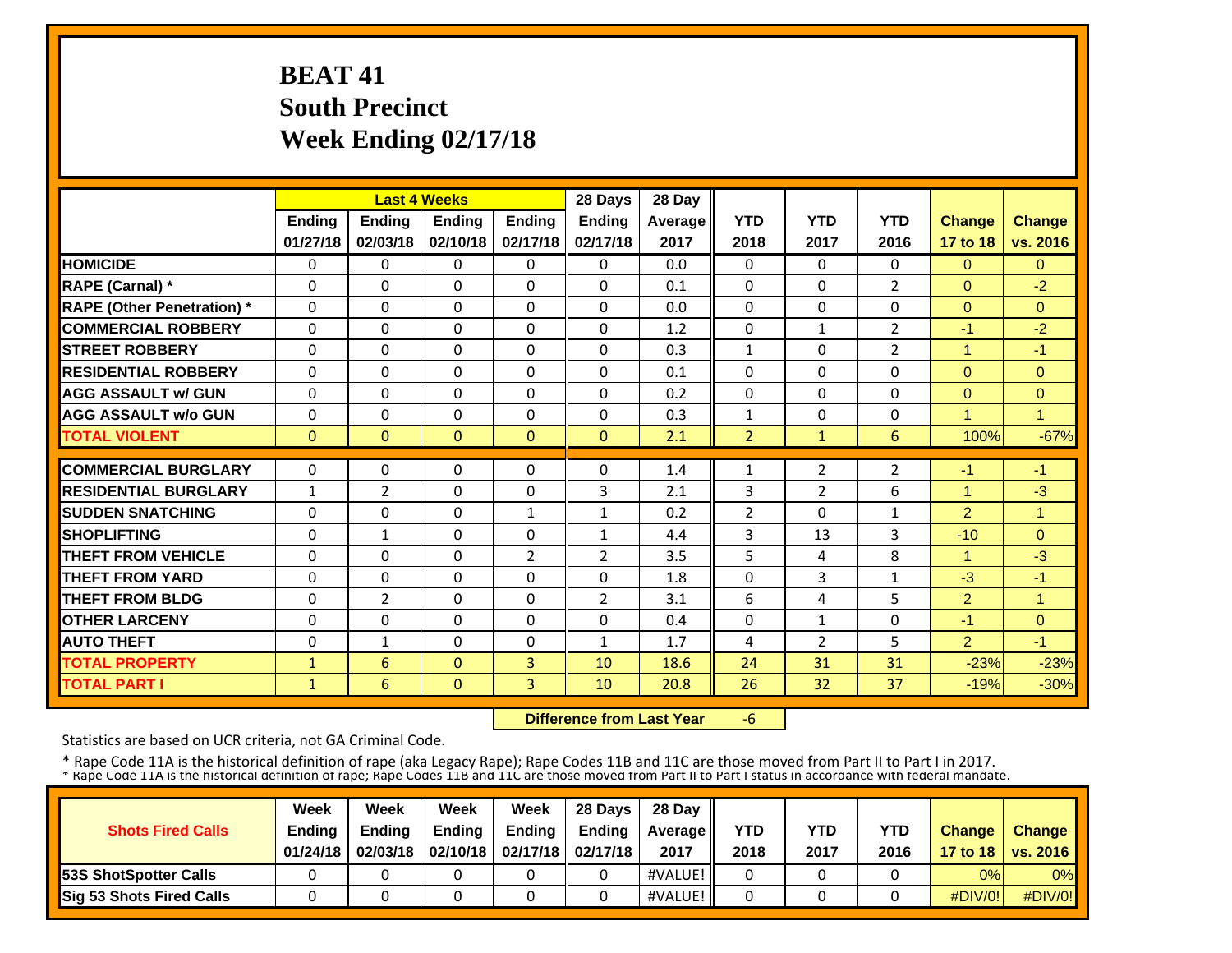# **BEAT 42 South Precinct Week Ending 02/17/18**

|                                   |                |                | <b>Last 4 Weeks</b> |               | 28 Days        | 28 Day  |                |                |              |               |               |
|-----------------------------------|----------------|----------------|---------------------|---------------|----------------|---------|----------------|----------------|--------------|---------------|---------------|
|                                   | <b>Ending</b>  | Ending         | Ending              | <b>Ending</b> | Ending         | Average | <b>YTD</b>     | <b>YTD</b>     | <b>YTD</b>   | <b>Change</b> | <b>Change</b> |
|                                   | 01/27/18       | 02/03/18       | 02/10/18            | 02/17/18      | 02/17/18       | 2017    | 2018           | 2017           | 2016         | 17 to 18      | vs. 2016      |
| <b>HOMICIDE</b>                   | $\Omega$       | 0              | 0                   | $\Omega$      | $\Omega$       | 0.0     | $\Omega$       | $\Omega$       | $\Omega$     | $\Omega$      | $\Omega$      |
| <b>RAPE (Carnal)</b> *            | $\Omega$       | $\Omega$       | $\Omega$            | $\Omega$      | $\Omega$       | 0.1     | $\Omega$       | 0              | $\Omega$     | $\Omega$      | $\Omega$      |
| <b>RAPE (Other Penetration)</b> * | $\Omega$       | $\mathbf{1}$   | $\Omega$            | $\Omega$      | $\mathbf{1}$   | 0.1     | $\mathbf{1}$   | 0              | $\Omega$     | $\mathbf{1}$  | $\mathbf{1}$  |
| <b>COMMERCIAL ROBBERY</b>         | $\mathbf{1}$   | $\Omega$       | $\Omega$            | $\mathbf{0}$  | $\mathbf{1}$   | 0.4     | $\mathbf{1}$   | $\mathbf{1}$   | 1            | $\Omega$      | $\Omega$      |
| <b>STREET ROBBERY</b>             | $\Omega$       | $\mathbf{1}$   | $\Omega$            | $\Omega$      | $\mathbf{1}$   | 0.4     | $\mathbf{1}$   | $\mathbf{1}$   | $\mathbf{1}$ | $\Omega$      | $\Omega$      |
| <b>RESIDENTIAL ROBBERY</b>        | 0              | $\Omega$       | 0                   | $\Omega$      | 0              | 0.1     | 0              | 0              | $\Omega$     | $\Omega$      | $\Omega$      |
| <b>AGG ASSAULT w/ GUN</b>         | $\Omega$       | $\Omega$       | 0                   | $\Omega$      | $\Omega$       | 0.3     | $\Omega$       | 0              | 0            | $\mathbf{0}$  | $\mathbf{0}$  |
| <b>AGG ASSAULT w/o GUN</b>        | 0              | $\Omega$       | $\Omega$            | $\mathbf{0}$  | 0              | 0.2     | $\Omega$       | 0              | 1            | $\Omega$      | $-1$          |
| <b>TOTAL VIOLENT</b>              | $\mathbf{1}$   | $\overline{2}$ | $\Omega$            | $\mathbf{0}$  | $\overline{3}$ | 1.5     | 3              | $\overline{2}$ | 3            | 50%           | 0%            |
| <b>COMMERCIAL BURGLARY</b>        | $\Omega$       | $\Omega$       | $\Omega$            | $\Omega$      | 0              | 1.2     | $\Omega$       | 1              | 0            | $-1$          | $\Omega$      |
| <b>RESIDENTIAL BURGLARY</b>       | $\Omega$       | $\Omega$       | $\Omega$            | $\Omega$      | $\Omega$       | 0.5     | $\Omega$       | 0              | $\Omega$     | $\Omega$      | $\Omega$      |
| <b>SUDDEN SNATCHING</b>           | $\Omega$       | $\Omega$       | $\Omega$            | $\Omega$      | 0              | 0.3     | $\Omega$       | 0              | $\Omega$     | $\Omega$      | $\Omega$      |
| <b>SHOPLIFTING</b>                | 6              | 8              | 5                   | 5             | 24             | 27.2    | 33             | 36             | 52           | $-3$          | $-19$         |
| <b>THEFT FROM VEHICLE</b>         | 0              | 3              | $\mathbf{1}$        | $\mathbf{1}$  | 5.             | 4.6     | 6              | 11             | 9            | $-5$          | $-3$          |
| <b>THEFT FROM YARD</b>            | 1              | $\mathbf{1}$   | $\mathbf{1}$        | $\mathbf{0}$  | 3              | 1.0     | 4              | 3              | 3            | $\mathbf{1}$  | 1             |
| <b>THEFT FROM BLDG</b>            | $\Omega$       | $\Omega$       | $\Omega$            | $\Omega$      | $\Omega$       | 2.9     | $\Omega$       | 11             | 4            | $-11$         | $-4$          |
| <b>OTHER LARCENY</b>              | $\Omega$       | $\Omega$       | $\Omega$            | $\mathbf{0}$  | 0              | 0.4     | $\Omega$       | 2              | $\Omega$     | $-2$          | $\Omega$      |
| <b>AUTO THEFT</b>                 | $\Omega$       | $\Omega$       | $\Omega$            | $\Omega$      | $\Omega$       | 1.9     | $\overline{2}$ | 3              | 3            | $-1$          | $-1$          |
| <b>TOTAL PROPERTY</b>             | $\overline{7}$ | 12             | $\overline{7}$      | 6             | 32             | 40.0    | 45             | 67             | 71           | $-33%$        | $-37%$        |
| <b>TOTAL PART I</b>               | 8              | 14             | $\overline{7}$      | 6             | 35             | 41.6    | 48             | 69             | 74           | $-30%$        | $-35%$        |

 **Difference from Last Year** $-21$ 

Statistics are based on UCR criteria, not GA Criminal Code.

| <b>Shots Fired Calls</b>        | Week<br><b>Ending</b><br>01/24/18 | Week<br><b>Endina</b><br>02/03/18 | Week<br><b>Ending</b> | Week<br>Ending<br>02/10/18   02/17/18   02/17/18 | 28 Davs<br><b>Endina</b> | 28 Day<br><b>Average</b> II<br>2017 | <b>YTD</b><br>2018 | YTD<br>2017 | <b>YTD</b><br>2016 | <b>Change</b> | <b>Change</b><br>17 to 18   vs. 2016 |
|---------------------------------|-----------------------------------|-----------------------------------|-----------------------|--------------------------------------------------|--------------------------|-------------------------------------|--------------------|-------------|--------------------|---------------|--------------------------------------|
| <b>153S ShotSpotter Calls</b>   |                                   |                                   |                       |                                                  |                          | #VALUE!                             |                    |             |                    | 0%            | 0%                                   |
| <b>Sig 53 Shots Fired Calls</b> |                                   |                                   |                       |                                                  |                          | #VALUE!                             |                    |             |                    | $\#$ DIV/0!   | $\#$ DIV/0!                          |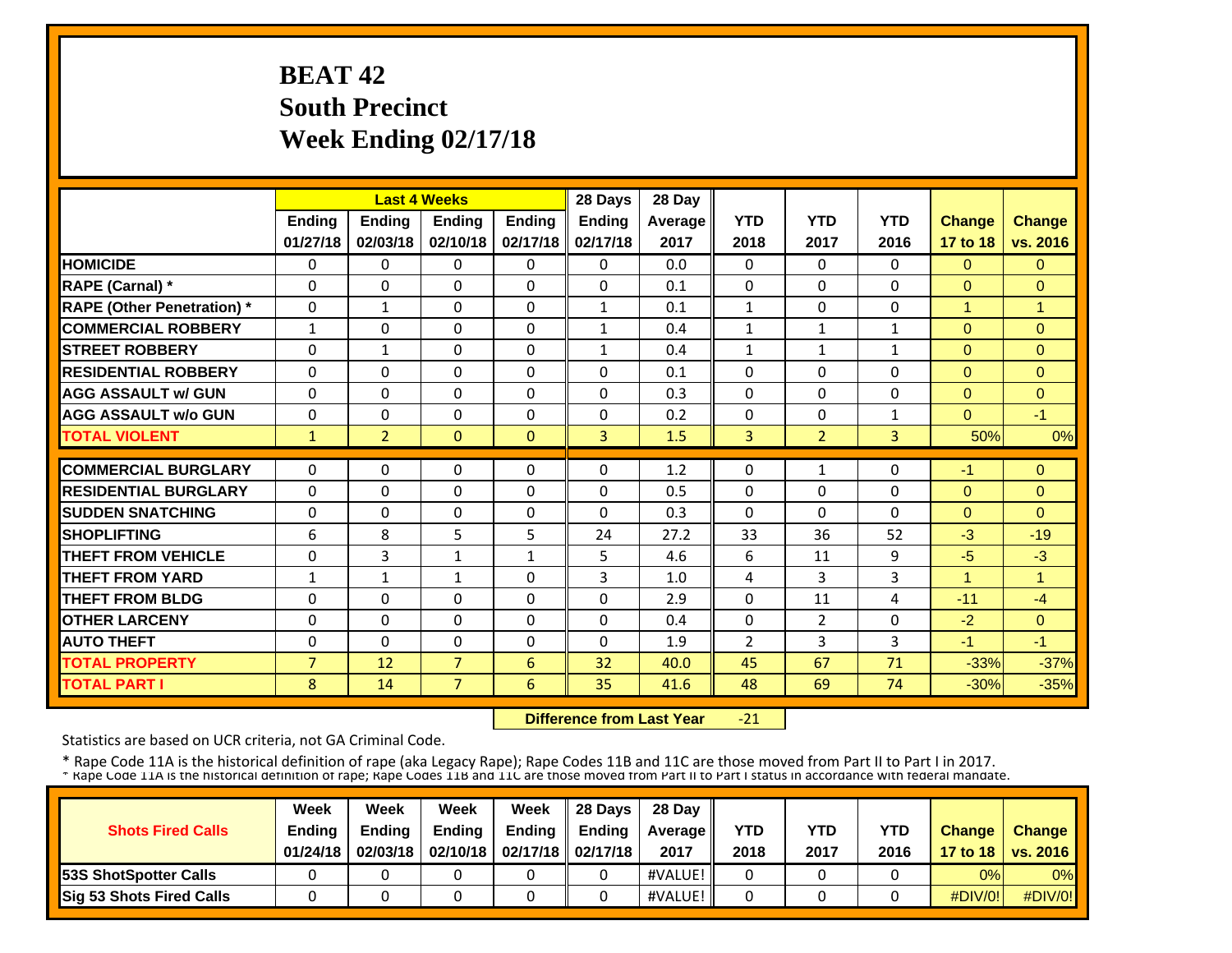# **BEAT 43 South Precinct Week Ending 02/17/18**

|                                   |                |                | <b>Last 4 Weeks</b> |               | 28 Days        | 28 Day  |                |                |                |                      |               |
|-----------------------------------|----------------|----------------|---------------------|---------------|----------------|---------|----------------|----------------|----------------|----------------------|---------------|
|                                   | Ending         | Ending         | Ending              | <b>Ending</b> | Ending         | Average | <b>YTD</b>     | <b>YTD</b>     | <b>YTD</b>     | Change               | <b>Change</b> |
|                                   | 01/27/18       | 02/03/18       | 02/10/18            | 02/17/18      | 02/17/18       | 2017    | 2018           | 2017           | 2016           | 17 to 18             | vs. 2016      |
| <b>HOMICIDE</b>                   | $\Omega$       | 0              | $\Omega$            | $\Omega$      | $\Omega$       | 0.0     | $\Omega$       | $\Omega$       | $\Omega$       | $\Omega$             | $\Omega$      |
| <b>RAPE (Carnal)</b> *            | $\Omega$       | $\overline{2}$ | $\Omega$            | $\mathbf{0}$  | 2              | 0.0     | $\overline{2}$ | 0              | 0              | 2                    | 2             |
| <b>RAPE (Other Penetration)</b> * | $\Omega$       | $\Omega$       | $\Omega$            | $\mathbf{0}$  | $\Omega$       | 0.1     | 0              | 0              | 0              | $\mathbf{0}$         | $\Omega$      |
| <b>COMMERCIAL ROBBERY</b>         | $\Omega$       | $\Omega$       | $\Omega$            | $\mathbf{0}$  | $\Omega$       | 0.4     | $\Omega$       | $\mathbf{1}$   | $\mathbf{1}$   | $-1$                 | $-1$          |
| <b>STREET ROBBERY</b>             | $\Omega$       | $\Omega$       | $\Omega$            | $\mathbf{0}$  | $\Omega$       | 0.5     | $\Omega$       | 1              | 3              | $-1$                 | $-3$          |
| <b>RESIDENTIAL ROBBERY</b>        | $\Omega$       | $\Omega$       | $\Omega$            | $\Omega$      | $\Omega$       | 0.1     | $\Omega$       | 0              | $\Omega$       | $\Omega$             | $\Omega$      |
| <b>AGG ASSAULT w/ GUN</b>         | $\Omega$       | $\Omega$       | $\Omega$            | $\Omega$      | 0              | 0.5     | $\Omega$       | 0              | $\Omega$       | $\Omega$             | $\Omega$      |
| <b>AGG ASSAULT w/o GUN</b>        | 1              | $\Omega$       | $\Omega$            | $\Omega$      | $\mathbf{1}$   | 0.6     | 1              | 0              | $\overline{2}$ | $\overline{1}$       | $-1$          |
| <b>TOTAL VIOLENT</b>              | 1              | $\overline{2}$ | $\Omega$            | $\mathbf{0}$  | $\overline{3}$ | 2.1     | 3              | $\overline{2}$ | 6              | 50%                  | $-50%$        |
| <b>COMMERCIAL BURGLARY</b>        | $\Omega$       |                |                     | $\mathbf{0}$  | $\overline{2}$ |         |                | 2              | 0              | $\blacktriangleleft$ |               |
|                                   |                | 1              | 1                   |               |                | 1.2     | 3              |                |                |                      | 3             |
| <b>RESIDENTIAL BURGLARY</b>       | 1              | 1              | 1                   | $\mathbf{0}$  | 3              | 2.6     | 5              | 1              | 9              | $\overline{4}$       | $-4$          |
| <b>SUDDEN SNATCHING</b>           | $\Omega$       | $\Omega$       | $\Omega$            | $\Omega$      | $\Omega$       | 0.2     | $\mathbf{0}$   | 0              | $\Omega$       | $\Omega$             | $\Omega$      |
| <b>SHOPLIFTING</b>                | $\mathbf{1}$   | 4              | $\Omega$            | $\mathbf{0}$  | 5              | 3.5     | 8              | 13             | 18             | $-5$                 | $-10$         |
| <b>THEFT FROM VEHICLE</b>         | 0              | $\overline{2}$ | 0                   | $\mathbf{0}$  | 2              | 4.6     | 2              | 16             | 1              | $-14$                | 1             |
| <b>THEFT FROM YARD</b>            | 0              | 0              | 0                   | $\mathbf{0}$  | 0              | 1.2     | 1              | 0              | 4              | $\mathbf{1}$         | $-3$          |
| <b>THEFT FROM BLDG</b>            | 3              | 1              | 1                   | $\Omega$      | 5              | 2.8     | 7              | 7              | 1              | $\mathbf{0}$         | 6             |
| <b>OTHER LARCENY</b>              | $\Omega$       | $\Omega$       | $\Omega$            | $\Omega$      | $\Omega$       | 0.2     | $\Omega$       | 0              | 0              | $\Omega$             | $\Omega$      |
| <b>AUTO THEFT</b>                 | $\mathbf{1}$   | $\Omega$       | $\Omega$            | $\Omega$      | 1              | 2.1     | $\mathbf{1}$   | 4              | 4              | $-3$                 | $-3$          |
| <b>TOTAL PROPERTY</b>             | 6              | $\overline{9}$ | 3                   | $\mathbf{0}$  | 18             | 18.3    | 27             | 43             | 37             | $-37%$               | $-27%$        |
| <b>TOTAL PART I</b>               | $\overline{7}$ | 11             | 3                   | $\mathbf{0}$  | 21             | 20.5    | 30             | 45             | 43             | $-33%$               | $-30%$        |

 **Difference from Last Year**‐15

Statistics are based on UCR criteria, not GA Criminal Code.

| <b>Shots Fired Calls</b>        | Week<br><b>Ending</b><br>01/24/18 | Week<br><b>Endina</b><br>02/03/18 | Week<br><b>Ending</b> | Week<br>Ending<br>02/10/18   02/17/18   02/17/18 | 28 Davs<br><b>Endina</b> | 28 Day<br><b>Average</b> II<br>2017 | <b>YTD</b><br>2018 | YTD<br>2017 | <b>YTD</b><br>2016 | <b>Change</b> | <b>Change</b><br>17 to 18   vs. 2016 |
|---------------------------------|-----------------------------------|-----------------------------------|-----------------------|--------------------------------------------------|--------------------------|-------------------------------------|--------------------|-------------|--------------------|---------------|--------------------------------------|
| <b>153S ShotSpotter Calls</b>   |                                   |                                   |                       |                                                  |                          | #VALUE!                             |                    |             |                    | 0%            | 0%                                   |
| <b>Sig 53 Shots Fired Calls</b> |                                   |                                   |                       |                                                  |                          | #VALUE!                             |                    |             |                    | $\#$ DIV/0!   | $\#$ DIV/0!                          |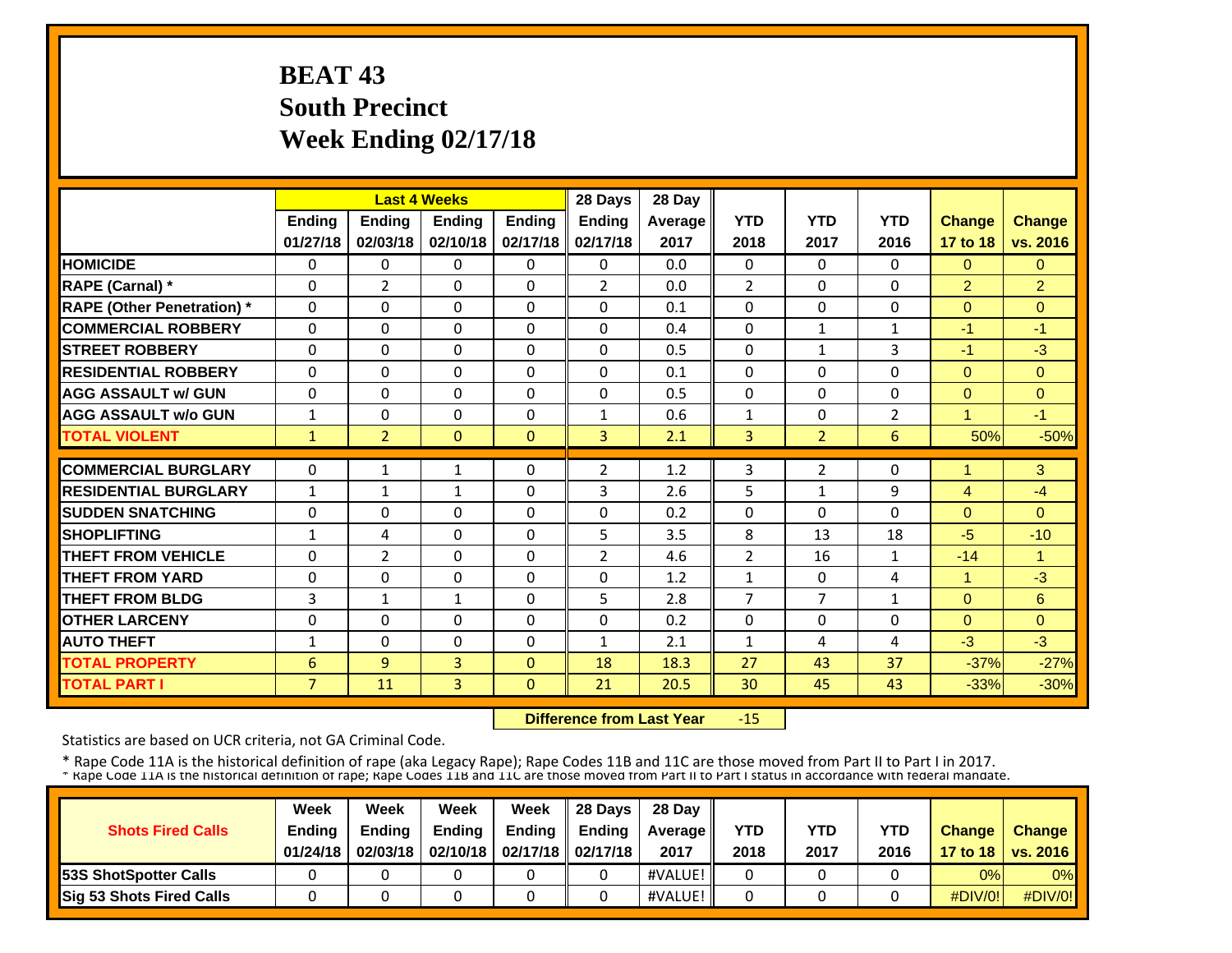## **BEAT 44 South Precinct Week Ending 02/17/18**

|                                   |                |                | <b>Last 4 Weeks</b> |                | 28 Days        | 28 Day  |                |                |                |                |                |
|-----------------------------------|----------------|----------------|---------------------|----------------|----------------|---------|----------------|----------------|----------------|----------------|----------------|
|                                   | <b>Ending</b>  | <b>Ending</b>  | <b>Ending</b>       | <b>Ending</b>  | <b>Ending</b>  | Average | <b>YTD</b>     | <b>YTD</b>     | <b>YTD</b>     | Change         | <b>Change</b>  |
|                                   | 01/27/18       | 02/03/18       | 02/10/18            | 02/17/18       | 02/17/18       | 2017    | 2018           | 2017           | 2016           | 17 to 18       | vs. 2016       |
| <b>HOMICIDE</b>                   | $\Omega$       | $\Omega$       | $\Omega$            | $\Omega$       | 0              | 0.1     | $\Omega$       | $\Omega$       | 1              | $\Omega$       | $-1$           |
| <b>RAPE (Carnal)</b> *            | $\Omega$       | 0              | $\Omega$            | $\mathbf{0}$   | $\Omega$       | 0.1     | $\Omega$       | $\Omega$       | 0              | $\Omega$       | $\Omega$       |
| <b>RAPE (Other Penetration)</b> * | $\Omega$       | $\mathbf{1}$   | $\Omega$            | $\Omega$       | $\mathbf{1}$   | 0.0     | $\mathbf{1}$   | 0              | 0              | $\overline{1}$ | $\overline{1}$ |
| <b>COMMERCIAL ROBBERY</b>         | 0              | $\Omega$       | $\Omega$            | $\mathbf{0}$   | $\Omega$       | 0.2     | 0              | 0              | 0              | $\mathbf{0}$   | $\Omega$       |
| <b>ISTREET ROBBERY</b>            | $\Omega$       | 0              | $\Omega$            | $\Omega$       | $\Omega$       | 0.6     | 0              | 0              | 1              | $\mathbf{0}$   | $-1$           |
| <b>RESIDENTIAL ROBBERY</b>        | $\Omega$       | $\Omega$       | $\Omega$            | $\mathbf{0}$   | $\Omega$       | 0.0     | $\mathbf{1}$   | 0              | 0              | $\mathbf{1}$   | $\overline{1}$ |
| <b>AGG ASSAULT w/ GUN</b>         | $\Omega$       | 3              | $\Omega$            | $\Omega$       | 3              | 0.7     | 3              | 3              | $\mathbf{1}$   | $\Omega$       | $\overline{2}$ |
| <b>AGG ASSAULT w/o GUN</b>        | $\Omega$       | $\Omega$       | $\Omega$            | $\Omega$       | $\Omega$       | 0.5     | $\Omega$       | $\mathbf{1}$   | $\mathbf{1}$   | $-1$           | $-1$           |
| <b>TOTAL VIOLENT</b>              | $\mathbf{0}$   | 4              | $\Omega$            | $\mathbf{0}$   | 4              | 2.1     | 5              | 4              | 4              | 25%            | 25%            |
| <b>COMMERCIAL BURGLARY</b>        | $\Omega$       | $\Omega$       | $\Omega$            | $\mathbf{0}$   | $\Omega$       | 0.5     | $\Omega$       | 0              | 0              | $\Omega$       | $\Omega$       |
| <b>RESIDENTIAL BURGLARY</b>       | $\Omega$       | 0              | $\Omega$            | $\mathbf{1}$   | $\mathbf{1}$   | 3.9     | 2              | 7              | 10             | $-5$           | $-8$           |
| <b>SUDDEN SNATCHING</b>           | 0              | $\Omega$       | $\Omega$            | $\mathbf{0}$   | $\Omega$       | 0.0     | 0              | 0              | 0              | $\mathbf{0}$   | $\Omega$       |
| <b>SHOPLIFTING</b>                | 1              | $\mathbf{1}$   | $\mathbf{1}$        | $\mathbf{0}$   | 3              | 3.4     | 8              | $\overline{2}$ | 2              | 6              | 6              |
| <b>THEFT FROM VEHICLE</b>         | $\overline{2}$ | $\mathbf{1}$   | $\Omega$            | $\Omega$       | 3              | 8.6     | $\overline{7}$ | 6              | 5              | $\mathbf{1}$   | $\overline{2}$ |
| <b>THEFT FROM YARD</b>            | $\Omega$       | $\Omega$       | $\Omega$            | $\Omega$       | $\Omega$       | 1.7     | 0              | $\mathbf{1}$   | 2              | $-1$           | $-2$           |
| <b>THEFT FROM BLDG</b>            | 0              | $\Omega$       | $\Omega$            | $\Omega$       | 0              | 2.7     | 1              | 3              | 3              | $-2$           | $-2$           |
| <b>OTHER LARCENY</b>              | $\Omega$       | $\Omega$       | $\Omega$            | $\mathbf{0}$   | 0              | 0.5     | 2              | 3              | 0              | $-1$           | 2              |
| <b>AUTO THEFT</b>                 | $\Omega$       | $\mathbf{1}$   | $\Omega$            | $\mathbf{1}$   | $\overline{2}$ | 3.0     | 3              | 3              | $\overline{7}$ | $\Omega$       | $-4$           |
| <b>TOTAL PROPERTY</b>             | 3              | 3              | $\mathbf{1}$        | $\overline{2}$ | 9              | 24.2    | 23             | 25             | 29             | $-8%$          | $-21%$         |
| <b>TOTAL PART I</b>               | 3              | 7 <sup>2</sup> | $\mathbf{1}$        | $\overline{2}$ | 13             | 26.4    | 28             | 29             | 33             | $-3%$          | $-15%$         |

 **Difference from Last Year**‐1

Statistics are based on UCR criteria, not GA Criminal Code.

| <b>Shots Fired Calls</b>        | Week<br><b>Ending</b><br>01/24/18 | Week<br><b>Endina</b><br>02/03/18 | Week<br><b>Ending</b> | Week<br>Endina<br>02/10/18   02/17/18   02/17/18 | 28 Davs<br><b>Endina</b> | 28 Day<br>Average II<br>2017 | YTD<br>2018 | YTD<br>2017 | <b>YTD</b><br>2016 | <b>Change</b> | <b>Change</b><br>17 to 18   vs. 2016 |
|---------------------------------|-----------------------------------|-----------------------------------|-----------------------|--------------------------------------------------|--------------------------|------------------------------|-------------|-------------|--------------------|---------------|--------------------------------------|
| <b>153S ShotSpotter Calls</b>   |                                   |                                   |                       |                                                  |                          | #VALUE!                      |             |             |                    | 0%            | $0\%$                                |
| <b>Sig 53 Shots Fired Calls</b> |                                   |                                   |                       |                                                  |                          | #VALUE!                      |             |             |                    | $\#$ DIV/0!   | $\#$ DIV/0!                          |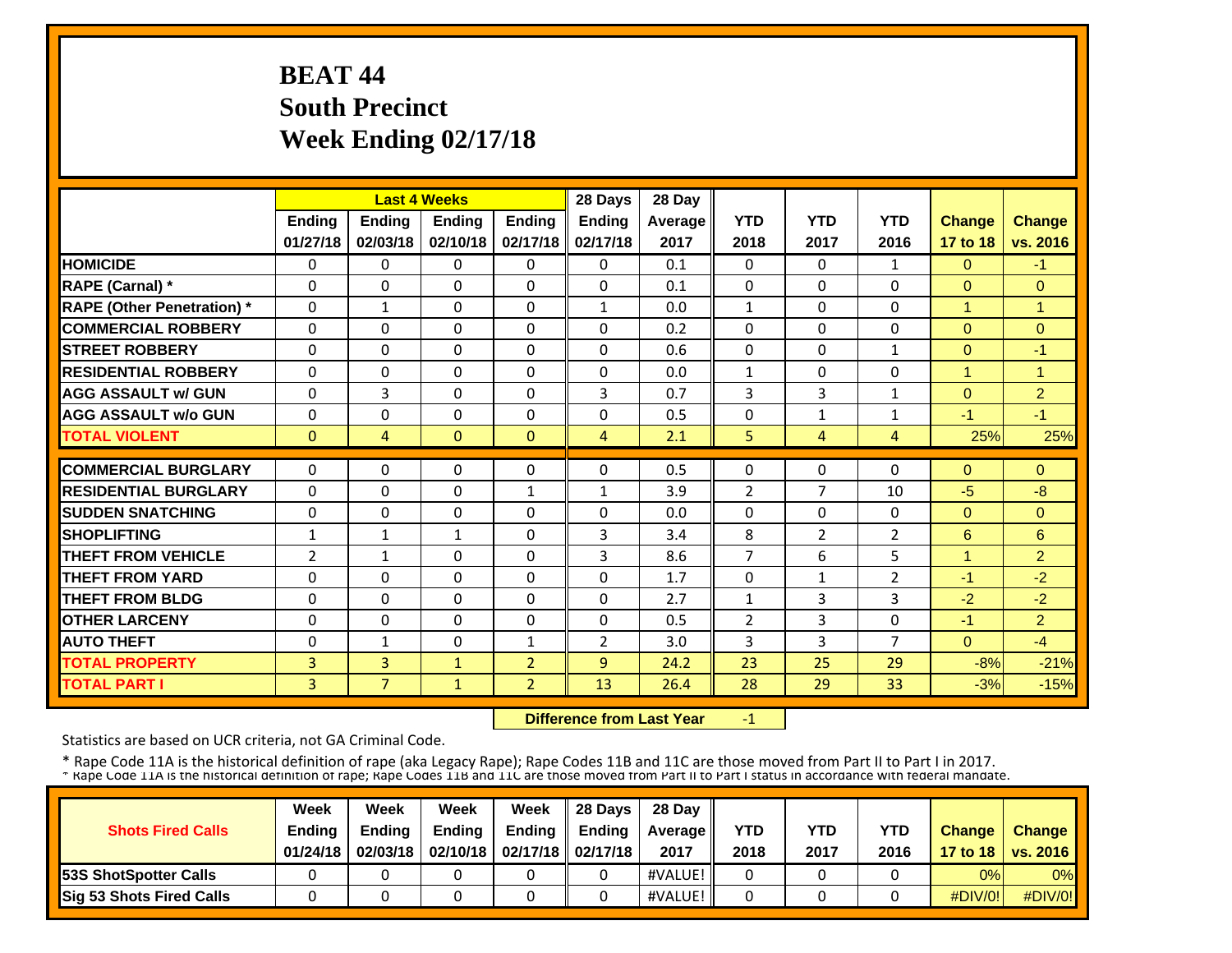# **BEAT 45 South Precinct Week Ending 02/17/18**

|                                   |               |                            | <b>Last 4 Weeks</b>      |                | 28 Days       | 28 Day     |                   |                |                |              |                            |
|-----------------------------------|---------------|----------------------------|--------------------------|----------------|---------------|------------|-------------------|----------------|----------------|--------------|----------------------------|
|                                   | <b>Ending</b> | <b>Ending</b>              | <b>Ending</b>            | <b>Ending</b>  | <b>Ending</b> | Average    | <b>YTD</b>        | <b>YTD</b>     | <b>YTD</b>     | Change       | <b>Change</b>              |
|                                   | 01/27/18      | 02/03/18                   | 02/10/18                 | 02/17/18       | 02/17/18      | 2017       | 2018              | 2017           | 2016           | 17 to 18     | vs. 2016                   |
| <b>HOMICIDE</b>                   | $\Omega$      | 0                          | $\Omega$                 | $\Omega$       | $\Omega$      | 0.1        | $\Omega$          | $\mathbf{1}$   | 0              | $-1$         | $\Omega$                   |
| <b>RAPE (Carnal)</b> *            | $\Omega$      | $\mathbf{1}$               | $\Omega$                 | $\mathbf{0}$   | $\mathbf{1}$  | 0.1        | $\mathbf{1}$      | 0              | $\Omega$       | $\mathbf{1}$ | $\overline{1}$             |
| <b>RAPE (Other Penetration)</b> * | $\Omega$      | $\Omega$                   | $\Omega$                 | $\Omega$       | $\Omega$      | 0.1        | 0                 | 0              | $\mathbf{1}$   | $\Omega$     | $-1$                       |
| <b>COMMERCIAL ROBBERY</b>         | $\Omega$      | 0                          | $\Omega$                 | $\Omega$       | $\Omega$      | 0.2        | $\mathbf{1}$      | $\mathbf{1}$   | 0              | $\Omega$     | 1                          |
| <b>ISTREET ROBBERY</b>            | $\Omega$      | $\Omega$                   | $\Omega$                 | $\Omega$       | 0             | 0.5        | $\Omega$          | $\mathbf{1}$   | $\Omega$       | $-1$         | $\Omega$                   |
| <b>IRESIDENTIAL ROBBERY</b>       | $\Omega$      | $\Omega$                   | $\Omega$                 | $\Omega$       | $\Omega$      | 0.1        | $\Omega$          | $\Omega$       | 0              | $\Omega$     | $\Omega$                   |
| <b>AGG ASSAULT w/ GUN</b>         | $\Omega$      | $\Omega$                   | $\Omega$                 | $\mathbf{0}$   | 0             | 0.6        | $\Omega$          | 0              | 0              | $\Omega$     | $\Omega$                   |
| <b>AGG ASSAULT w/o GUN</b>        | $\Omega$      | $\Omega$                   | $\Omega$                 | $\mathbf{0}$   | 0             | 0.2        | $\Omega$          | 0              | 0              | $\Omega$     | $\Omega$                   |
| <b>TOTAL VIOLENT</b>              | $\mathbf{0}$  | $\mathbf{1}$               | $\mathbf{0}$             | $\mathbf{0}$   | $\mathbf{1}$  | 1.8        | $\overline{2}$    | 3              | $\mathbf{1}$   | $-33%$       | 100%                       |
| <b>COMMERCIAL BURGLARY</b>        | $\Omega$      | $\Omega$                   | 0                        | $\mathbf{0}$   | $\Omega$      | 0.3        | $\mathbf{0}$      | 0              | 0              | $\Omega$     | $\Omega$                   |
| <b>RESIDENTIAL BURGLARY</b>       | $\Omega$      |                            |                          | $\mathbf{0}$   | 3             |            |                   | 9              |                |              |                            |
| <b>SUDDEN SNATCHING</b>           |               | $\overline{2}$<br>$\Omega$ | $\mathbf{1}$<br>$\Omega$ | $\Omega$       | $\Omega$      | 2.8<br>0.0 | 3<br>$\mathbf{0}$ | $\Omega$       | 1<br>$\Omega$  | $-6$         | $\overline{2}$<br>$\Omega$ |
| <b>SHOPLIFTING</b>                | 0             |                            |                          |                | $\Omega$      |            |                   | 9              |                | $\Omega$     |                            |
|                                   | $\Omega$      | $\Omega$                   | $\Omega$                 | $\Omega$       |               | 5.8        | 3                 |                | 11             | $-6$         | $-8$                       |
| <b>THEFT FROM VEHICLE</b>         | 3             | $\overline{2}$             | $\overline{2}$           | $\mathbf{1}$   | 8             | 4.4        | 11                | 7              | 3              | 4            | 8                          |
| <b>THEFT FROM YARD</b>            | 1             | $\Omega$                   | $\Omega$                 | $\Omega$       | 1             | 1.1        | 1                 | 4              | 1              | $-3$         | $\Omega$                   |
| <b>THEFT FROM BLDG</b>            | 0             | $\Omega$                   | $\Omega$                 | $\Omega$       | $\Omega$      | 1.2        | 0                 | $\overline{2}$ | $\Omega$       | $-2$         | $\Omega$                   |
| <b>OTHER LARCENY</b>              | $\Omega$      | $\Omega$                   | $\Omega$                 | $\mathbf{1}$   | $\mathbf{1}$  | 0.6        | $\mathbf{1}$      | 1              | $\Omega$       | $\Omega$     | 1                          |
| <b>AUTO THEFT</b>                 | 1             | $\Omega$                   | $\Omega$                 | $\Omega$       | $\mathbf{1}$  | 1.8        | $\overline{2}$    | $\overline{2}$ | $\overline{2}$ | $\Omega$     | $\Omega$                   |
| <b>TOTAL PROPERTY</b>             | 5             | 4                          | 3                        | $\overline{2}$ | 14            | 18.0       | 21                | 34             | 18             | $-38%$       | 17%                        |
| <b>TOTAL PART I</b>               | 5             | 5                          | 3                        | $\overline{2}$ | 15            | 19.8       | 23                | 37             | 19             | $-38%$       | 21%                        |

 **Difference from Last Year** $-14$ 

Statistics are based on UCR criteria, not GA Criminal Code.

| <b>Shots Fired Calls</b>        | Week<br><b>Ending</b><br>01/24/18 | Week<br><b>Endina</b><br>02/03/18 | Week<br><b>Ending</b> | Week<br>Ending<br>02/10/18   02/17/18   02/17/18 | 28 Davs<br><b>Endina</b> | 28 Day<br><b>Average</b> II<br>2017 | <b>YTD</b><br>2018 | YTD<br>2017 | <b>YTD</b><br>2016 | <b>Change</b> | <b>Change</b><br>17 to 18   vs. 2016 |
|---------------------------------|-----------------------------------|-----------------------------------|-----------------------|--------------------------------------------------|--------------------------|-------------------------------------|--------------------|-------------|--------------------|---------------|--------------------------------------|
| <b>153S ShotSpotter Calls</b>   |                                   |                                   |                       |                                                  |                          | #VALUE!                             |                    |             |                    | 0%            | 0%                                   |
| <b>Sig 53 Shots Fired Calls</b> |                                   |                                   |                       |                                                  |                          | #VALUE!                             |                    |             |                    | $\#$ DIV/0!   | $\#$ DIV/0!                          |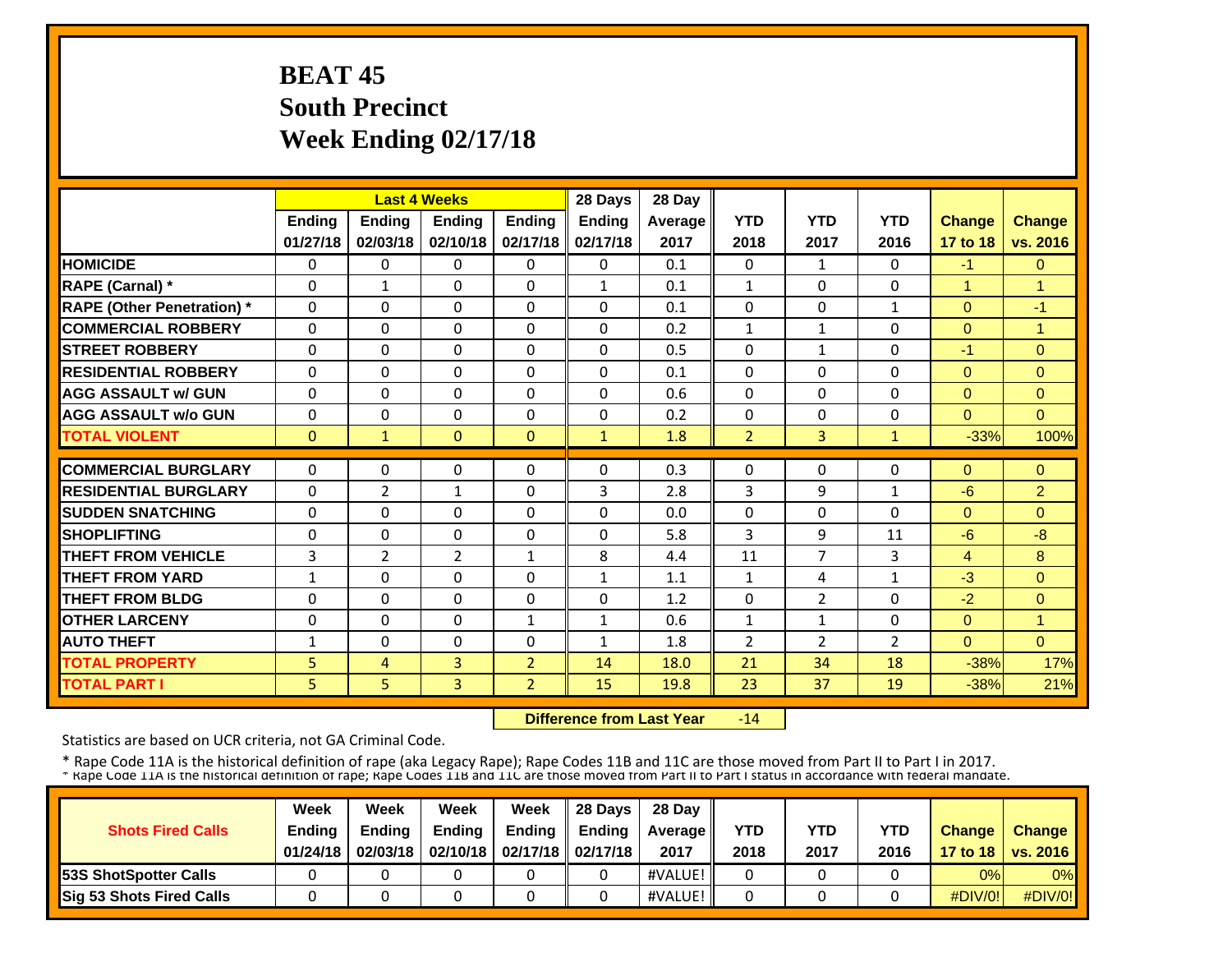# **BEAT 46 South Precinct Week Ending 02/17/18**

|                                   |               |                | <b>Last 4 Weeks</b> |                | 28 Days        | 28 Day  |                |                |                |                      |                      |
|-----------------------------------|---------------|----------------|---------------------|----------------|----------------|---------|----------------|----------------|----------------|----------------------|----------------------|
|                                   | <b>Ending</b> | <b>Ending</b>  | <b>Ending</b>       | <b>Ending</b>  | <b>Ending</b>  | Average | <b>YTD</b>     | <b>YTD</b>     | <b>YTD</b>     | Change               | <b>Change</b>        |
|                                   | 01/27/18      | 02/03/18       | 02/10/18            | 02/17/18       | 02/17/18       | 2017    | 2018           | 2017           | 2016           | 17 to 18             | vs. 2016             |
| <b>HOMICIDE</b>                   | $\Omega$      | 0              | $\Omega$            | $\Omega$       | $\Omega$       | 0.2     | $\Omega$       | $\Omega$       | 0              | $\Omega$             | $\Omega$             |
| <b>RAPE (Carnal)</b> *            | $\Omega$      | $\mathbf{1}$   | $\Omega$            | $\mathbf{0}$   | $\mathbf{1}$   | 0.2     | $\mathbf{1}$   | $\Omega$       | $\mathbf{1}$   | $\mathbf{1}$         | $\Omega$             |
| <b>RAPE (Other Penetration)</b> * | $\Omega$      | $\Omega$       | $\mathbf{1}$        | $\Omega$       | $\mathbf{1}$   | 0.2     | 1              | 0              | $\Omega$       | $\blacktriangleleft$ | $\blacktriangleleft$ |
| <b>COMMERCIAL ROBBERY</b>         | $\Omega$      | 0              | $\Omega$            | $\mathbf{1}$   | $\mathbf{1}$   | 0.4     | $\overline{2}$ | $\mathbf{1}$   | 0              | $\overline{1}$       | $\overline{2}$       |
| <b>ISTREET ROBBERY</b>            | $\Omega$      | $\Omega$       | $\Omega$            | $\Omega$       | 0              | 0.5     | $\Omega$       | $\mathbf{1}$   | 2              | $-1$                 | $-2$                 |
| <b>IRESIDENTIAL ROBBERY</b>       | $\Omega$      | $\Omega$       | $\Omega$            | $\Omega$       | $\Omega$       | 0.1     | $\Omega$       | $\Omega$       | 0              | $\Omega$             | $\Omega$             |
| <b>AGG ASSAULT w/ GUN</b>         | $\Omega$      | $\Omega$       | $\Omega$            | $\Omega$       | 0              | 0.5     | $\Omega$       | $\mathbf{1}$   | 0              | $-1$                 | $\Omega$             |
| <b>AGG ASSAULT w/o GUN</b>        | $\Omega$      | $\Omega$       | $\Omega$            | $\mathbf{0}$   | 0              | 1.2     | $\Omega$       | 0              | 0              | $\Omega$             | $\Omega$             |
| <b>TOTAL VIOLENT</b>              | $\mathbf{0}$  | $\mathbf{1}$   | $\mathbf{1}$        | 1              | $\overline{3}$ | 3.2     | 4              | 3              | 3              | 33%                  | 33%                  |
| <b>COMMERCIAL BURGLARY</b>        | $\Omega$      | $\Omega$       | 0                   | $\Omega$       | $\Omega$       | 0.5     | $\overline{2}$ | 2              | 0              | $\Omega$             | $\overline{2}$       |
| <b>RESIDENTIAL BURGLARY</b>       |               |                |                     |                | 7              |         |                |                |                |                      |                      |
|                                   | $\mathbf{1}$  | 3              | $\mathbf{1}$        | 2              |                | 2.4     | 9              | 2              | 1              | $\overline{7}$       | 8<br>1               |
| <b>SUDDEN SNATCHING</b>           | 0             | $\mathbf{1}$   | $\Omega$            | $\Omega$       | 1              | 0.2     | $\mathbf{1}$   | 0              | $\Omega$       | $\mathbf{1}$         |                      |
| <b>SHOPLIFTING</b>                | 3             | 4              | 4                   | $\mathbf{1}$   | 12             | 10.0    | 16             | 22             | 11             | $-6$                 | 5                    |
| <b>THEFT FROM VEHICLE</b>         | 1             | $\Omega$       | $\Omega$            | $\mathbf{1}$   | $\overline{2}$ | 6.2     | 4              | 13             | 6              | $-9$                 | $-2$                 |
| <b>THEFT FROM YARD</b>            | 0             | $\Omega$       | $\Omega$            | $\Omega$       | 0              | 1.1     | $\Omega$       | 3              | 1              | $-3$                 | $-1$                 |
| <b>THEFT FROM BLDG</b>            | 2             | $\Omega$       | $\mathbf{1}$        | $\Omega$       | 3              | 2.5     | 3              | $\overline{7}$ | $\overline{2}$ | $-4$                 | 1                    |
| <b>OTHER LARCENY</b>              | $\Omega$      | $\Omega$       | $\Omega$            | $\Omega$       | $\Omega$       | 0.5     | $\Omega$       | $\overline{2}$ | 1              | $-2$                 | $-1$                 |
| <b>AUTO THEFT</b>                 | $\mathbf{1}$  | $\mathbf{1}$   | $\overline{2}$      | $\Omega$       | 4              | 3.0     | 7              | $\overline{7}$ | $\overline{2}$ | $\Omega$             | 5                    |
| <b>TOTAL PROPERTY</b>             | 8             | $\overline{9}$ | 8                   | $\overline{4}$ | 29             | 26.3    | 42             | 58             | 24             | $-28%$               | 75%                  |
| <b>TOTAL PART I</b>               | 8             | 10             | 9                   | 5              | 32             | 29.5    | 46             | 61             | 27             | $-25%$               | 70%                  |

 **Difference from Last Year**‐15

Statistics are based on UCR criteria, not GA Criminal Code.

|                              | Week                      | Week                      | Week          | Week                                     | 28 Davs       | 28 Day             | <b>YTD</b> |             |                    |               |                                      |
|------------------------------|---------------------------|---------------------------|---------------|------------------------------------------|---------------|--------------------|------------|-------------|--------------------|---------------|--------------------------------------|
| <b>Shots Fired Calls</b>     | <b>Ending</b><br>01/24/18 | <b>Ending</b><br>02/03/18 | <b>Ending</b> | Ending<br>02/10/18   02/17/18   02/17/18 | <b>Endina</b> | Average II<br>2017 | 2018       | YTD<br>2017 | <b>YTD</b><br>2016 | <b>Change</b> | <b>Change</b><br>17 to 18   vs. 2016 |
| <b>53S ShotSpotter Calls</b> |                           |                           |               |                                          |               | #VALUE!            |            |             |                    | 0%            | 0%                                   |
| Sig 53 Shots Fired Calls     |                           |                           |               |                                          |               | #VALUE!            |            |             |                    | $\#$ DIV/0!   | #DIV/0!                              |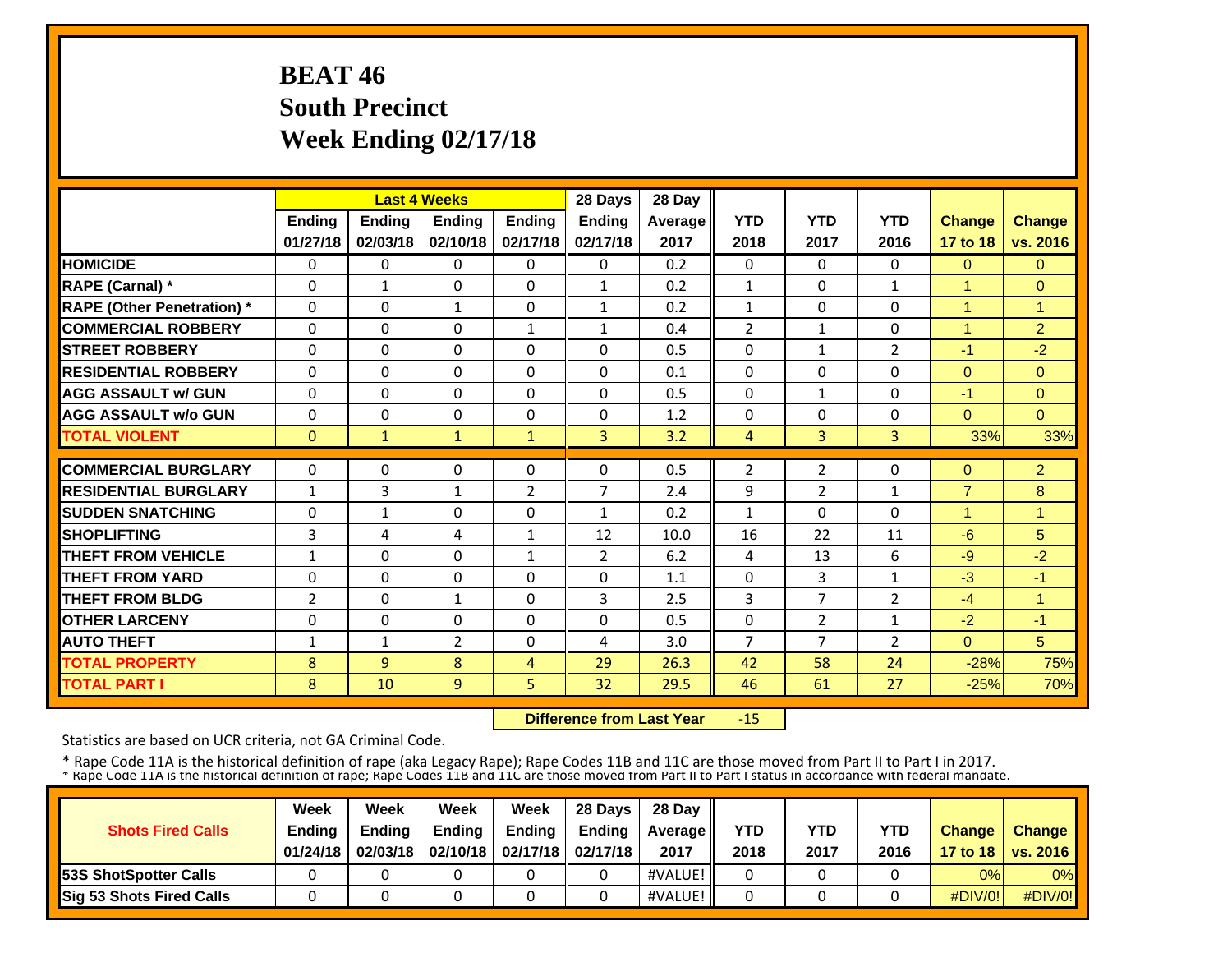# **BEAT 47 South Precinct Week Ending 02/17/18**

|                                   |               |               | <b>Last 4 Weeks</b> |               | 28 Days       | 28 Day         |                |                |             |                |                |
|-----------------------------------|---------------|---------------|---------------------|---------------|---------------|----------------|----------------|----------------|-------------|----------------|----------------|
|                                   | <b>Ending</b> | <b>Ending</b> | <b>Ending</b>       | <b>Ending</b> | <b>Ending</b> | <b>Average</b> | <b>YTD</b>     | <b>YTD</b>     | <b>YTD</b>  | Change         | <b>Change</b>  |
|                                   | 01/27/18      | 02/03/18      | 02/10/18            | 02/17/18      | 02/17/18      | 2017           | 2018           | 2017           | 2016        | 17 to 18       | vs. 2016       |
| <b>HOMICIDE</b>                   | $\Omega$      | $\Omega$      | $\Omega$            | 0             | $\Omega$      | 0.0            | 0              | $\Omega$       | $\Omega$    | $\Omega$       | $\Omega$       |
| RAPE (Carnal) *                   | $\Omega$      | 0             | $\Omega$            | $\Omega$      | $\Omega$      | 0.2            | $\Omega$       | $\mathbf{1}$   | $\Omega$    | $-1$           | $\Omega$       |
| <b>RAPE (Other Penetration)</b> * | $\Omega$      | $\Omega$      | $\Omega$            | $\Omega$      | $\Omega$      | 0.0            | 0              | 0              | $\Omega$    | $\overline{0}$ | $\Omega$       |
| <b>COMMERCIAL ROBBERY</b>         | $\Omega$      | $\Omega$      | $\Omega$            | $\Omega$      | $\Omega$      | 0.1            | $\Omega$       | 0              | $\Omega$    | $\Omega$       | $\Omega$       |
| <b>STREET ROBBERY</b>             | 0             | $\Omega$      | $\Omega$            | $\Omega$      | $\Omega$      | 0.0            | 0              | 0              | $\Omega$    | $\Omega$       | $\Omega$       |
| <b>RESIDENTIAL ROBBERY</b>        | $\Omega$      | $\Omega$      | $\Omega$            | $\Omega$      | $\Omega$      | 0.0            | $\Omega$       | $\Omega$       | $\Omega$    | $\Omega$       | $\Omega$       |
| <b>AGG ASSAULT w/ GUN</b>         | $\mathbf 0$   | $\Omega$      | $\mathbf 0$         | $\mathbf 0$   | $\Omega$      | 0.2            | 0              | $\Omega$       | $\mathbf 0$ | $\Omega$       | $\Omega$       |
| <b>AGG ASSAULT w/o GUN</b>        | $\Omega$      | 0             | $\Omega$            | $\Omega$      | $\Omega$      | 0.3            | $\Omega$       | $\Omega$       | $\Omega$    | $\Omega$       | $\Omega$       |
| <b>TOTAL VIOLENT</b>              | $\Omega$      | $\Omega$      | $\Omega$            | $\Omega$      | $\Omega$      | 0.7            | $\Omega$       | $\mathbf{1}$   | $\Omega$    | $-100%$        | #DIV/0!        |
| <b>COMMERCIAL BURGLARY</b>        | $\Omega$      | $\Omega$      | $\mathbf{0}$        | $\Omega$      | $\Omega$      | 0.3            | $\Omega$       | 0              | $\Omega$    | $\Omega$       | $\Omega$       |
| <b>RESIDENTIAL BURGLARY</b>       | $\mathbf{1}$  | $\Omega$      | $\mathbf{0}$        | $\mathbf{1}$  | 2             | 0.7            | $\overline{2}$ | 0              | 5           | $\overline{2}$ | $-3$           |
| <b>SUDDEN SNATCHING</b>           | 0             | $\Omega$      | $\mathbf{0}$        | $\Omega$      | $\Omega$      | 0.0            | 0              | 0              | $\Omega$    | $\overline{0}$ | $\Omega$       |
| <b>SHOPLIFTING</b>                | $\Omega$      | $\Omega$      | $\Omega$            | $\Omega$      | $\Omega$      | 0.9            | $\mathbf{1}$   | $\Omega$       | $\Omega$    | $\mathbf{1}$   | $\overline{1}$ |
| <b>THEFT FROM VEHICLE</b>         | 0             | 0             | 3                   | $\Omega$      | 3             | 2.7            | 3              | $\Omega$       | $\Omega$    | 3              | 3              |
| <b>THEFT FROM YARD</b>            | $\Omega$      | $\mathbf{1}$  | $\Omega$            | $\mathbf{0}$  | $\mathbf{1}$  | 0.7            | $\mathbf 1$    | $\overline{2}$ | $\Omega$    | $-1$           | 4              |
| <b>THEFT FROM BLDG</b>            | 0             | 0             | $\Omega$            | 0             | $\Omega$      | 0.9            | 1              | $\overline{2}$ | $\Omega$    | $-1$           | 4              |
| <b>OTHER LARCENY</b>              | 0             | $\Omega$      | $\mathbf{0}$        | 0             | $\Omega$      | 0.3            | $\Omega$       | $\mathbf{1}$   | $\Omega$    | $-1$           | $\Omega$       |
| <b>AUTO THEFT</b>                 | $\Omega$      | 0             | $\Omega$            | $\Omega$      | $\Omega$      | 0.9            | $\Omega$       | 0              | $\Omega$    | $\Omega$       | $\Omega$       |
| <b>TOTAL PROPERTY</b>             | $\mathbf{1}$  | $\mathbf{1}$  | 3                   | $\mathbf{1}$  | 6             | 7.4            | 8              | 5              | 5.          | 60%            | 60%            |
| <b>TOTAL PART I</b>               | $\mathbf{1}$  | $\mathbf{1}$  | $\overline{3}$      | 1             | 6             | 8.1            | 8              | 6              | 5           | 33%            | 60%            |

 **Difference from Last Year**

2

Statistics are based on UCR criteria, not GA Criminal Code.

|                              | Week                      | Week                      | Week          | Week                                     | 28 Davs       | 28 Day             | <b>YTD</b> |             |                    |               |                                      |
|------------------------------|---------------------------|---------------------------|---------------|------------------------------------------|---------------|--------------------|------------|-------------|--------------------|---------------|--------------------------------------|
| <b>Shots Fired Calls</b>     | <b>Ending</b><br>01/24/18 | <b>Ending</b><br>02/03/18 | <b>Ending</b> | Ending<br>02/10/18   02/17/18   02/17/18 | <b>Endina</b> | Average II<br>2017 | 2018       | YTD<br>2017 | <b>YTD</b><br>2016 | <b>Change</b> | <b>Change</b><br>17 to 18   vs. 2016 |
| <b>53S ShotSpotter Calls</b> |                           |                           |               |                                          |               | #VALUE!            |            |             |                    | 0%            | 0%                                   |
| Sig 53 Shots Fired Calls     |                           |                           |               |                                          |               | #VALUE!            |            |             |                    | $\#$ DIV/0!   | #DIV/0!                              |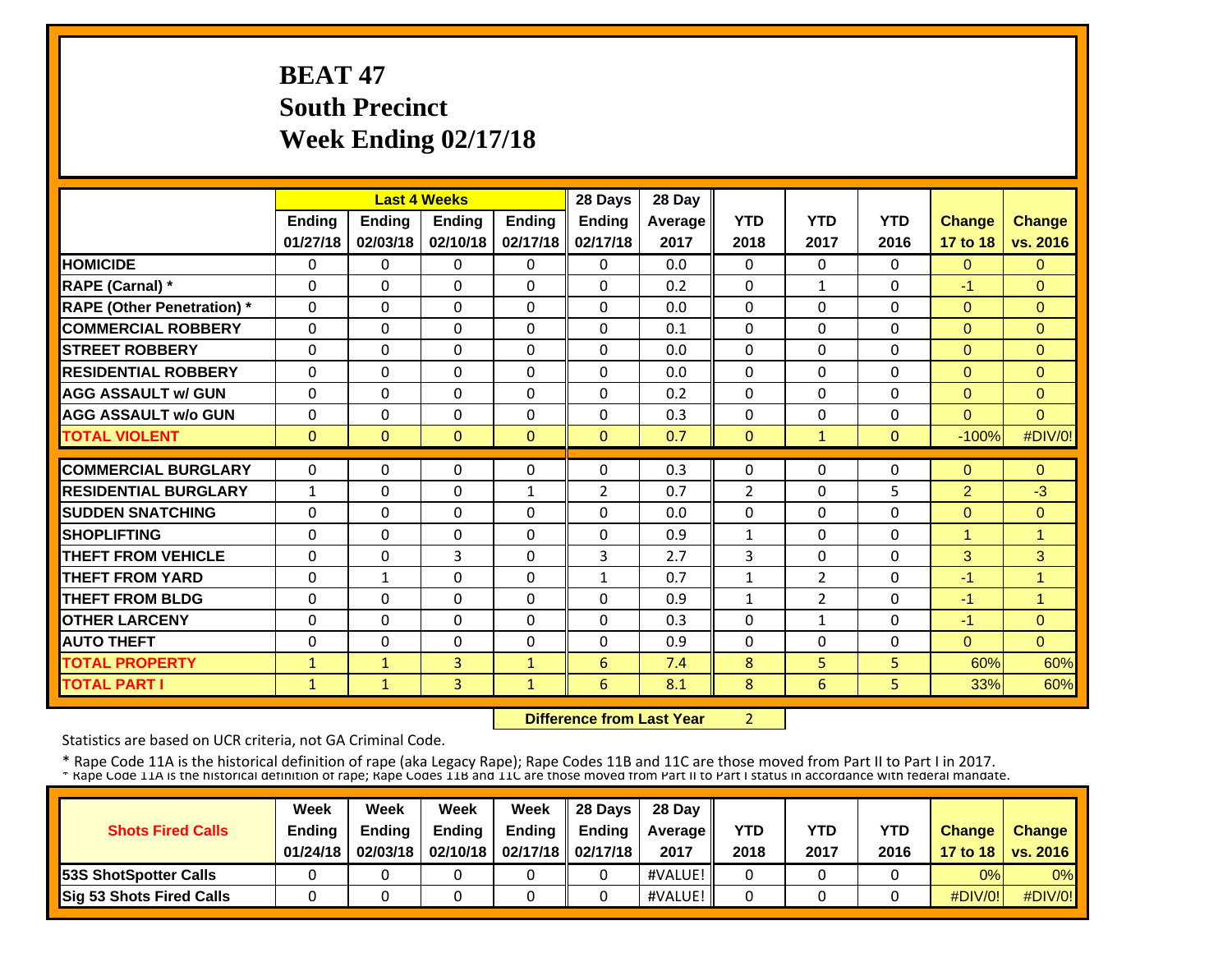

#### **COMPSTATEAST PRECINCTWeek Ending 02/17/18**

**PRECINCT COMMANDER:**

**CAPT. ASHLEY BROWN**



|                                                                                                                                                                                                     | <b>Week</b><br><b>Ending</b><br>02/17/18 | <b>Week</b><br><b>Ending</b><br>02/10/18 | Weekly<br>Avg<br>2017 | $28$ -Day<br><b>Ending</b><br>02/17/18 | $28-Day$<br><b>Ending</b><br>01/24/18 | Avg<br>28-Day<br>2017                                                                 | <b>YTD</b><br>2018 | <b>YTD</b><br>2017 | <b>YTD</b><br>2016 | <b>Change</b><br>17 to 18 | <b>Change</b><br>vs. 2016      |
|-----------------------------------------------------------------------------------------------------------------------------------------------------------------------------------------------------|------------------------------------------|------------------------------------------|-----------------------|----------------------------------------|---------------------------------------|---------------------------------------------------------------------------------------|--------------------|--------------------|--------------------|---------------------------|--------------------------------|
| <b>HOMICIDE</b>                                                                                                                                                                                     | 1.                                       | 0                                        | 0                     | 3                                      | 0                                     | -1                                                                                    | 3                  | 2                  | 1                  | 1                         | $\overline{2}$                 |
| <b>RAPE (Carnal) *</b>                                                                                                                                                                              | 0                                        | $\mathbf 0$                              | $\Omega$              | $\bf{0}$                               | 1                                     | $\overline{1}$                                                                        | $\mathbf{1}$       | $\Omega$           | 1                  | $\mathbf{1}$              | $\Omega$                       |
| <b>RAPE (Other Penetration) *</b>                                                                                                                                                                   | $\bf{0}$                                 | $\mathbf 0$                              | 0                     | 0                                      | 1                                     | $\overline{1}$                                                                        | $\mathbf{1}$       | 3                  | $\Omega$           | $-2$                      | 1                              |
| <b>COMMERCIAL ROBBERY</b>                                                                                                                                                                           | 1                                        | $\Omega$                                 | 1                     | $\mathbf{2}$                           | 1                                     | 2                                                                                     | $\mathbf{2}$       | 5                  | 0                  | $-3$                      | $\overline{2}$                 |
| <b>STREET ROBBERY</b>                                                                                                                                                                               | $\bf{0}$                                 | $\mathbf 0$                              | $\mathbf 1$           | $\mathbf{0}$                           | 1                                     | 4                                                                                     | $\mathbf{1}$       | 5                  | 13                 | $-4$                      | $-12$                          |
| <b>RESIDENTIAL ROBBERY</b>                                                                                                                                                                          | $\bf{0}$                                 | $\Omega$                                 | $\Omega$              | $\bf{0}$                               | $\Omega$                              | -1                                                                                    | $\mathbf 0$        | $\overline{2}$     | $\Omega$           | $-2$                      | $\Omega$                       |
| <b>AGG ASSAULT w/ GUN</b>                                                                                                                                                                           | $\overline{2}$                           | $\Omega$                                 | $\mathbf{1}$          | $\overline{\mathbf{4}}$                | $\overline{5}$                        | 5                                                                                     | 9                  | 12                 | $\overline{12}$    | $\overline{3}$            | $\overline{3}$                 |
| <b>AGG ASSAULT w/o GUN</b>                                                                                                                                                                          | 1                                        | $\overline{2}$                           | $\mathbf{1}$          | 5                                      | 6                                     | 6                                                                                     | $\overline{7}$     | $\overline{7}$     | $\overline{7}$     | $\Omega$                  | $\Omega$                       |
| <b>TOTAL VIOLENT</b>                                                                                                                                                                                | 5                                        | $\overline{2}$                           | $\overline{5}$        | 14                                     | $\overline{15}$                       | 20                                                                                    | 24                 | 36                 | 34                 | $-33%$                    | $-29%$                         |
| <b>COMMERCIAL BURGLARY</b>                                                                                                                                                                          | 1                                        | $\overline{2}$                           | 1                     | 3                                      | 1                                     | $\overline{2}$                                                                        | 4                  | 1                  | 10                 | 3                         | -6                             |
| <b>RESIDENTIAL BURGLARY</b>                                                                                                                                                                         | 1                                        | $\overline{4}$                           | $\overline{5}$        | 18                                     | $\overline{17}$                       | $\overline{21}$                                                                       | 33                 | $\overline{43}$    | 60                 | $-10$                     | $-27$                          |
| <b>SUDDEN SNATCHING</b>                                                                                                                                                                             | 0                                        | $\Omega$                                 | 0                     | $\bf{0}$                               | $\overline{2}$                        | $\overline{1}$                                                                        | $\mathbf{2}$       | $\overline{2}$     | 0                  | $\mathbf{0}$              | $\overline{2}$                 |
| <b>SHOPLIFTING</b>                                                                                                                                                                                  | 5                                        | $\overline{\mathbf{4}}$                  | 6                     | 33                                     | $\overline{14}$                       | 24                                                                                    | 42                 | $\overline{42}$    | 41                 | $\Omega$                  | $\overline{1}$                 |
| <b>THEFT FROM VEHICLE</b>                                                                                                                                                                           | $\overline{2}$                           | 4                                        | $\overline{7}$        | $\overline{23}$                        | 11                                    | $\overline{30}$                                                                       | $\overline{32}$    | 61                 | 44                 | $-29$                     | $-12$                          |
| <b>THEFT FROM YARD</b>                                                                                                                                                                              | $\mathbf 2$                              | $\overline{2}$                           | 3                     | $\overline{7}$                         | $\overline{11}$                       | 12                                                                                    | $\overline{13}$    | 12                 | $\overline{12}$    | $\overline{1}$            | $\overline{1}$                 |
| <b>THEFT FROM BLDG</b>                                                                                                                                                                              | $\overline{\mathbf{2}}$                  | 4                                        | $\overline{4}$        | $\overline{16}$                        | 14                                    | 14                                                                                    | 23                 | $\overline{18}$    | 26                 | $\overline{5}$            | $\overline{3}$                 |
| <b>OTHER LARCENY</b>                                                                                                                                                                                | 3                                        | $\overline{1}$                           | $\mathbf{1}$          | $\overline{7}$                         | $\mathbf{1}$                          | 3                                                                                     | 8                  | $\overline{5}$     | $\mathbf{1}$       | $\overline{3}$            | $\overline{7}$                 |
| <b>AUTO THEFT</b>                                                                                                                                                                                   | 4                                        | $\overline{2}$                           | 3                     | 18                                     | 12                                    | 13                                                                                    | 24                 | 28                 | 19                 | $-4$                      | 5                              |
| <b>TOTAL PROPERTY</b>                                                                                                                                                                               | 20                                       | 23                                       | 30                    | 125                                    | 83                                    | 121                                                                                   | 181                | 212                | 213                | $-15%$                    | $-15%$                         |
| <b>TOTAL PART I</b>                                                                                                                                                                                 | $\overline{25}$                          | $\overline{25}$                          | 35                    | 139                                    | 98                                    | 141                                                                                   | 205                | 248                | 247                | $-17%$                    | $-17%$                         |
| Statistics are based on UCR criteria, not GA Criminal Code, and are                                                                                                                                 |                                          |                                          |                       |                                        | <b>Difference from Last Year</b>      |                                                                                       | -43                |                    |                    |                           | Last Week Year-to-Date         |
| preliminary, based on RMS data at the time prepared, and are subject to change.                                                                                                                     |                                          |                                          |                       |                                        |                                       | <b>At-Fault Police Vehicle Accidents</b>                                              |                    |                    |                    | 1                         | $\overline{2}$                 |
| Cell Shading: white is within 0.6 standard deviation of the mean; red is above; green is below.<br>* Code 11A is the pre-2016 definition of rape; Codes 11B and 11C are by federal mandate in 2016. |                                          |                                          |                       |                                        |                                       | <b>Not At-Fault Police Vehicle Accidents</b><br><b>Total Police Vehicle Accidents</b> |                    |                    |                    | $\overline{2}$            | $\mathbf{1}$<br>$\overline{3}$ |
|                                                                                                                                                                                                     |                                          |                                          |                       |                                        |                                       |                                                                                       |                    |                    |                    |                           |                                |
|                                                                                                                                                                                                     | Week                                     | Week                                     | Weekly                | 28-Day                                 | 28-Day                                | Avg                                                                                   |                    |                    |                    |                           |                                |
| <b>Citizen Initiated Calls</b>                                                                                                                                                                      | Ending                                   | Ending                                   | Avg                   | <b>Ending</b>                          | <b>Ending</b>                         | 28-Day                                                                                | <b>YTD</b>         | <b>YTD</b>         | <b>YTD</b>         | <b>Change</b>             | <b>Change</b>                  |
|                                                                                                                                                                                                     | 02/17/18                                 | 02/10/18                                 | 2017                  | 02/17/18                               | 01/24/18                              | 2017                                                                                  | 2018               | 2017               | 2016               | 17 to 18                  | vs. 2016                       |
| <b>Midnight Shift</b>                                                                                                                                                                               | 91                                       | 78                                       | 114                   | 319                                    | 346                                   | 455                                                                                   | 585                | 760                | 690                | $-175$                    | $-105$                         |
| <b>Day Shift</b>                                                                                                                                                                                    | 274                                      | 225                                      | 282                   | 990                                    | 793                                   | 1127                                                                                  | 1623               | 1717               | 1662               | $-94$                     | $-39$                          |
| <b>Afternoon Shift</b>                                                                                                                                                                              | 232                                      | 236                                      | 294                   | 911                                    | 900                                   | 1177                                                                                  | 1595               | 1772               | 1714               | $-177$                    | $-119$                         |
| <b>TOTAL CITIZEN CFS</b>                                                                                                                                                                            | 597                                      | 597                                      | 690                   | 2220                                   | 2039                                  | 2758                                                                                  | 3803               | 4249               | 4066               | $-10.5%$                  | $-6.5%$                        |
| <b>53S ShotSpotter Calls</b>                                                                                                                                                                        | 0                                        | 0                                        | #VALUE!               | $\mathbf{0}$                           | $\mathbf{0}$                          | #VALUE!                                                                               | $\mathbf 0$        | 0                  | 0                  | $\mathbf 0$               | 0                              |
| <b>Sig 53 Shots Fired Calls</b>                                                                                                                                                                     | $\Omega$                                 | $\Omega$                                 | #VALUE!               | $\Omega$                               | $\Omega$                              | #VALUE!                                                                               | $\Omega$           | $\Omega$           | $\Omega$           | $\Omega$                  | $\Omega$                       |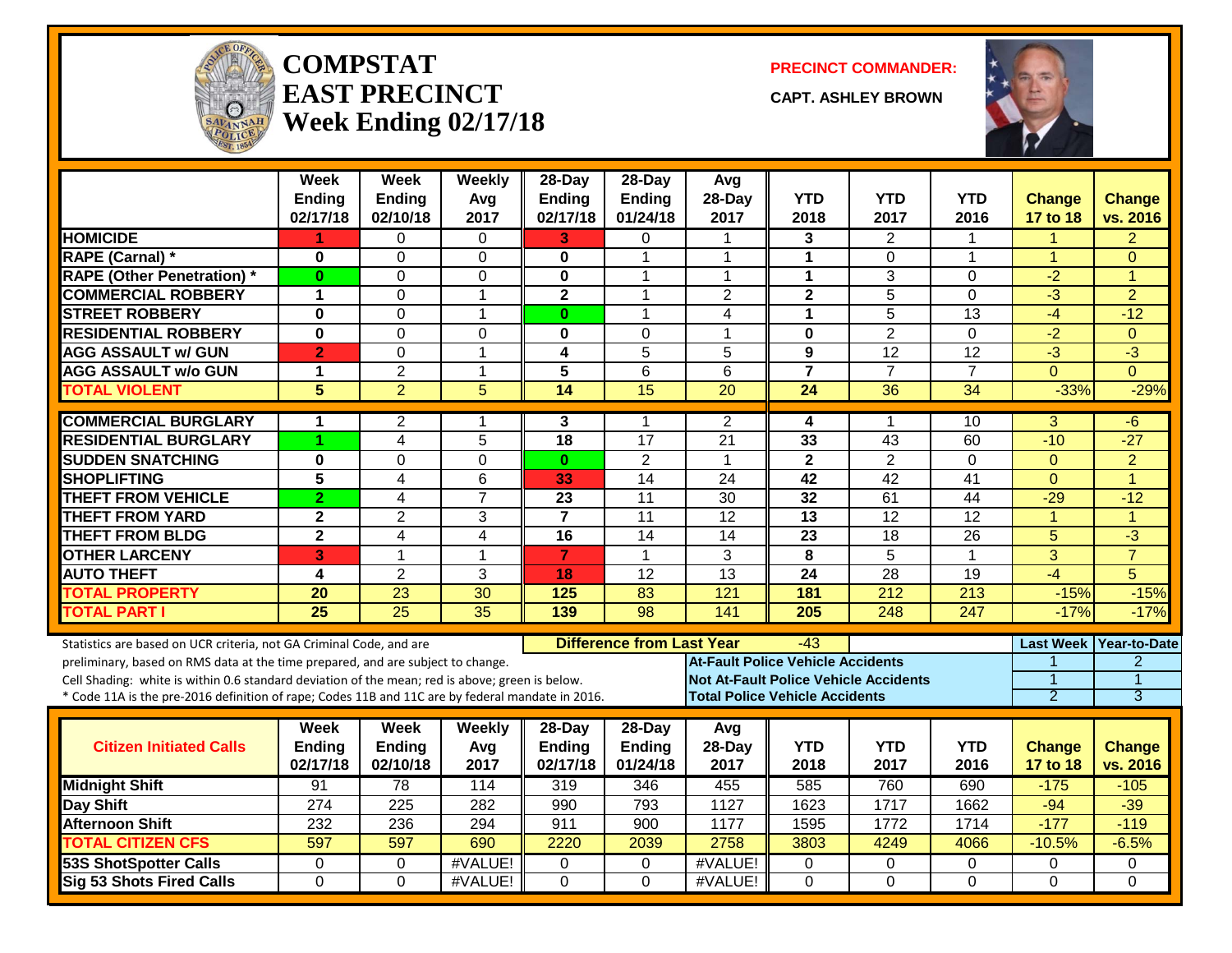# **BEAT 51 East Precinct Week Ending 02/17/18**

|                                   |              |                | <b>Last 4 Weeks</b> |               | 28 Days        | 28 Day  |                |                |                |                      |                |
|-----------------------------------|--------------|----------------|---------------------|---------------|----------------|---------|----------------|----------------|----------------|----------------------|----------------|
|                                   | Ending       | <b>Ending</b>  | Ending              | <b>Ending</b> | Ending         | Average | <b>YTD</b>     | <b>YTD</b>     | <b>YTD</b>     | Change               | <b>Change</b>  |
|                                   | 01/27/18     | 02/03/18       | 02/10/18            | 02/17/18      | 02/17/18       | 2017    | 2018           | 2017           | 2016           | 17 to 18             | vs. 2016       |
| <b>HOMICIDE</b>                   | $\Omega$     | $\Omega$       | $\Omega$            | 0             | $\Omega$       | 0.2     | $\Omega$       | $\mathbf{1}$   | $\Omega$       | $-1$                 | $\mathbf{0}$   |
| RAPE (Carnal) *                   | $\Omega$     | $\Omega$       | $\Omega$            | $\Omega$      | $\Omega$       | 0.2     | $\mathbf{1}$   | $\Omega$       | $\Omega$       | $\mathbf{1}$         | 1              |
| <b>RAPE (Other Penetration) *</b> | $\Omega$     | $\Omega$       | $\Omega$            | $\Omega$      | $\Omega$       | 0.2     | $\mathbf{1}$   | $\mathbf{1}$   | $\Omega$       | $\Omega$             | $\mathbf{1}$   |
| <b>COMMERCIAL ROBBERY</b>         | $\Omega$     | $\Omega$       | $\Omega$            | $\Omega$      | $\Omega$       | 0.2     | $\Omega$       | $\mathbf{1}$   | $\Omega$       | $-1$                 | $\Omega$       |
| <b>STREET ROBBERY</b>             | 0            | 0              | $\mathbf{0}$        | $\Omega$      | $\Omega$       | 0.9     | $\Omega$       | $\overline{2}$ | 1              | $-2$                 | $-1$           |
| <b>RESIDENTIAL ROBBERY</b>        | $\Omega$     | $\Omega$       | $\Omega$            | $\Omega$      | $\Omega$       | 0.1     | $\Omega$       | $\mathbf{1}$   | $\Omega$       | $-1$                 | $\Omega$       |
| <b>AGG ASSAULT w/ GUN</b>         | $\Omega$     | $\Omega$       | $\Omega$            | $\mathbf{1}$  | $\mathbf{1}$   | 0.9     | $\mathbf 1$    | 5              | 4              | $-4$                 | $-3$           |
| <b>AGG ASSAULT w/o GUN</b>        | 0            | 0              | $\mathbf{1}$        | $\mathbf{0}$  | $\mathbf{1}$   | 1.3     | $\overline{2}$ | 3              | 1              | $-1$                 | 4              |
| <b>TOTAL VIOLENT</b>              | $\mathbf{0}$ | $\Omega$       | $\mathbf{1}$        | $\mathbf{1}$  | $\overline{2}$ | 3.8     | 5              | 14             | 6              | $-64%$               | $-17%$         |
| <b>COMMERCIAL BURGLARY</b>        | $\Omega$     | 0              | 1                   | 0             | 1              | 0.5     | $\overline{2}$ | $\mathbf{1}$   | $\overline{2}$ | $\blacktriangleleft$ | $\Omega$       |
| <b>RESIDENTIAL BURGLARY</b>       | $\Omega$     | $\mathbf{1}$   | $\mathbf{1}$        | $\Omega$      | $\overline{2}$ | 3.6     | 3              | 9              | 5              | $-6$                 | $-2$           |
| <b>SUDDEN SNATCHING</b>           | $\Omega$     | $\Omega$       | $\Omega$            | $\Omega$      | $\Omega$       | 0.4     | $\Omega$       | $\Omega$       | $\Omega$       | $\Omega$             | $\Omega$       |
| <b>SHOPLIFTING</b>                | $\Omega$     | $\overline{2}$ | $\mathbf{1}$        | $\mathbf{1}$  | 4              | 2.6     | 4              | 9              | 8              | $-5$                 | $-4$           |
| <b>THEFT FROM VEHICLE</b>         | $\mathbf{1}$ | 0              | $\Omega$            | 1             | $\overline{2}$ | 3.0     | 5              | 5              | 5              | $\Omega$             | $\Omega$       |
| <b>THEFT FROM YARD</b>            | 0            | $\Omega$       | $\Omega$            | $\Omega$      | $\Omega$       | 1.7     | $\Omega$       | $\Omega$       | $\overline{2}$ | $\Omega$             | $-2$           |
| <b>THEFT FROM BLDG</b>            | $\Omega$     | $\Omega$       | $\mathbf{1}$        | $\Omega$      | $\mathbf{1}$   | 2.8     | $\overline{2}$ | 2              | $\overline{7}$ | $\Omega$             | $-5$           |
| <b>OTHER LARCENY</b>              | $\mathbf{1}$ | 1              | $\Omega$            | $\Omega$      | $\overline{2}$ | 0.5     | $\overline{2}$ | $\Omega$       | $\Omega$       | 2                    | 2              |
| <b>AUTO THEFT</b>                 | 2            | 0              | $\Omega$            | $\mathbf{1}$  | 3              | 2.1     | 4              | $\overline{2}$ | $\overline{2}$ | $\overline{2}$       | $\overline{2}$ |
| <b>TOTAL PROPERTY</b>             | 4            | 4              | 4                   | 3             | 15             | 17.2    | 22             | 28             | 31             | $-21%$               | $-29%$         |
| <b>TOTAL PART I</b>               | 4            | 4              | 5                   | 4             | 17             | 21.0    | 27             | 42             | 37             | $-36%$               | $-27%$         |

 **Difference from Last Year**‐15

Statistics are based on UCR criteria, not GA Criminal Code.

\* Rape Code 11A is the historical definition of rape (aka Legacy Rape); Rape Codes 11B and 11C are those moved from Part II to Part I in 2017.

\* Rape Code 11A is the historical definition of rape; Rape Codes 11B and 11C are those moved from Part II to Part I status in accordance with federal mandate.

| <b>Shots Fired Calls</b>        | Week<br><b>Ending</b><br>01/24/18 | Week<br><b>Ending</b><br>02/03/18 | Week<br><b>Ending</b> | Week<br>Ending<br>02/10/18   02/17/18   02/17/18 | 28 Days<br><b>Endina</b> | 28 Day<br><b>Average</b> II<br>2017 | <b>YTD</b><br>2018 | YTD<br>2017 | YTD<br>2016 | <b>Change</b><br>17 to 18 | <b>Change</b><br>$\sqrt{vs. 2016}$ |
|---------------------------------|-----------------------------------|-----------------------------------|-----------------------|--------------------------------------------------|--------------------------|-------------------------------------|--------------------|-------------|-------------|---------------------------|------------------------------------|
| 53S ShotSpotter Calls           |                                   |                                   |                       |                                                  |                          | #VALUE!                             | $\Omega$           |             |             | #DIV/0!                   | #DIV/0!                            |
| <b>Sig 53 Shots Fired Calls</b> |                                   |                                   |                       |                                                  |                          | #VALUE!                             | 0                  |             |             | #DIV/0!                   | #DIV/0!                            |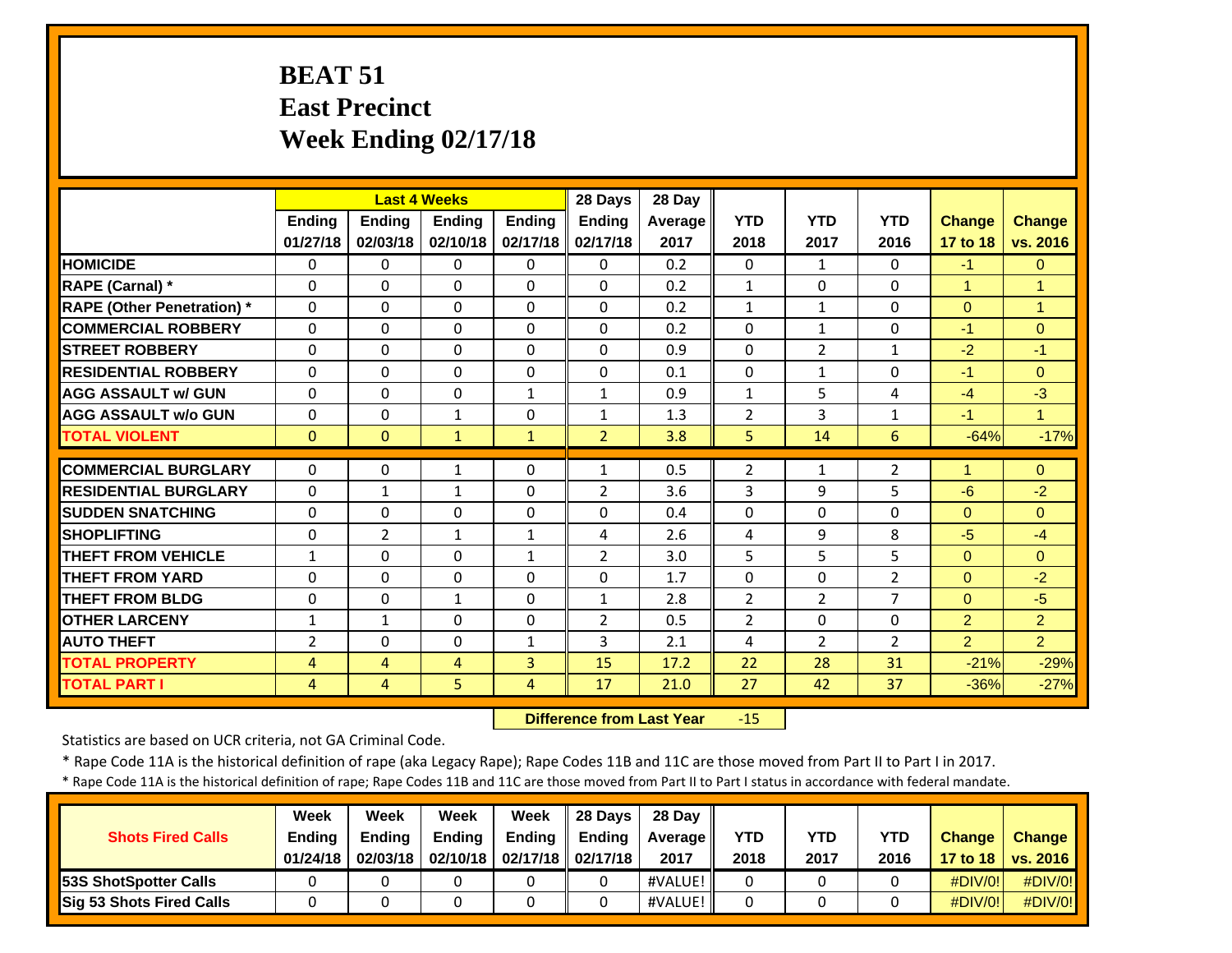# **BEAT 52 East Precinct Week Ending 02/17/18**

|                                  |                |                | <b>Last 4 Weeks</b> |               | 28 Days        | 28 Day  |                |                |                |                |                |
|----------------------------------|----------------|----------------|---------------------|---------------|----------------|---------|----------------|----------------|----------------|----------------|----------------|
|                                  | <b>Ending</b>  | <b>Ending</b>  | <b>Ending</b>       | <b>Ending</b> | <b>Ending</b>  | Average | <b>YTD</b>     | <b>YTD</b>     | <b>YTD</b>     | Change         | <b>Change</b>  |
|                                  | 01/27/18       | 02/03/18       | 02/10/18            | 02/17/18      | 02/17/18       | 2017    | 2018           | 2017           | 2016           | 17 to 18       | vs. 2016       |
| <b>HOMICIDE</b>                  | $\Omega$       | $\Omega$       | $\Omega$            | 0             | $\Omega$       | 0.0     | 0              | $\Omega$       | 1              | $\Omega$       | $-1$           |
| RAPE (Carnal) *                  | $\Omega$       | 0              | $\Omega$            | $\Omega$      | $\Omega$       | 0.1     | $\Omega$       | $\Omega$       | $\Omega$       | $\Omega$       | $\Omega$       |
| <b>RAPE (Other Penetration)*</b> | $\Omega$       | $\Omega$       | $\Omega$            | $\Omega$      | $\Omega$       | 0.2     | $\Omega$       | $\Omega$       | $\Omega$       | $\Omega$       | $\Omega$       |
| <b>COMMERCIAL ROBBERY</b>        | $\mathbf{1}$   | 0              | $\Omega$            | $\Omega$      | $\mathbf{1}$   | 0.0     | $\mathbf{1}$   | 0              | $\Omega$       | $\overline{1}$ | $\overline{1}$ |
| <b>STREET ROBBERY</b>            | $\Omega$       | $\Omega$       | $\Omega$            | $\Omega$      | $\Omega$       | 1.1     | $\Omega$       | 3              | 3              | $-3$           | $-3$           |
| <b>RESIDENTIAL ROBBERY</b>       | $\Omega$       | $\Omega$       | $\mathbf{0}$        | $\Omega$      | $\Omega$       | 0.3     | $\Omega$       | $\mathbf{1}$   | $\Omega$       | $-1$           | $\Omega$       |
| <b>AGG ASSAULT w/ GUN</b>        | $\Omega$       | 0              | $\mathbf{0}$        | $\Omega$      | $\Omega$       | 0.5     | $\overline{2}$ | $\overline{2}$ | 3              | $\Omega$       | $-1$           |
| <b>AGG ASSAULT w/o GUN</b>       | $\Omega$       | 0              | $\mathbf{1}$        | $\Omega$      | $\mathbf{1}$   | 1.2     | $\overline{2}$ | 2              | $\mathbf{1}$   | $\Omega$       | $\overline{1}$ |
| <b>TOTAL VIOLENT</b>             | $\mathbf{1}$   | $\Omega$       | $\mathbf{1}$        | $\mathbf{0}$  | $\overline{2}$ | 3.4     | 5              | 8              | 8              | $-38%$         | $-38%$         |
| <b>COMMERCIAL BURGLARY</b>       | $\Omega$       | $\Omega$       | $\mathbf{0}$        | $\Omega$      | $\Omega$       | 0.2     | $\Omega$       | 0              | $\Omega$       | $\Omega$       | $\Omega$       |
| <b>RESIDENTIAL BURGLARY</b>      | $\overline{2}$ | $\mathbf{1}$   | $\mathbf{0}$        | $\Omega$      | 3              | 2.6     | 4              | 5              | 9              | $-1$           | $-5$           |
| <b>SUDDEN SNATCHING</b>          | 0              | $\Omega$       | $\Omega$            | $\Omega$      | $\Omega$       | 0.3     | $\Omega$       | $\mathbf{1}$   | $\Omega$       | $-1$           | $\Omega$       |
| <b>SHOPLIFTING</b>               | $\Omega$       | $\Omega$       | $\Omega$            | $\Omega$      | $\Omega$       | 0.3     | $\Omega$       | $\mathbf{1}$   | $\Omega$       | $-1$           | $\Omega$       |
| <b>THEFT FROM VEHICLE</b>        | $\Omega$       | $\overline{2}$ | $\Omega$            | $\Omega$      | $\overline{2}$ | 7.2     | 3              | 17             | 4              | $-14$          | $-1$           |
| <b>THEFT FROM YARD</b>           | $\mathbf{1}$   | $\Omega$       | $\mathbf{1}$        | 0             | $\overline{2}$ | 1.8     | 3              | $\mathbf{1}$   | $\overline{2}$ | $\overline{2}$ | 1              |
| <b>THEFT FROM BLDG</b>           | $\mathbf{1}$   | 0              | $\Omega$            | 0             | $\mathbf{1}$   | 1.3     | $\overline{2}$ | 3              | 3              | $-1$           | $-1$           |
| <b>OTHER LARCENY</b>             | $\Omega$       | $\Omega$       | $\mathbf{1}$        | $\mathbf{1}$  | $\overline{2}$ | 0.5     | $\overline{2}$ | $\Omega$       | $\Omega$       | 2              | $\overline{2}$ |
| <b>AUTO THEFT</b>                | $\overline{2}$ | $\overline{2}$ | $\Omega$            | $\Omega$      | 4              | 2.5     | 6              | 3              | $\overline{2}$ | 3              | $\overline{4}$ |
| <b>TOTAL PROPERTY</b>            | 6              | 5              | $\overline{2}$      | $\mathbf{1}$  | 14             | 16.6    | 20             | 31             | 20             | $-35%$         | 0%             |
| <b>TOTAL PART I</b>              | $\overline{7}$ | 5.             | 3                   | 1             | 16             | 20.0    | 25             | 39             | 28             | $-36%$         | $-11%$         |

 **Difference from Last Year** $-14$ 

Statistics are based on UCR criteria, not GA Criminal Code.

|                               | Week     | Week          | Week          | Week                           | 28 Davs       | 28 Day         |            |            |            |               |                     |
|-------------------------------|----------|---------------|---------------|--------------------------------|---------------|----------------|------------|------------|------------|---------------|---------------------|
| <b>Shots Fired Calls</b>      | Ending   | <b>Ending</b> | <b>Ending</b> | <b>Ending</b>                  | <b>Endina</b> | <b>Average</b> | <b>YTD</b> | <b>YTD</b> | <b>YTD</b> | <b>Change</b> | <b>Change</b>       |
|                               | 01/24/18 | 02/03/18      |               | 02/10/18   02/17/18   02/17/18 |               | 2017           | 2018       | 2017       | 2016       |               | 17 to 18   vs. 2016 |
| <b>153S ShotSpotter Calls</b> |          |               |               |                                |               | #VALUE!        |            |            |            | $\#$ DIV/0!   | $\#$ DIV/0!         |
| Sig 53 Shots Fired Calls      |          |               |               |                                |               | #VALUE!        |            |            |            | $\#$ DIV/0!   | #DIV/0!             |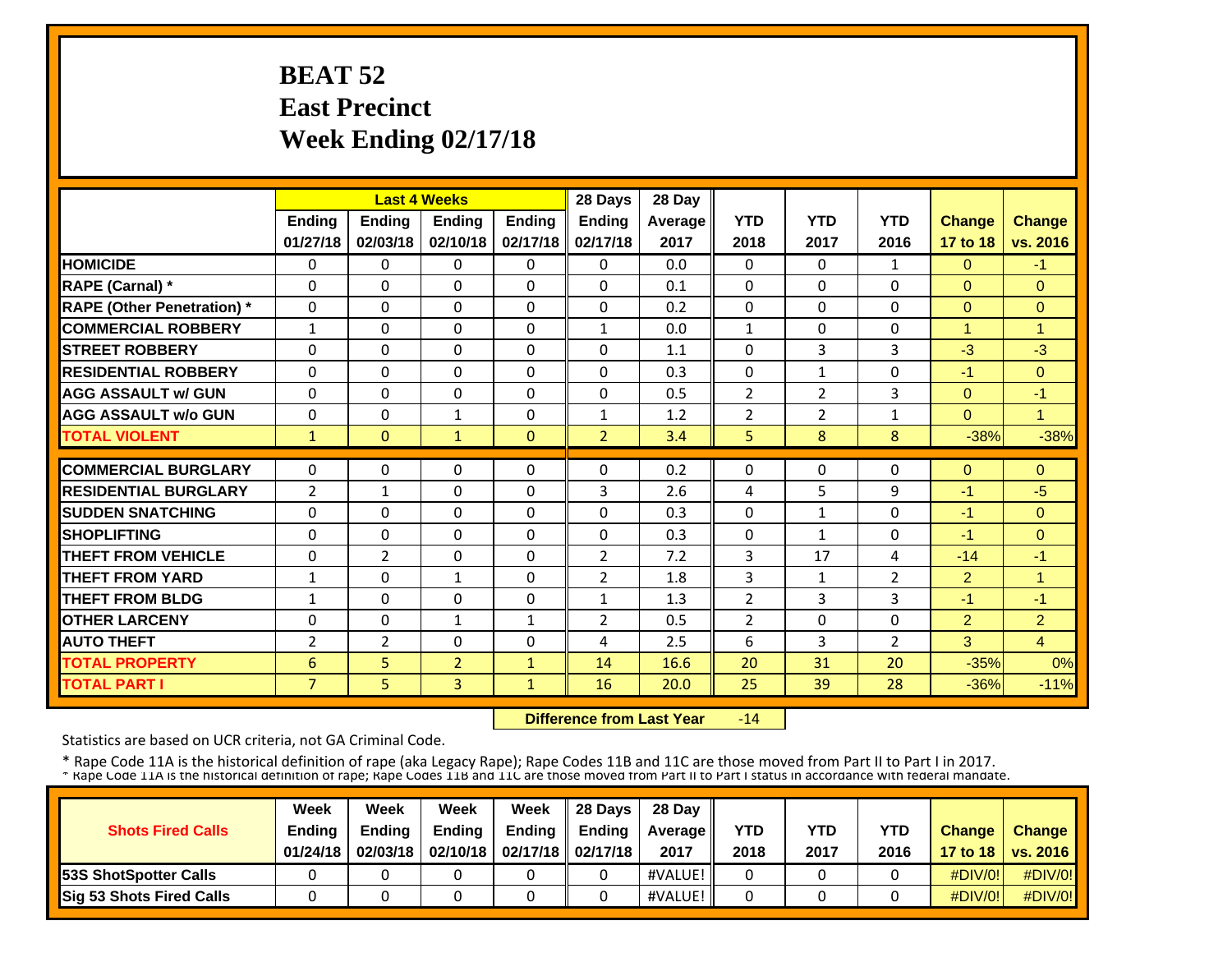# **BEAT 53 East Precinct Week Ending 02/17/18**

|                                   |                |               | <b>Last 4 Weeks</b> |               | 28 Days        | 28 Day         |                |                |                |                |                |
|-----------------------------------|----------------|---------------|---------------------|---------------|----------------|----------------|----------------|----------------|----------------|----------------|----------------|
|                                   | <b>Ending</b>  | <b>Ending</b> | <b>Ending</b>       | <b>Ending</b> | <b>Ending</b>  | <b>Average</b> | <b>YTD</b>     | <b>YTD</b>     | <b>YTD</b>     | Change         | <b>Change</b>  |
|                                   | 01/27/18       | 02/03/18      | 02/10/18            | 02/17/18      | 02/17/18       | 2017           | 2018           | 2017           | 2016           | 17 to 18       | vs. 2016       |
| <b>HOMICIDE</b>                   | $\Omega$       | $\Omega$      | $\Omega$            | 0             | $\Omega$       | 0.5            | 0              | $\Omega$       | $\Omega$       | $\Omega$       | $\Omega$       |
| RAPE (Carnal) *                   | $\Omega$       | 0             | $\mathbf{0}$        | $\Omega$      | $\Omega$       | 0.1            | $\Omega$       | $\Omega$       | $\mathbf{1}$   | $\Omega$       | $-1$           |
| <b>RAPE (Other Penetration)</b> * | $\Omega$       | $\Omega$      | $\Omega$            | $\Omega$      | $\Omega$       | 0.2            | 0              | $\overline{2}$ | $\Omega$       | $-2$           | $\Omega$       |
| <b>COMMERCIAL ROBBERY</b>         | $\Omega$       | $\Omega$      | $\mathbf{0}$        | $\Omega$      | $\Omega$       | 0.1            | $\Omega$       | 0              | $\Omega$       | $\mathbf{0}$   | $\Omega$       |
| <b>STREET ROBBERY</b>             | 0              | $\Omega$      | $\Omega$            | $\Omega$      | $\Omega$       | 0.3            | $\mathbf{1}$   | 0              | 3              | $\mathbf{1}$   | $-2$           |
| <b>RESIDENTIAL ROBBERY</b>        | $\Omega$       | $\Omega$      | $\Omega$            | $\Omega$      | $\Omega$       | 0.2            | $\Omega$       | $\Omega$       | $\Omega$       | $\Omega$       | $\Omega$       |
| <b>AGG ASSAULT w/ GUN</b>         | $\mathbf 0$    | $\Omega$      | $\mathbf 0$         | $\mathbf 0$   | $\Omega$       | 1.7            | 0              | 3              | $\mathbf 0$    | $-3$           | $\Omega$       |
| <b>AGG ASSAULT w/o GUN</b>        | $\mathbf{1}$   | 0             | $\Omega$            | $\mathbf{1}$  | $\overline{2}$ | 1.2            | $\overline{2}$ | $\mathbf{1}$   | $\Omega$       | $\mathbf{1}$   | $\overline{2}$ |
| <b>TOTAL VIOLENT</b>              | $\mathbf{1}$   | $\Omega$      | $\Omega$            | $\mathbf{1}$  | $\overline{2}$ | 4.3            | 3              | 6              | $\overline{4}$ | $-50%$         | $-25%$         |
| <b>COMMERCIAL BURGLARY</b>        | $\Omega$       | $\Omega$      | $\mathbf{0}$        | $\mathbf{1}$  | 1              | 0.1            | $\mathbf{1}$   | 0              | $\mathbf{1}$   | $\mathbf{1}$   | $\Omega$       |
| <b>RESIDENTIAL BURGLARY</b>       | $\overline{2}$ | $\Omega$      | $\overline{3}$      | $\Omega$      | 5              | 2.5            | 6              | 3              | 12             | 3              | $-6$           |
| <b>SUDDEN SNATCHING</b>           | 0              | $\Omega$      | $\Omega$            | $\Omega$      | $\Omega$       | 0.2            | $\mathbf{1}$   | $\mathbf{1}$   | $\Omega$       | $\Omega$       | 1              |
| <b>SHOPLIFTING</b>                | $\mathbf{1}$   | $\mathbf{1}$  | $\Omega$            | $\Omega$      | $\overline{2}$ | 0.1            | $\overline{2}$ | $\Omega$       | 1              | $\overline{2}$ | $\overline{1}$ |
| <b>THEFT FROM VEHICLE</b>         | $\overline{2}$ | 4             | 3                   | $\Omega$      | 9              | 6.3            | 10             | 9              | 8              | $\mathbf{1}$   | $\overline{2}$ |
| <b>THEFT FROM YARD</b>            | $\mathbf{1}$   | 0             | $\mathbf{1}$        | $\mathbf{0}$  | $\overline{2}$ | 2.2            | 5              | 5              | $\overline{2}$ | $\Omega$       | 3              |
| <b>THEFT FROM BLDG</b>            | 0              | 1             | $\Omega$            | 1             | $\overline{2}$ | 4.4            | 3              | 4              | 4              | $-1$           | $-1$           |
| <b>OTHER LARCENY</b>              | 0              | $\Omega$      | $\mathbf{0}$        | $\Omega$      | $\Omega$       | 0.3            | $\Omega$       | $\mathbf{1}$   | $\Omega$       | $-1$           | $\Omega$       |
| <b>AUTO THEFT</b>                 | 3              | 0             | $\Omega$            | $\mathbf{1}$  | 4              | 2.7            | 5              | 4              | 6              | $\mathbf{1}$   | $-1$           |
| <b>TOTAL PROPERTY</b>             | 9              | 6             | $\overline{7}$      | 3             | 25             | 18.7           | 33             | 27             | 34             | 22%            | $-3%$          |
| <b>TOTAL PART I</b>               | 10             | 6             | $\overline{7}$      | 4             | 27             | 23.0           | 36             | 33             | 38             | 9%             | $-5%$          |

 **Difference from Last Year**3

Statistics are based on UCR criteria, not GA Criminal Code.

|                              | Week          | Week          | Week          | Week                           | 28 Davs       | 28 Day     |            |      |            |               |                     |
|------------------------------|---------------|---------------|---------------|--------------------------------|---------------|------------|------------|------|------------|---------------|---------------------|
| <b>Shots Fired Calls</b>     | <b>Ending</b> | <b>Ending</b> | <b>Ending</b> | Ending                         | <b>Endina</b> | Average II | <b>YTD</b> | YTD  | <b>YTD</b> | <b>Change</b> | <b>Change</b>       |
|                              | 01/24/18      | 02/03/18      |               | 02/10/18   02/17/18   02/17/18 |               | 2017       | 2018       | 2017 | 2016       |               | 17 to 18   vs. 2016 |
| <b>53S ShotSpotter Calls</b> |               |               |               |                                |               | #VALUE!    |            |      |            | $\#$ DIV/0!   | $\#$ DIV/0!         |
| Sig 53 Shots Fired Calls     |               |               |               |                                |               | #VALUE!    |            |      |            | $\#$ DIV/0!   | #DIV/0!             |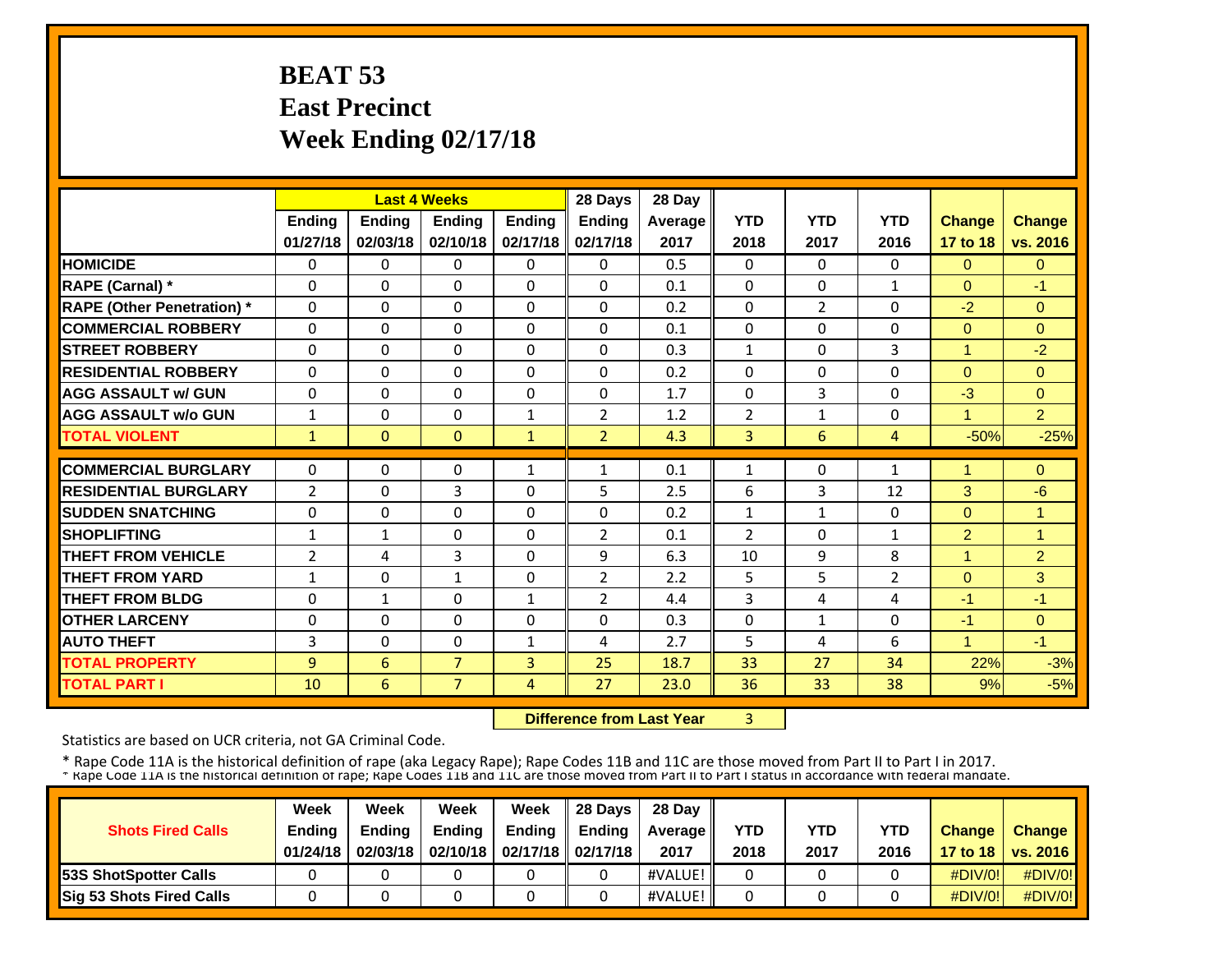# **BEAT 54 East Precinct Week Ending 02/17/18**

|                                   |               |                | <b>Last 4 Weeks</b> |               | 28 Days        | 28 Day         |                |                |                |                |                |
|-----------------------------------|---------------|----------------|---------------------|---------------|----------------|----------------|----------------|----------------|----------------|----------------|----------------|
|                                   | <b>Ending</b> | <b>Ending</b>  | <b>Ending</b>       | <b>Ending</b> | <b>Ending</b>  | <b>Average</b> | <b>YTD</b>     | <b>YTD</b>     | <b>YTD</b>     | Change         | <b>Change</b>  |
|                                   | 01/27/18      | 02/03/18       | 02/10/18            | 02/17/18      | 02/17/18       | 2017           | 2018           | 2017           | 2016           | 17 to 18       | vs. 2016       |
| <b>HOMICIDE</b>                   | $\Omega$      | $\overline{2}$ | $\Omega$            | 0             | $\overline{2}$ | 0.2            | $\overline{2}$ | $\mathbf{1}$   | $\Omega$       | $\mathbf{1}$   | $\overline{2}$ |
| RAPE (Carnal) *                   | $\Omega$      | 0              | $\mathbf{0}$        | $\Omega$      | $\Omega$       | 0.1            | $\Omega$       | 0              | $\Omega$       | $\Omega$       | $\Omega$       |
| <b>RAPE (Other Penetration)</b> * | $\Omega$      | $\Omega$       | $\Omega$            | $\Omega$      | $\Omega$       | 0.1            | 0              | $\Omega$       | $\Omega$       | $\overline{0}$ | $\Omega$       |
| <b>COMMERCIAL ROBBERY</b>         | $\Omega$      | $\Omega$       | $\mathbf{0}$        | $\mathbf{1}$  | $\mathbf{1}$   | 0.9            | $\mathbf{1}$   | $\overline{2}$ | $\Omega$       | $-1$           | 1              |
| <b>STREET ROBBERY</b>             | 0             | $\Omega$       | $\Omega$            | $\Omega$      | $\Omega$       | 0.8            | 0              | 0              | 4              | $\Omega$       | $-4$           |
| <b>RESIDENTIAL ROBBERY</b>        | $\Omega$      | $\Omega$       | $\Omega$            | $\Omega$      | $\Omega$       | 0.0            | $\Omega$       | $\Omega$       | $\Omega$       | $\Omega$       | $\Omega$       |
| <b>AGG ASSAULT w/ GUN</b>         | $\mathbf 0$   | $\mathbf{1}$   | $\Omega$            | $\mathbf 0$   | $\mathbf{1}$   | 1.1            | 4              | $\mathbf{1}$   | 3              | 3              | $\overline{1}$ |
| <b>AGG ASSAULT w/o GUN</b>        | $\Omega$      | $\Omega$       | $\Omega$            | $\Omega$      | $\Omega$       | 0.8            | $\Omega$       | $\mathbf{1}$   | $\Omega$       | $-1$           | $\Omega$       |
| <b>TOTAL VIOLENT</b>              | $\Omega$      | $\overline{3}$ | $\Omega$            | $\mathbf{1}$  | 4              | 4.0            | $\overline{7}$ | 5              | $\overline{7}$ | 40%            | 0%             |
| <b>COMMERCIAL BURGLARY</b>        | $\Omega$      | $\Omega$       | $\mathbf{0}$        | $\Omega$      | $\Omega$       | 0.7            | $\Omega$       | 0              | 4              | $\Omega$       | $-4$           |
| <b>RESIDENTIAL BURGLARY</b>       | 3             | 3              | $\mathbf{0}$        | $\Omega$      | 6              | 5.1            | 11             | 6              | 15             | 5              | $-4$           |
| <b>SUDDEN SNATCHING</b>           | 0             | $\Omega$       | $\mathbf{0}$        | 0             | $\Omega$       | 0.1            | $\Omega$       | 0              | $\Omega$       | $\Omega$       | $\Omega$       |
| <b>SHOPLIFTING</b>                | 3             | 3              | $\mathbf{1}$        | $\mathbf{1}$  | 8              | 5.0            | 12             | $\overline{2}$ | 9              | 10             | 3              |
| <b>THEFT FROM VEHICLE</b>         | $\mathbf 1$   | $\overline{2}$ | $\mathbf{1}$        | $\Omega$      | 4              | 5.3            | 5              | 16             | 14             | $-11$          | $-9$           |
| <b>THEFT FROM YARD</b>            | $\Omega$      | 0              | $\Omega$            | $\mathbf{1}$  | 1              | 2.3            | $\mathbf 1$    | $\overline{2}$ | $\Omega$       | $-1$           | 1              |
| <b>THEFT FROM BLDG</b>            | $\mathbf{1}$  | 1              | $\Omega$            | $\mathbf{1}$  | 3              | 2.3            | 5              | 5              | 6              | $\Omega$       | -1             |
| <b>OTHER LARCENY</b>              | 0             | $\mathbf{1}$   | $\mathbf{0}$        | 0             | $\mathbf{1}$   | 0.2            | $\mathbf{1}$   | $\mathbf{1}$   | $\mathbf{1}$   | $\Omega$       | $\Omega$       |
| <b>AUTO THEFT</b>                 | 2             | 0              | $\Omega$            | 2             | 4              | 1.9            | 5              | 10             | 6              | $-5$           | $-1$           |
| <b>TOTAL PROPERTY</b>             | 10            | 10             | $\overline{2}$      | 5             | 27             | 22.9           | 40             | 42             | 55             | $-5%$          | $-27%$         |
| <b>TOTAL PART I</b>               | 10            | 13             | $\overline{2}$      | 6             | 31             | 26.8           | 47             | 47             | 62             | 0%             | $-24%$         |

 **Difference from Last Year** $\overline{0}$ 

Statistics are based on UCR criteria, not GA Criminal Code.

|                              | Week          | Week          | Week          | Week                           | 28 Davs       | 28 Day     |            |      |            |               |                     |
|------------------------------|---------------|---------------|---------------|--------------------------------|---------------|------------|------------|------|------------|---------------|---------------------|
| <b>Shots Fired Calls</b>     | <b>Ending</b> | <b>Ending</b> | <b>Ending</b> | Ending                         | <b>Endina</b> | Average II | <b>YTD</b> | YTD  | <b>YTD</b> | <b>Change</b> | <b>Change</b>       |
|                              | 01/24/18      | 02/03/18      |               | 02/10/18   02/17/18   02/17/18 |               | 2017       | 2018       | 2017 | 2016       |               | 17 to 18   vs. 2016 |
| <b>53S ShotSpotter Calls</b> |               |               |               |                                |               | #VALUE!    |            |      |            | $\#$ DIV/0!   | $\#$ DIV/0!         |
| Sig 53 Shots Fired Calls     |               |               |               |                                |               | #VALUE!    |            |      |            | $\#$ DIV/0!   | #DIV/0!             |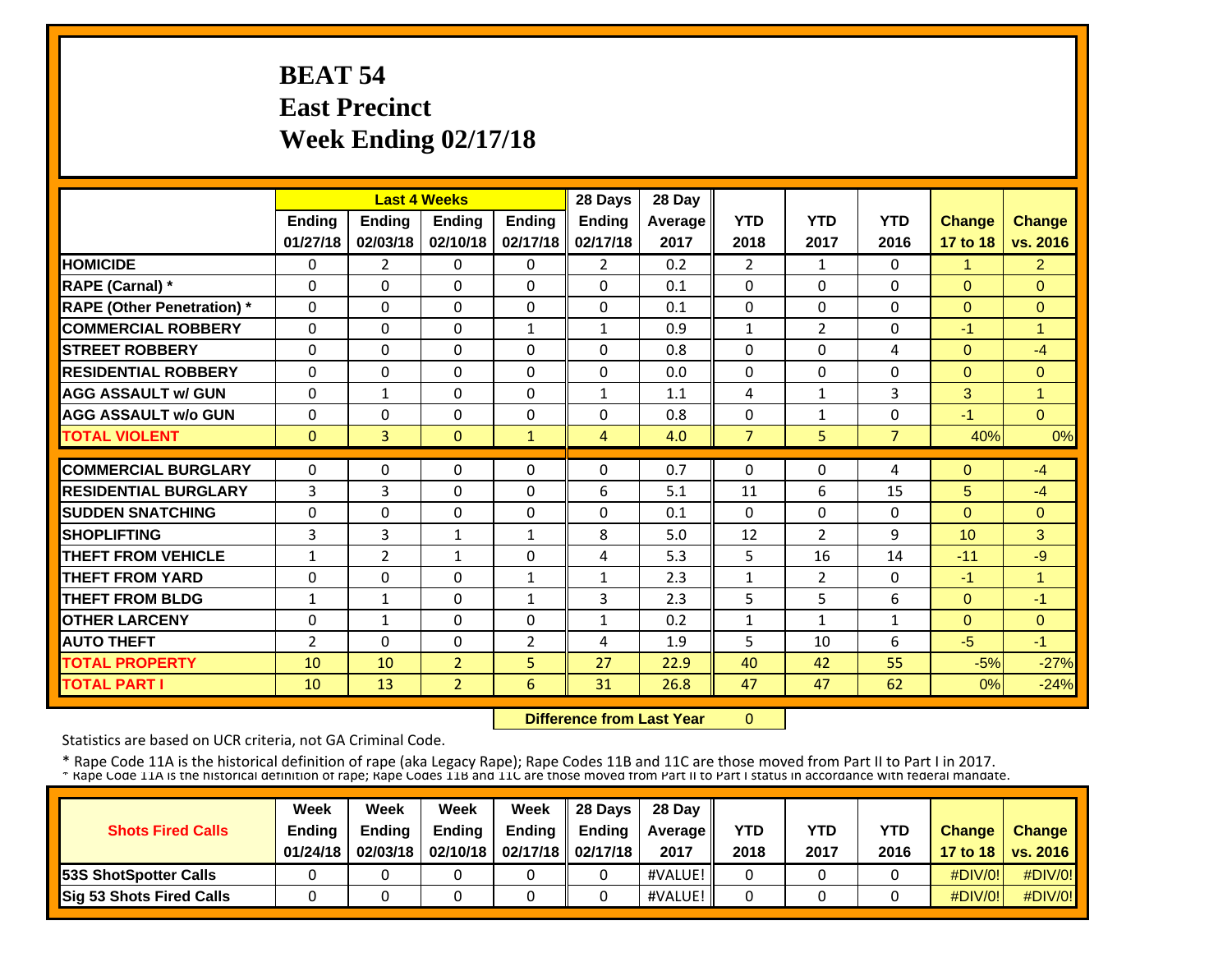# **BEAT 55 East Precinct Week Ending 02/17/18**

|                                   |                |               | <b>Last 4 Weeks</b> |                | 28 Days        | 28 Day  |              |                |                |                         |                |
|-----------------------------------|----------------|---------------|---------------------|----------------|----------------|---------|--------------|----------------|----------------|-------------------------|----------------|
|                                   | Ending         | <b>Ending</b> | <b>Ending</b>       | <b>Ending</b>  | Ending         | Average | <b>YTD</b>   | <b>YTD</b>     | <b>YTD</b>     | <b>Change</b>           | <b>Change</b>  |
|                                   | 01/27/18       | 02/03/18      | 02/10/18            | 02/17/18       | 02/17/18       | 2017    | 2018         | 2017           | 2016           | 17 to 18                | vs. 2016       |
| <b>HOMICIDE</b>                   | $\Omega$       | 0             | $\Omega$            | $\mathbf{1}$   | $\mathbf{1}$   | 0.0     | $\mathbf{1}$ | $\Omega$       | $\Omega$       | $\mathbf{1}$            | 1.             |
| RAPE (Carnal) *                   | $\Omega$       | $\Omega$      | $\Omega$            | $\Omega$       | $\Omega$       | 0.0     | $\Omega$     | $\Omega$       | $\Omega$       | $\Omega$                | $\Omega$       |
| <b>RAPE (Other Penetration)</b> * | $\Omega$       | $\Omega$      | $\Omega$            | $\Omega$       | $\Omega$       | 0.0     | $\Omega$     | $\Omega$       | $\Omega$       | $\Omega$                | $\Omega$       |
| <b>COMMERCIAL ROBBERY</b>         | $\Omega$       | $\Omega$      | $\Omega$            | $\Omega$       | $\Omega$       | 1.0     | $\Omega$     | $\overline{2}$ | $\Omega$       | $-2$                    | $\Omega$       |
| <b>STREET ROBBERY</b>             | 0              | $\Omega$      | $\Omega$            | $\Omega$       | $\Omega$       | 0.2     | 0            | $\Omega$       | $\mathbf{1}$   | $\Omega$                | $-1$           |
| <b>RESIDENTIAL ROBBERY</b>        | $\Omega$       | $\Omega$      | $\Omega$            | $\Omega$       | $\Omega$       | 0.0     | $\Omega$     | $\Omega$       | $\Omega$       | $\Omega$                | $\Omega$       |
| <b>AGG ASSAULT w/ GUN</b>         | $\Omega$       | $\Omega$      | $\Omega$            | $\mathbf{1}$   | 1              | 0.5     | $\mathbf{1}$ | $\mathbf{1}$   | $\Omega$       | $\overline{0}$          | $\mathbf{1}$   |
| <b>AGG ASSAULT w/o GUN</b>        | $\mathbf{1}$   | $\Omega$      | $\Omega$            | $\mathbf{0}$   | 1              | 0.5     | $\mathbf{1}$ | $\Omega$       | 4              | $\overline{\mathbf{A}}$ | $-3$           |
| <b>TOTAL VIOLENT</b>              | $\mathbf{1}$   | $\Omega$      | $\mathbf{0}$        | $\overline{2}$ | $\overline{3}$ | 2.2     | 3            | 3              | 5              | 0%                      | $-40%$         |
| <b>COMMERCIAL BURGLARY</b>        | $\Omega$       | $\Omega$      | 1                   | $\Omega$       | $\mathbf{1}$   | 0.3     | 1            | $\Omega$       | 3              | 4                       | $-2$           |
| <b>RESIDENTIAL BURGLARY</b>       | $\Omega$       | $\mathbf{1}$  | $\Omega$            | $\mathbf{1}$   | $\overline{2}$ | 3.4     | 4            | 14             | 5              | $-10$                   | $-1$           |
| <b>SUDDEN SNATCHING</b>           | 0              | $\Omega$      | $\Omega$            | $\Omega$       | $\Omega$       | 0.2     | $\Omega$     | $\Omega$       | $\Omega$       | $\Omega$                | $\Omega$       |
| <b>SHOPLIFTING</b>                | 5              | 8             | 2                   | 3              | 18             | 13.8    | 23           | 29             | 19             | $-6$                    | $\overline{4}$ |
| <b>THEFT FROM VEHICLE</b>         | $\mathbf{1}$   | 2             | $\Omega$            | $\mathbf{0}$   | $\overline{3}$ | 4.1     | 6            | 10             | $\overline{7}$ | $-4$                    | $-1$           |
| <b>THEFT FROM YARD</b>            | $\Omega$       | $\mathbf{1}$  | $\Omega$            | 1              | 2              | 1.5     | 3            | $\overline{2}$ | 3              | $\blacktriangleleft$    | $\Omega$       |
| <b>THEFT FROM BLDG</b>            | 0              | $\mathbf{1}$  | $\mathbf{1}$        | $\Omega$       | $\overline{2}$ | 1.5     | 3            | 3              | 3              | $\Omega$                | $\Omega$       |
| <b>OTHER LARCENY</b>              | $\Omega$       | $\Omega$      | $\Omega$            | $\Omega$       | $\Omega$       | 0.6     | $\mathbf{1}$ | 1              | $\Omega$       | $\Omega$                | 1              |
| <b>AUTO THEFT</b>                 | 0              | $\mathbf{1}$  | $\overline{2}$      | $\Omega$       | 3              | 1.7     | 3            | $\overline{2}$ | $\mathbf{1}$   | $\blacktriangleleft$    | $\overline{2}$ |
| <b>TOTAL PROPERTY</b>             | 6              | 14            | 6                   | 5              | 31             | 27.2    | 44           | 61             | 41             | $-28%$                  | 7%             |
| <b>TOTAL PART I</b>               | $\overline{7}$ | 14            | 6                   | $\overline{7}$ | 34             | 29.4    | 47           | 64             | 46             | $-27%$                  | 2%             |

 **Difference from Last Year**‐17

Statistics are based on UCR criteria, not GA Criminal Code.

| <b>Shots Fired Calls</b>        | Week<br><b>Ending</b><br>01/24/18 | Week<br><b>Endina</b><br>02/03/18 | Week<br><b>Ending</b> | Week<br>Ending<br>02/10/18   02/17/18   02/17/18 | 28 Davs<br><b>Endina</b> | 28 Day<br><b>Average</b> II<br>2017 | YTD<br>2018 | YTD<br>2017 | <b>YTD</b><br>2016 | <b>Change</b> | <b>Change</b><br>17 to 18   vs. 2016 |
|---------------------------------|-----------------------------------|-----------------------------------|-----------------------|--------------------------------------------------|--------------------------|-------------------------------------|-------------|-------------|--------------------|---------------|--------------------------------------|
| <b>153S ShotSpotter Calls</b>   |                                   |                                   |                       |                                                  |                          | #VALUE!                             |             |             |                    | $\#$ DIV/0!   | $\#$ DIV/0!                          |
| <b>Sig 53 Shots Fired Calls</b> |                                   |                                   |                       |                                                  |                          | #VALUE!                             |             |             |                    | $\#$ DIV/0!   | $\#$ DIV/0!                          |